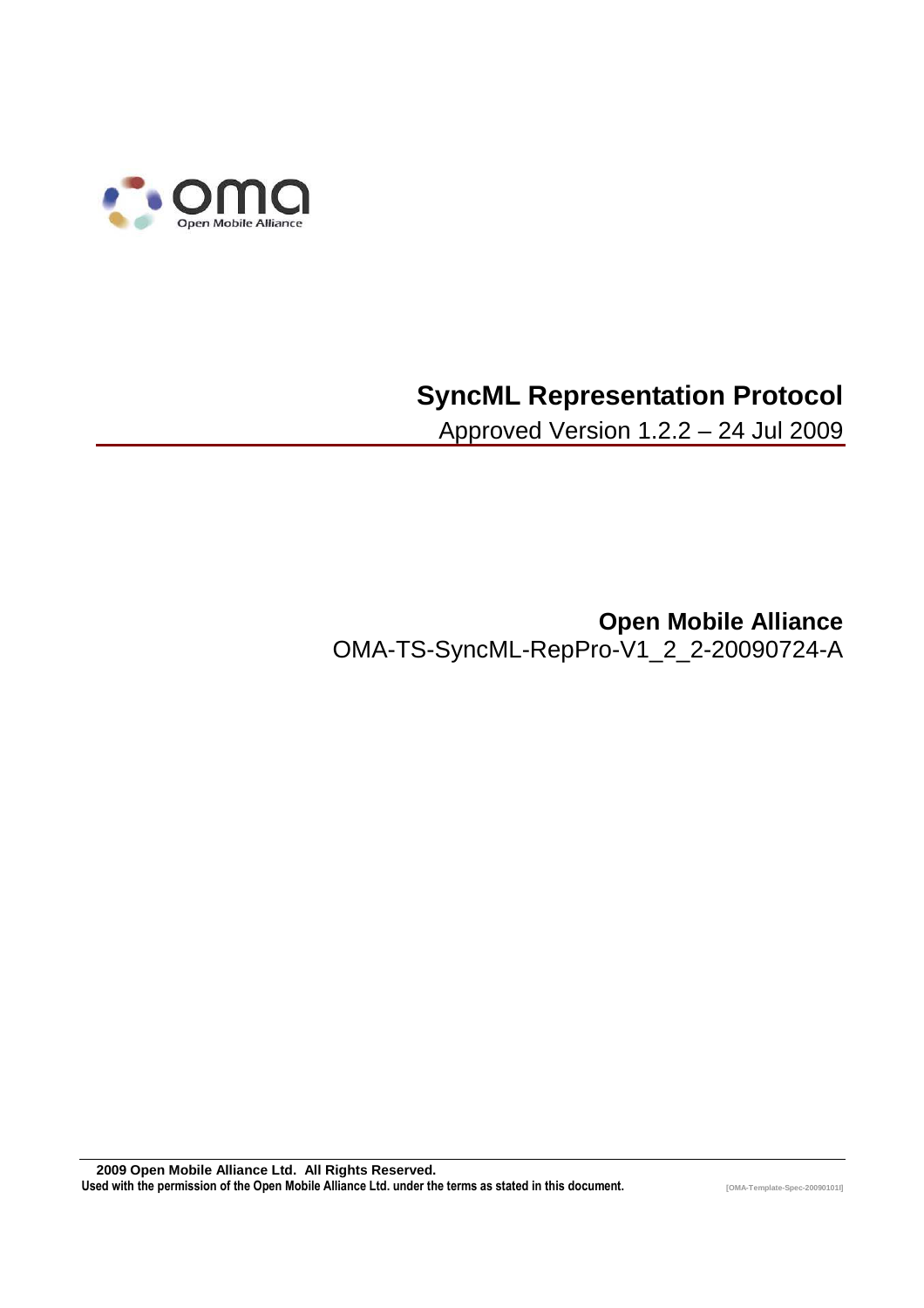Use of this document is subject to all of the terms and conditions of the Use Agreement located at http://www.openmobilealliance.org/UseAgreement.html.

Unless this document is clearly designated as an approved specification, this document is a work in process, is not an approved Open Mobile Alliance™ specification, and is subject to revision or removal without notice.

You may use this document or any part of the document for internal or educational purposes only, provided you do not modify, edit or take out of context the information in this document in any manner. Information contained in this document may be used, at your sole risk, for any purposes. You may not use this document in any other manner without the prior written permission of the Open Mobile Alliance. The Open Mobile Alliance authorizes you to copy this document, provided that you retain all copyright and other proprietary notices contained in the original materials on any copies of the materials and that you comply strictly with these terms. This copyright permission does not constitute an endorsement of the products or services. The Open Mobile Alliance assumes no responsibility for errors or omissions in this document.

Each Open Mobile Alliance member has agreed to use reasonable endeavors to inform the Open Mobile Alliance in a timely manner of Essential IPR as it becomes aware that the Essential IPR is related to the prepared or published specification. However, the members do not have an obligation to conduct IPR searches. The declared Essential IPR is publicly available to members and non-members of the Open Mobile Alliance and may be found on the "OMA IPR Declarations" list at http://www.openmobilealliance.org/ipr.html. The Open Mobile Alliance has not conducted an independent IPR review of this document and the information contained herein, and makes no representations or warranties regarding third party IPR, including without limitation patents, copyrights or trade secret rights. This document may contain inventions for which you must obtain licenses from third parties before making, using or selling the inventions. Defined terms above are set forth in the schedule to the Open Mobile Alliance Application Form.

NO REPRESENTATIONS OR WARRANTIES (WHETHER EXPRESS OR IMPLIED) ARE MADE BY THE OPEN MOBILE ALLIANCE OR ANY OPEN MOBILE ALLIANCE MEMBER OR ITS AFFILIATES REGARDING ANY OF THE IPR'S REPRESENTED ON THE "OMA IPR DECLARATIONS" LIST, INCLUDING, BUT NOT LIMITED TO THE ACCURACY, COMPLETENESS, VALIDITY OR RELEVANCE OF THE INFORMATION OR WHETHER OR NOT SUCH RIGHTS ARE ESSENTIAL OR NON-ESSENTIAL.

THE OPEN MOBILE ALLIANCE IS NOT LIABLE FOR AND HEREBY DISCLAIMS ANY DIRECT, INDIRECT, PUNITIVE, SPECIAL, INCIDENTAL, CONSEQUENTIAL, OR EXEMPLARY DAMAGES ARISING OUT OF OR IN CONNECTION WITH THE USE OF DOCUMENTS AND THE INFORMATION CONTAINED IN THE DOCUMENTS.

© 2009 Open Mobile Alliance Ltd. All Rights Reserved. Used with the permission of the Open Mobile Alliance Ltd. under the terms set forth above.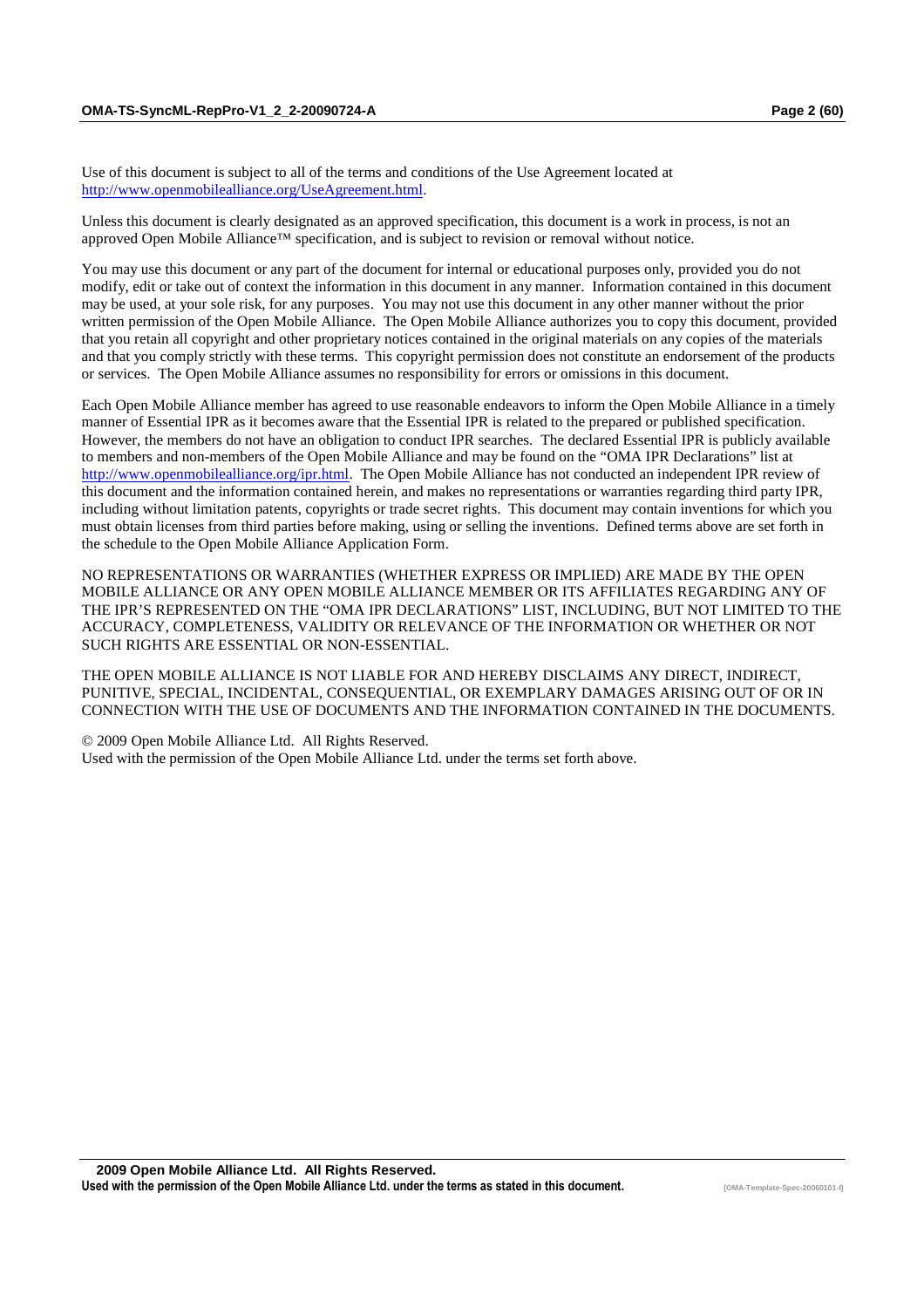# **Contents**

| 1. |                  |  |
|----|------------------|--|
| 2. |                  |  |
|    | 2.1              |  |
|    | 2.2              |  |
|    |                  |  |
|    |                  |  |
|    | 3.1              |  |
|    | 3.2<br>3.3       |  |
|    |                  |  |
| 4. |                  |  |
| 5. |                  |  |
|    | 5.1              |  |
|    | 5.2              |  |
|    | 5.3              |  |
|    | 5.3.1            |  |
|    | 5.4              |  |
|    | 5.5              |  |
|    | 5.6              |  |
|    |                  |  |
|    | 6.1              |  |
|    | 6.1.1            |  |
|    | 6.1.2            |  |
|    | 6.1.3            |  |
|    | 6.1.4            |  |
|    | 6.1.5            |  |
|    | 6.1.6            |  |
|    | 6.1.7            |  |
|    | 6.1.8            |  |
|    | 6.1.9            |  |
|    | 6.1.10           |  |
|    | 6.1.11           |  |
|    | 6.1.12           |  |
|    | 6.1.13           |  |
|    | 6.1.14<br>6.1.15 |  |
|    | 6.1.16           |  |
|    | 6.1.17           |  |
|    | 6.1.18           |  |
|    | 6.1.19           |  |
|    | 6.1.20           |  |
|    | 6.1.21           |  |
|    | 6.1.22           |  |
|    | 6.1.23           |  |
|    | 6.1.24           |  |
|    | 6.1.25           |  |
|    | 6.1.26           |  |
|    | 6.1.27           |  |
|    | 6.1.28           |  |
|    | 6.1.29           |  |
|    | 6.1.30           |  |
|    | 6.1.31           |  |
|    | 6.2              |  |

© 2009 Open Mobile Alliance Ltd. All Rights Reserved.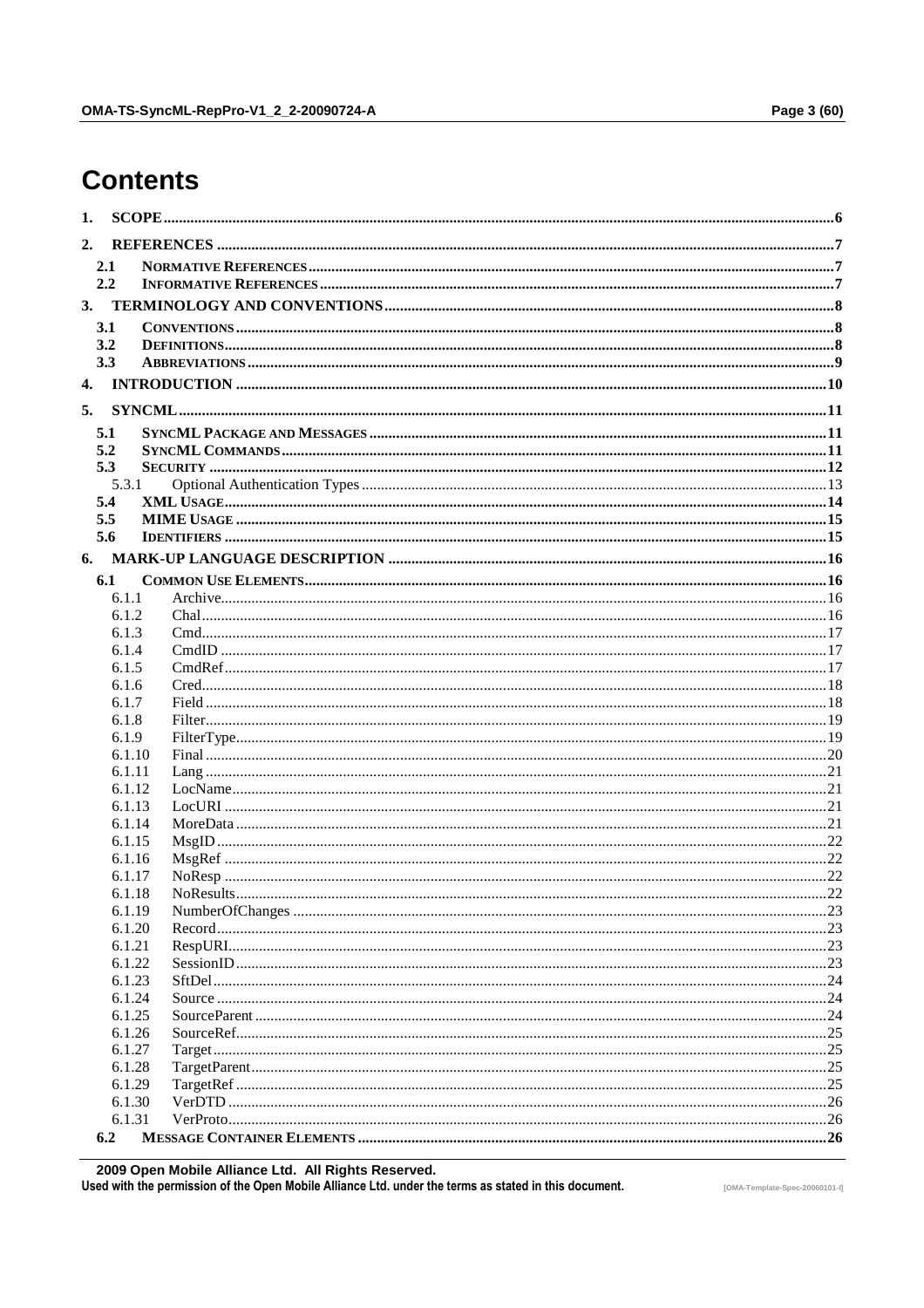| 6.2.2              |  |
|--------------------|--|
| 6.2.3              |  |
| 6.3                |  |
| 6.3.1              |  |
| 6.3.2              |  |
| 6.3.3              |  |
| 6.3.4              |  |
| 6.4                |  |
| 6.4.1              |  |
| 6.5                |  |
| 6.5.1              |  |
| 6.5.2              |  |
| 6.5.3              |  |
| 6.5.4              |  |
| 6.5.5              |  |
| 6.5.6              |  |
| 6.5.7              |  |
| 6.5.8              |  |
| 6.5.9              |  |
| 6.5.10             |  |
| 6.5.11             |  |
| 6.5.12             |  |
| 6.5.13             |  |
| 6.5.14             |  |
| 6.5.15             |  |
| 6.5.16             |  |
| 7.                 |  |
|                    |  |
|                    |  |
| 8.<br>8.1          |  |
| 8.2                |  |
| 8.3                |  |
|                    |  |
|                    |  |
| 9.<br>10.          |  |
| <b>APPENDIX A.</b> |  |
| A.1                |  |
| APPENDIX B.        |  |
| B.1                |  |
| B.1.1              |  |
| B.1.2              |  |
| B.1.3              |  |
| B.1.4              |  |
| B.1.5              |  |
| <b>B.1.6</b>       |  |
| <b>B.1.7</b>       |  |
| <b>B.1.8</b>       |  |
| <b>B.1.9</b>       |  |
| B.2                |  |
| B.2.1              |  |
| B.2.2              |  |
| B.2.3              |  |
| B.2.4              |  |
| <b>B.2.5</b>       |  |

© 2009 Open Mobile Alliance Ltd. All Rights Reserved. Used with the permission of the Open Mobile Alliance Ltd. under the terms as stated in this document.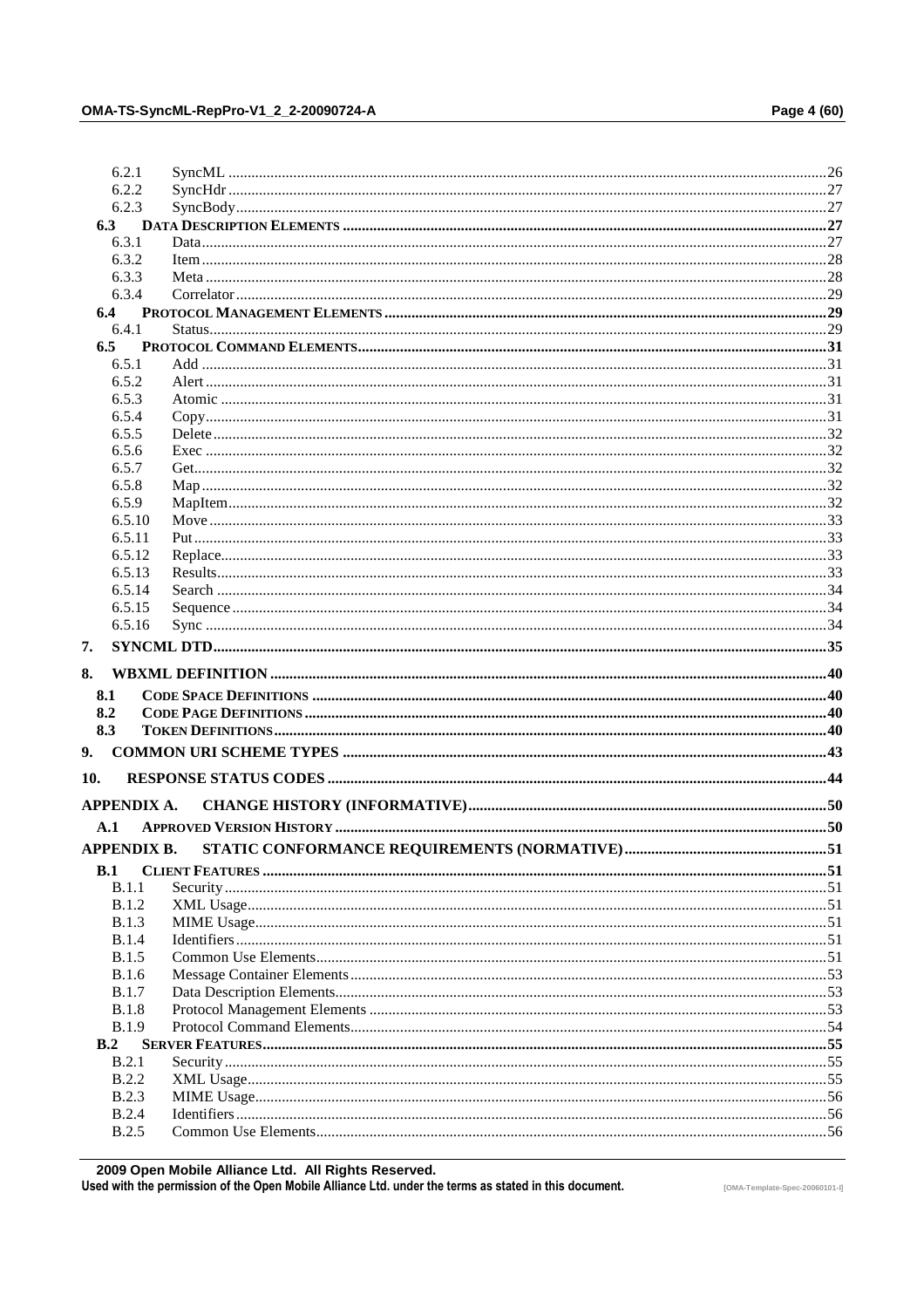| <b>B.2.7</b> |  |
|--------------|--|
| <b>B.2.8</b> |  |
| B.2.9        |  |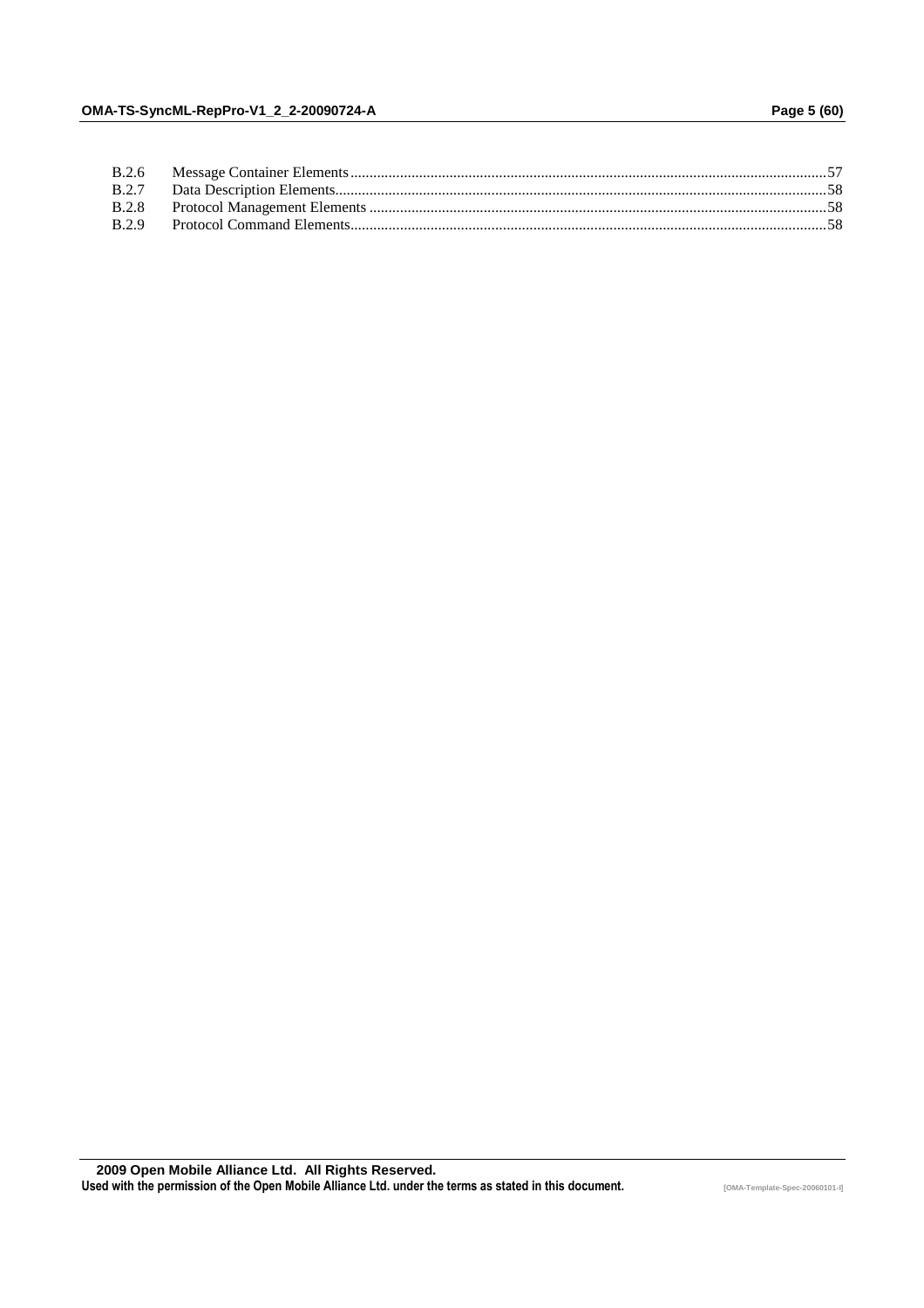# **1. Scope**

The SyncML Initiative, Ltd. was a not-for-profit corporation formed by a group of companies who co-operated to produce an open specification for data synchronization and device management. Prior to SyncML, data synchronization and device management had been based on a set of different, proprietary protocols, each functioning only with a very limited number of devices, systems and data types. These non-interoperable technologies have complicated the tasks of users, manufacturers, service providers, and developers. Further, a proliferation of different, proprietary data synchronization and device management protocols has placed barriers to the extended use of mobile devices, has restricted data access and delivery and limited the mobility of the users.

SyncML Components:

- SyncML is a specification that contains the following main components:
- An XML-based representation protocol
- A synchronization protocol and a device management protocol
- Transport bindings for the protocol

The data representation specifies an XML DTD that allows the representation of all the information required to perform synchronization or device management, including data, metadata and commands. The synchronization and device management protocols specify how SyncML messages conforming to the DTD are exchanged in order to allow a SyncML client and server to exchange additions, deletes, updates and other status information.

There are also DTDs which define the representation of information about the device such as memory capacity, and the representation of various types of meta information such as security credentials.

Although the SyncML specification defines transport bindings that specify how to use a particular transport to exchange messages and responses, the SyncML representation, synchronization and device management protocols are transport independent. Each SyncML package is completely self-contained, and could in principle be carried by any transport. The initial bindings specified are HTTP, WSP and OBEX, but there is no reason why SyncML could not be implemented using email or message queues, to list only two alternatives. Because SyncML messages are self-contained, multiple transports may be used without either the server or client devices having to be aware of the network topology. Thus, a short-range OBEX connection could be used for local connectivity, with the messages being passed on via HTTP to an Internet-hosted synchronization server.

To reduce the data size, a binary coding of SyncML based on the WAP Forum's WBXML is defined. Messages may also be passed in clear text if required. In this and other ways SyncML addresses the bandwidth and resource limitations imposed by mobile devices.

SyncML is both data type and data store independent. SyncML can carry any data type which can be represented as a MIME object. To promote interoperability between different implementations of SyncML, the specification includes the representation formats used for common PIM data.

This document specifies the common XML syntax and semantics used by all SyncML protocols. The SyncML representation protocol is defined by a set of messages that are conveyed between entities participating in a SyncML operation. The SyncML representation protocol embodies the concept of a SyncML Package. The SyncML Package performs some set of operations. This conceptual "package" permits either a "batch" of multiple operations put together in a single SyncML Message or conveyed as separate SyncML Messages, each containing a single operation.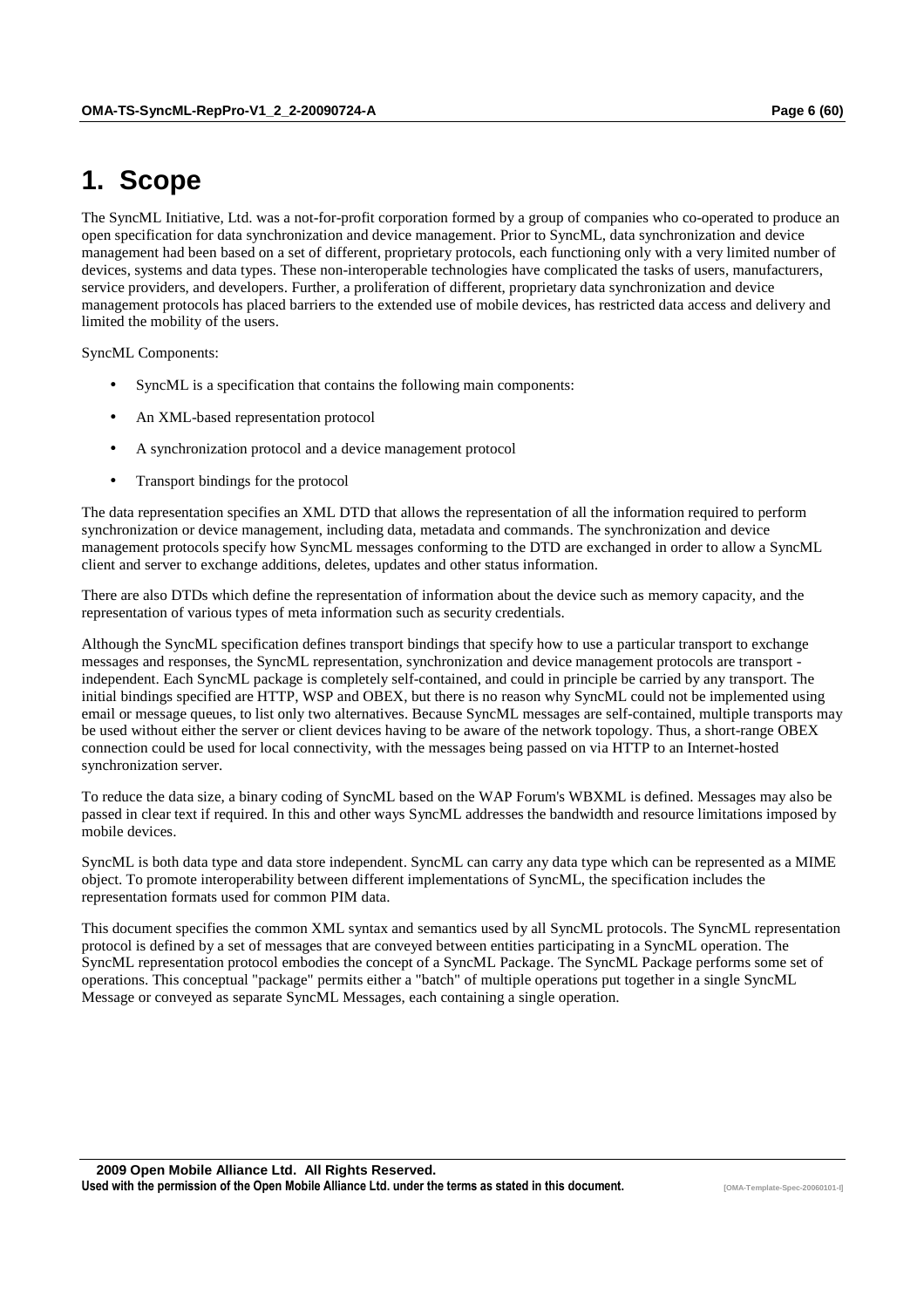# **2. References**

# **2.1 Normative References**

| [DMPRO]     | "OMA Device Management Protocol, Version 1.2". Open Mobile Alliance™.<br>OMA-TS-DM-Protocol-V1_2_0. URL:http://www.openmobilealliance.org/                                                                                                                                     |
|-------------|--------------------------------------------------------------------------------------------------------------------------------------------------------------------------------------------------------------------------------------------------------------------------------|
| [DMREPU]    | "OMA Device Management Representation Protocol, Version 1.2".<br>Open Mobile Alliance™. OMA-TS-DM-RepPro-V1_2.<br>URL:http://www.openmobilealliance.org/                                                                                                                       |
| [DMSEC]     | "OMA Device Management Security, Version 1.2". Open Mobile Alliance™.<br>OMA-TS-DM-Security-V1_2. URL:http://www.openmobilealliance.org/                                                                                                                                       |
| [DSPRO]     | "SyncML Synchronization Protocol", Open Mobile Alliance™,                                                                                                                                                                                                                      |
|             | OMA-TS-DS_DataSyncProtocol-V1_2, URL:http://www.openmobilealliance.org/                                                                                                                                                                                                        |
| [DSREPU]    | "SyncML Representation Protocol, Data Synchronization Usage", Open Mobile Alliance™,<br>OMA-TS-DS_DataSyncRep-V1_2, URL:http://www.openmobilealliance.org/                                                                                                                     |
| [IMEI]      | "Digital cellular telecommunications system (Phase 2+) (GSM); Universal Mobile<br>Telecommunications System (UMTS); Numbering, addressing and identification" (3G TS<br>23.003 Version 3.4.0 Release 1999),<br>http://webapp.etsi.org/action/PU/20000523/ts 123003v030400p.pdf |
| [IOPPROC]   | "OMA Interoperability Policy and Process", Version 1.1, Open Mobile Alliance™, OMA-IOP-<br>Process-V1_1, URL:http://www.openmobilealliance.org/                                                                                                                                |
| [RFC2119]   | "Key words for use in RFCs to Indicate Requirement Levels", S. Bradner, March 1997,<br>URL:http://www.ietf.org/rfc/rfc2119.txt                                                                                                                                                 |
| [RFC2396]   | "Uniform Resource Identifiers (URI): Generic Syntax", T. Berners-Lee, et al., August 1998,<br>URL:http://www.ietf.org/rfc/rfc2396.txt                                                                                                                                          |
| [RFC1321]   | "The MD5 Message-Digest Algorithm", R. Rivest, et al., April 1992,<br>http://www.ietf.org/rfc/rfc1321.txt                                                                                                                                                                      |
| $[RFC2045]$ | "Multipurpose Internet Mail Extensions (MIME) Part One: Format of Internet Message Bodies",<br>N. Freed & N. Borenstein, November 1996, http://www.ietf.org/rfc/rfc2045.txt                                                                                                    |
| [WBXML]     | "WAP Binary XML Content Format Specification", WAP Forum™, WAP-154-WBXML,<br>URL:http://www.openmobilealliance.org/                                                                                                                                                            |
| [XML]       | "Extensible Markup Language (XML) 1.0", World Wide Web Consortium Recommendation,<br>http://www.w3.org/TR/REC-xml                                                                                                                                                              |

# **2.2 Informative References**

**None.**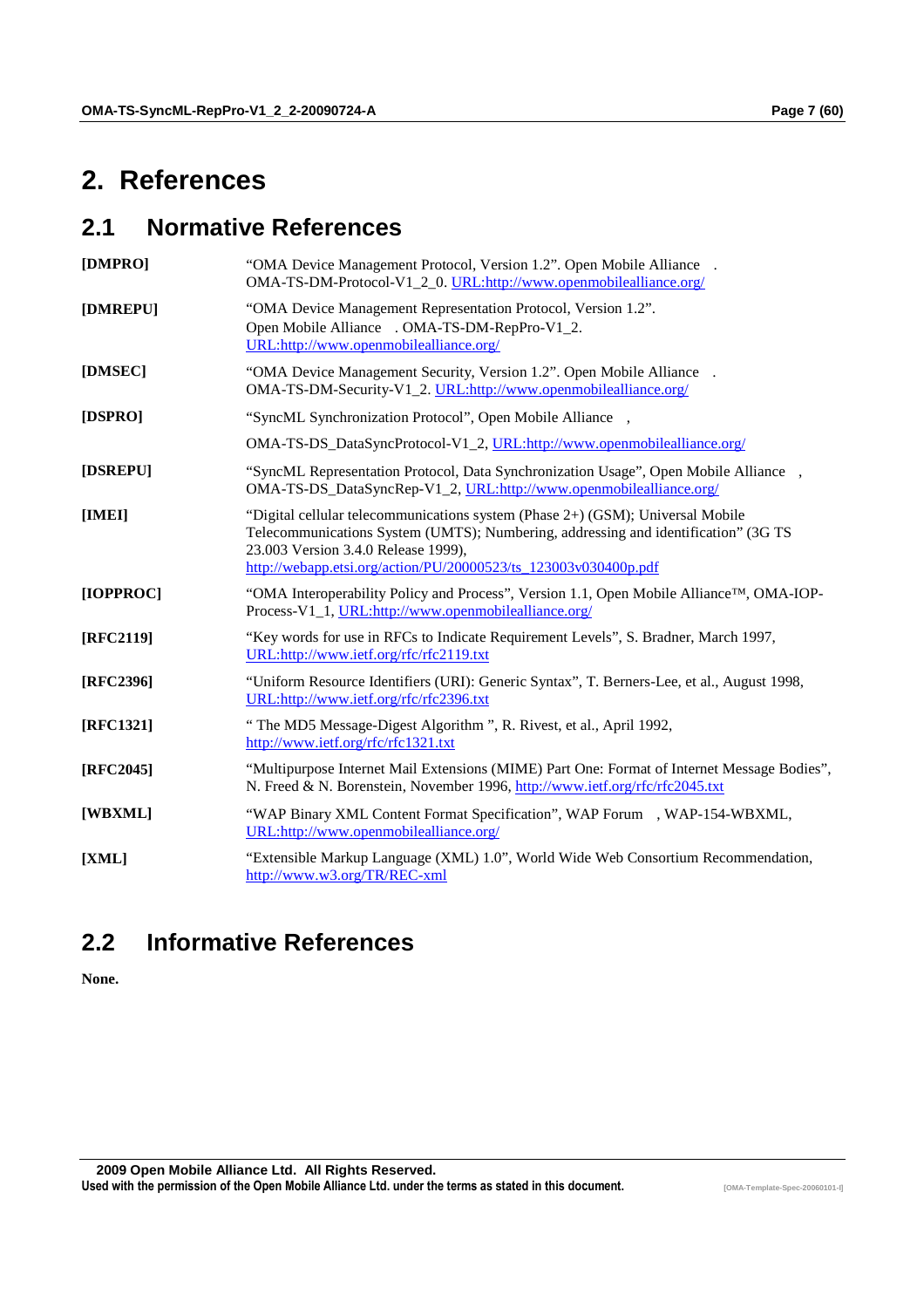# **3. Terminology and Conventions**

# **3.1 Conventions**

The key words "MUST", "MUST NOT", "REQUIRED", "SHALL", "SHALL NOT", "SHOULD", "SHOULD NOT", "RECOMMENDED", "MAY", and "OPTIONAL" in this document are to be interpreted as described in [RFC2119].

All sections and appendixes, except "Scope" and "Introduction", are normative, unless they are explicitly indicated to be informative.

Any reference to components of the SyncML DTD or XML snippets is specified in this typeface.

## **3.2 Definitions**

| <b>Application</b>               | A SyncML application that supports the SyncML protocol. The application can either be the<br>originator or recipient of the SyncML protocol commands. The application can act as a SyncML<br>client or a SyncML server.                                                                                         |
|----------------------------------|-----------------------------------------------------------------------------------------------------------------------------------------------------------------------------------------------------------------------------------------------------------------------------------------------------------------|
| <b>Capabilities exchange</b>     | The SyncML capability that allows a client and server to exchange what device, user and application<br>features they each support.                                                                                                                                                                              |
| <b>Client</b>                    | A SyncML Client refers to the protocol role when the application issues SyncML "request"<br>messages. For example in data synchronization, the Sync SyncML Command in a SyncML<br>Message.                                                                                                                      |
| <b>Command</b>                   | A SyncML Command is a protocol primitive. Each SyncML Command specifies to a recipient an<br>individual operation that is to be performed. For example, the SyncML Commands supported by this<br>specification include Add, Alert, Atomic, Copy, Delete, Exec, Get, Map, Replace, Search, Sequence<br>and Sync. |
| Data                             | A unit of information exchange, encoded for transmission over a network.                                                                                                                                                                                                                                        |
| Data collection                  | A data element which acts as a container of other data elements, (e.g., $\{c \}$ {i1, data1},  {in,<br>datan } } }). In SyncML, data collections are synchronized with each other. See data element.                                                                                                            |
| data element                     | A piece of data and an associated identifier for the data, (e.g., {i, data}).                                                                                                                                                                                                                                   |
| Data element equivalence         | When two data elements are synchronized. The exact semantics is defined by a given data<br>synchronization model.                                                                                                                                                                                               |
| Data exchange                    | The act of sending, requesting or receiving a set of data elements.                                                                                                                                                                                                                                             |
| Data format                      | The encoding used to format a data type. For example, characters or integers or character encoded<br>binary data.                                                                                                                                                                                               |
| Data type                        | The schema used to represent a data object (e.g., text/calendar MIME content type for an iCalendar<br>representation of calendar information or text/directory MIME content type for a vCard<br>representation of contact information).                                                                         |
| Data synchronization             | The act of establishing an equivalence between two data collections, where each data element in one<br>item maps to a data item in the other, and their data is equivalent.                                                                                                                                     |
| Data synchronization<br>protocol | The well-defined specification of the "handshaking" or workflow needed to accomplish<br>synchronization of data elements on an originator and recipient data collection. The SyncML<br>specification forms the basis for specifying an open data synchronization protocol.                                      |
| <b>Message</b>                   | A SyncML Message is the primary contents of a SyncML Package. It contains the SyncML<br>Commands, as well as the related data and meta-information. The SyncML Message is an XML<br>document.                                                                                                                   |

 **2009 Open Mobile Alliance Ltd. All Rights Reserved.**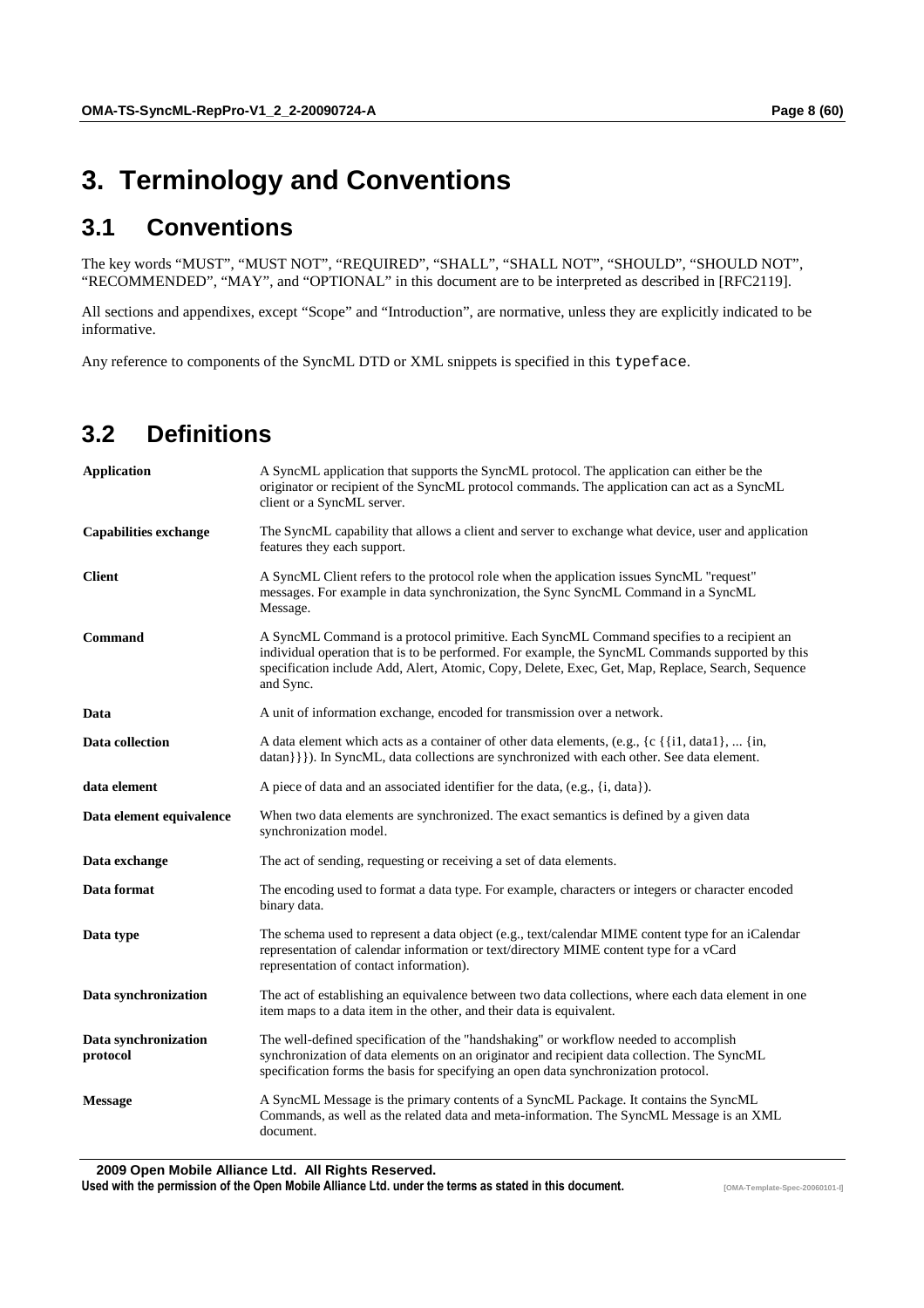| <b>Operation</b>               | A SyncML Operation refers to the conceptual transaction achieved by the SyncML Commands<br>specified by a SyncML Package. For example in the case of data synchronization, "synchronize my<br>personal address book with a public address book". |
|--------------------------------|--------------------------------------------------------------------------------------------------------------------------------------------------------------------------------------------------------------------------------------------------|
| Originator                     | The network device that creates a SyncML request.                                                                                                                                                                                                |
| Package                        | A SyncML Package is the complete set of commands and related data elements that are transferred<br>between an originator and a recipient. The SyncML package can consist of one or more SyncML<br>Messages.                                      |
| <b>Parser</b>                  | Refers to an XML parser. An XML parser is not absolutely needed to support SyncML. However, a<br>SyncML implementation that integrates an XML parser might be easier to enhance.                                                                 |
|                                | This document assumes that the reader has some familiarity with XML syntax and terminology.                                                                                                                                                      |
| <b>Recipient</b>               | The network device that receives a SyncML request, processes the request and sends any resultant<br>SyncML response.                                                                                                                             |
| <b>Representation protocol</b> | A well-defined format for exchanging a particular form of information. SyncML is a representation<br>protocol for conveying data synchronization and device management operations.                                                               |
| <b>Server</b>                  | A SyncML Server refers to the protocol role when an application issues SyncML "response"<br>messages. For example in the case of data synchronization, a Results Command in a SyncML<br>Message.                                                 |
| <b>Synchronization data</b>    | Refers to the data elements within a SyncML Command. In a general reference, can also refer to the<br>sum of the data elements within a SyncML Message or SyncML Package.                                                                        |
| <b>SyncML</b> request message  | An initial SyncML Message that is sent by an originator to a recipient network device.                                                                                                                                                           |
| <b>SyncML</b> response message | A reply SyncML Message that is sent by a recipient of a SyncML Request back to the originator of<br>the SyncML Request.                                                                                                                          |

# **3.3 Abbreviations**

| URI        | Uniform Resource Identifier[RFC2396] |
|------------|--------------------------------------|
| URL        | Uniform Resource Locator [RFC2396]   |
| <b>WAP</b> | Wireless Application Protocol        |
| XML        | Extensible Markup Language           |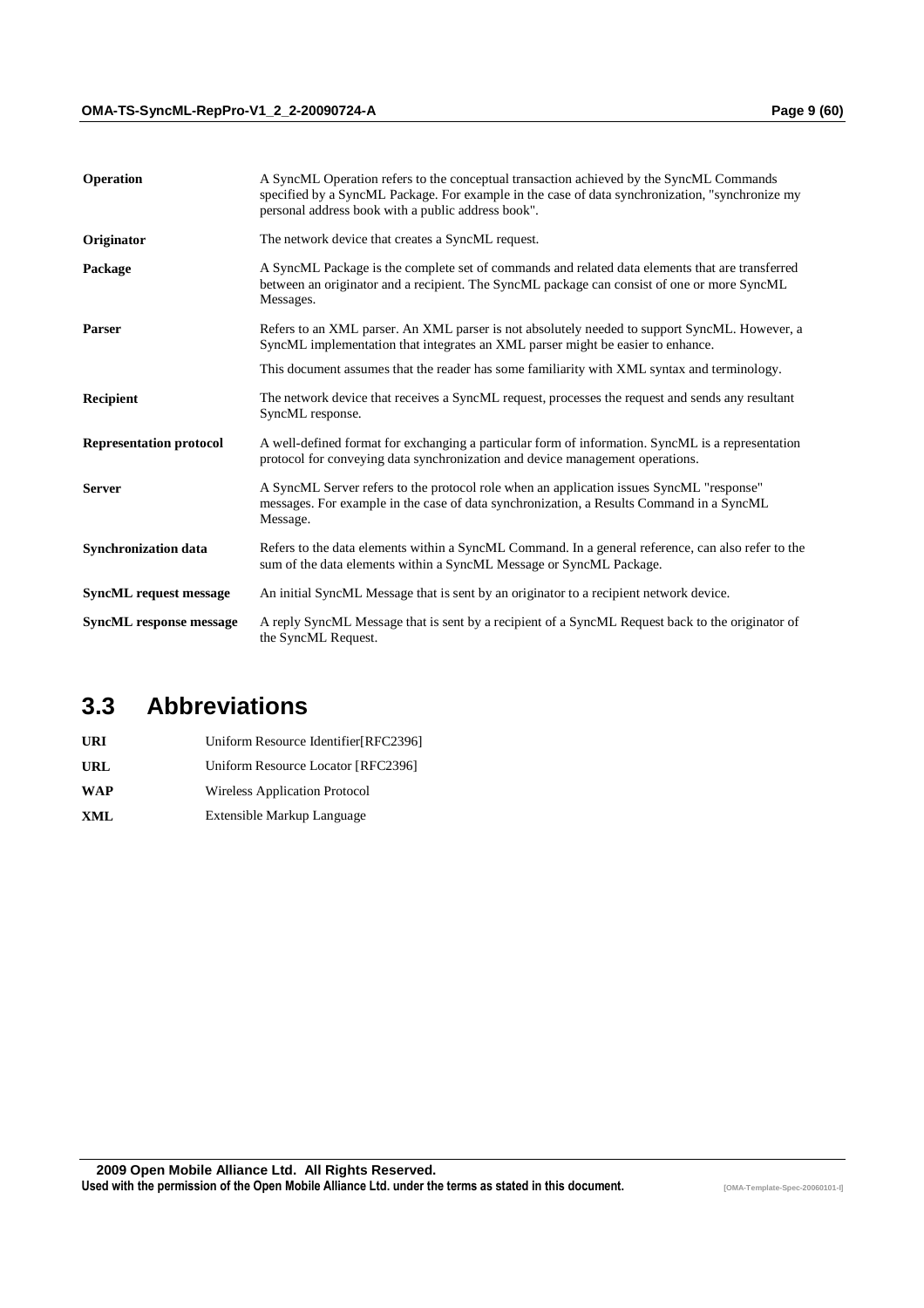# **4. Introduction**

This document specifies the common XML syntax and semantics used by all SyncML protocols.

The SyncML representation protocol is defined by a set of messages that are conveyed between entities participating in a SyncML operation. The messages are represented as an XML document. XML is the industry standard for text document mark-up, as defined in [XML].

The SyncML representation protocol also can be identified as a MIME content type. MIME is the Internet standard for identifying multipurpose message contents. It provides a useful mechanism for differentiating between different content and document types.

The SyncML representation protocol supports protocol models that are based on a request/response command structure, as well as those that are based on a "blind push" command structure.

The SyncML representation protocol embodies the concept of a SyncML Package. The SyncML Package performs some set of operations. This conceptual "package" permits either a "batch" of multiple operations put together in a single SyncML Message or conveyed as separate SyncML Messages, each containing a single operation. SyncML Messages are the body of the MIME entities.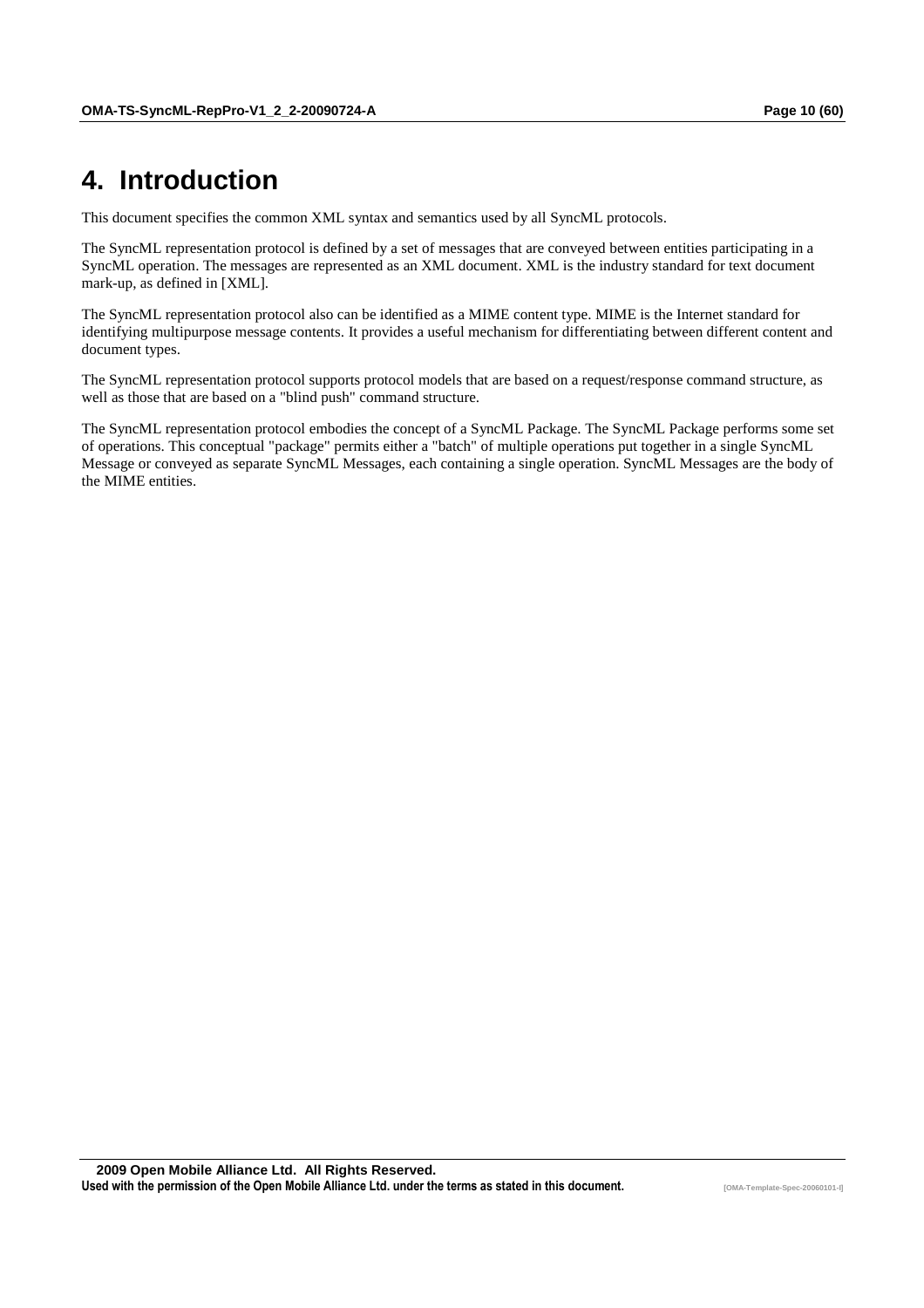# **5. SyncML**

# **5.1 SyncML Package and Messages**

In SyncML, the operations are conceptually bound into a *SyncML Package*. The SyncML Package is just a conceptual frame for one or more *SyncML Message*s that are REQUIRED to convey a set of protocol semantics.

A SyncML Message is a well-formed XML document and adheres to the DTD, but does not need to be validated. For example, a SyncML message does not need to be validated but the XML MUST adhere to whatever explicitly defined order appears in the DTD. The document is identified by the SyncML root or document element type. This element type acts as a parent container (i.e., root element type) for the SyncML Message.

The SyncML Message, as specified before, is an individual XML document. The document consists of a header, specified by the SyncHdr element type, and a body, specified by the SyncBody element type. The SyncML header specifies routing and versioning information about the SyncML Message. The SyncML body is a container for one or more *SyncML Command*s. The SyncML Commands are specified by individual element types. The SyncML Commands act as containers for other element types that describe the specifics of the SyncML command, including any data or meta-information.

# **5.2 SyncML Commands**

SyncML defines the following "request" commands:

- Add. Allows the originator to ask that a data element or data elements supplied by the originator be added to data accessible to the recipient.
- Alert. Allows the originator to notify the recipient. The notification can be used as an application-to-application message or a message intended for display through the recipient's user interface.
- Atomic. Allows the originator to indicate that a set of commands to be performed with all or nothing semantics.
- Copy. Allows the originator to ask that a data element or data elements accessible to the recipient be copied.
- Delete. Allows the originator to ask that a data element or data elements accessible to the recipient be deleted. A Delete command can include a request for the archiving of the data.
- Exec. Allows the originator to ask that a named or supplied executable is invoked by the recipient.
- Get. Allows the originator to ask for a data element or data elements from the recipient. A get can include the resetting of any meta-information that the recipient maintains about the data element or collection.
- Map. Allows the originator to ask the recipient to update the identifier mapping between two data collections.
- Move. Allows the originator to ask that a data element or data elements accessible to the recipient to be moved.
- Put. Allows the original to put a data element or data elements on to the recipient.
- Replace. Allows the originator to ask that a data element or data elements accessible to the recipient be replaced. This command makes a complete replacement of the data element.
- Search. Allows the originator to ask that the supplied query be executed against a data element or data elements accessible to the recipient.
- Sequence. Allows the originator to indicate that a set of commands is to be performed in the specified sequence.
- Sync. Allows the originator to specify that the included commands be treated as part of the synchronization of two data collections.

SyncML defines the following "response" commands:

- Status. Indicates the completion status of an operation or that an error occurred while processing a previous request.
- Results. Used to return the data results of either a Get or Search SyncML Command.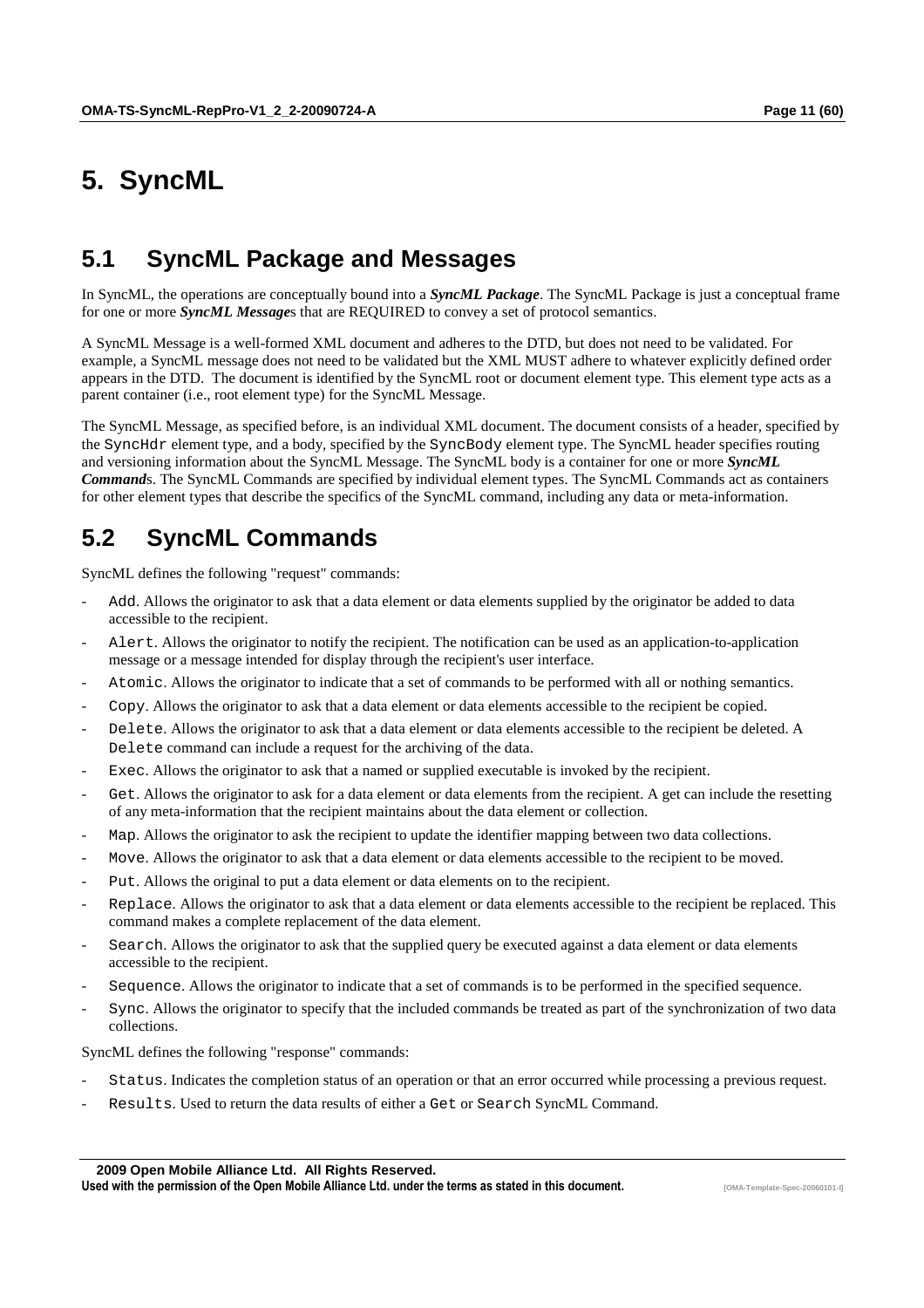The SyncML Commands themselves do not fully define the semantics of the SyncML Operation. For example, "Adding" a document to an application to a database may have very different semantics from "Adding" a transaction request to a queue. The semantics of a SyncML Operation are determined by the type of data that is being operated upon. This means that it is possible for an originator to request an operation of a particular recipient that makes no sense to the recipient. In that case, the recipient MUST return an error response status code.

## **5.3 Security**

An objective of SyncML is to provide a framework for secure operation. SyncML itself does not define any new security schemes. Instead, it provides the framework to challenge authentication, authentication, authorization and inclusion of encrypted data in a SyncML Package. In addition, the originator and recipient MAY use the security mechanisms of the underlying transport to authenticate each other and to provide a secure transport for the exchange of SyncML Packages.

SyncML can be used by an originator to encapsulate authentication information in the Cred element type.

SyncML can also be used to allow an originator to challenge the authentication of a recipient with the Chal element type. Not all authentication schemes provide a challenge mechanism. However, the MD5 Digest scheme does provide such a capability.

The Basic scheme is identified by the URI syncml:auth-basic. This authentication scheme is a Base64 character encoding, as defined by Section 6.8, "Base64 Content-Transfer-Encoding" in [RFC2045], of the concatenation of the originator's userid, followed by the COLON (i.e., ":") separator character, followed by the password associated with the specified userid. This authentication scheme is susceptible to the threat of network eavesdrop, but is simple to implement. However, take care when using this scheme. For example, a user is strongly advised to consider using additional security considerations, such as an encrypted transport connection.

The MD5 Digest scheme is identified by the URI syncml:auth-md5. Let MD5(data) denote the result of applying the MD5 hash algorithm to "data", the result is a 128-bit binary quantity. Let A be the concatenation of an authentication identifier as the originator's userid, followed by the COLON (i.e., ":") separator character, followed by some secret known by the originator and recipient such as the originator's password for the corresponding userid, for instance:

A="Bruce1:OhBehave"

Let AD be defined as:

 $AD = MD5(A)$ 

Let B64(data) denote the result of the base64 encoding algorithm applied to "data". This authentication scheme is the MD5 digest form of the concatenation of B64(AD), followed by the COLON (i.e. ":") separator character, followed by the recipient specified nonce string. The maximum duration that the nonce string can be used by the originator is the current SyncML session. Note that issuing a nonce does not constitute use  $-$  a nonce MAY be issued for use in the next session. More frequent changes to the nonce string can be specified with the NextNonce element type within the Meta element type of the Chal element type. The MD5 digest algorithm and a publicly available source code for generating MD5 digest strings is specified by [RFC1321]. The MD5 credential, a 128-bit binary digest value, MUST be Base64 character encoded when transferred as clear-text XML. For WBXML representation, the additional Base64 character encoding is not necessary.

Other authentication schemes can be specified by prior agreement between the originator and the recipient.

The authentication procedures for the SyncML Data Synchronization protocol are defined in [DSPRO] . The authentication procedures for the SyncML Device Management protocol are defined in [DMSEC] .

To specify the userid for the credentials, when the credentials do not include it in the resolvable form, the userid MUST be transferred in the LocName element of Source in SyncHdr. If the userid can be resolved from the credentials, e.g., in the case of the Basic authentication, it can be omitted from the LocName element to reduce the number of bytes to be transferred.

<SyncML xmlns='SYNCML:SYNCML1.2'>

 **2009 Open Mobile Alliance Ltd. All Rights Reserved.**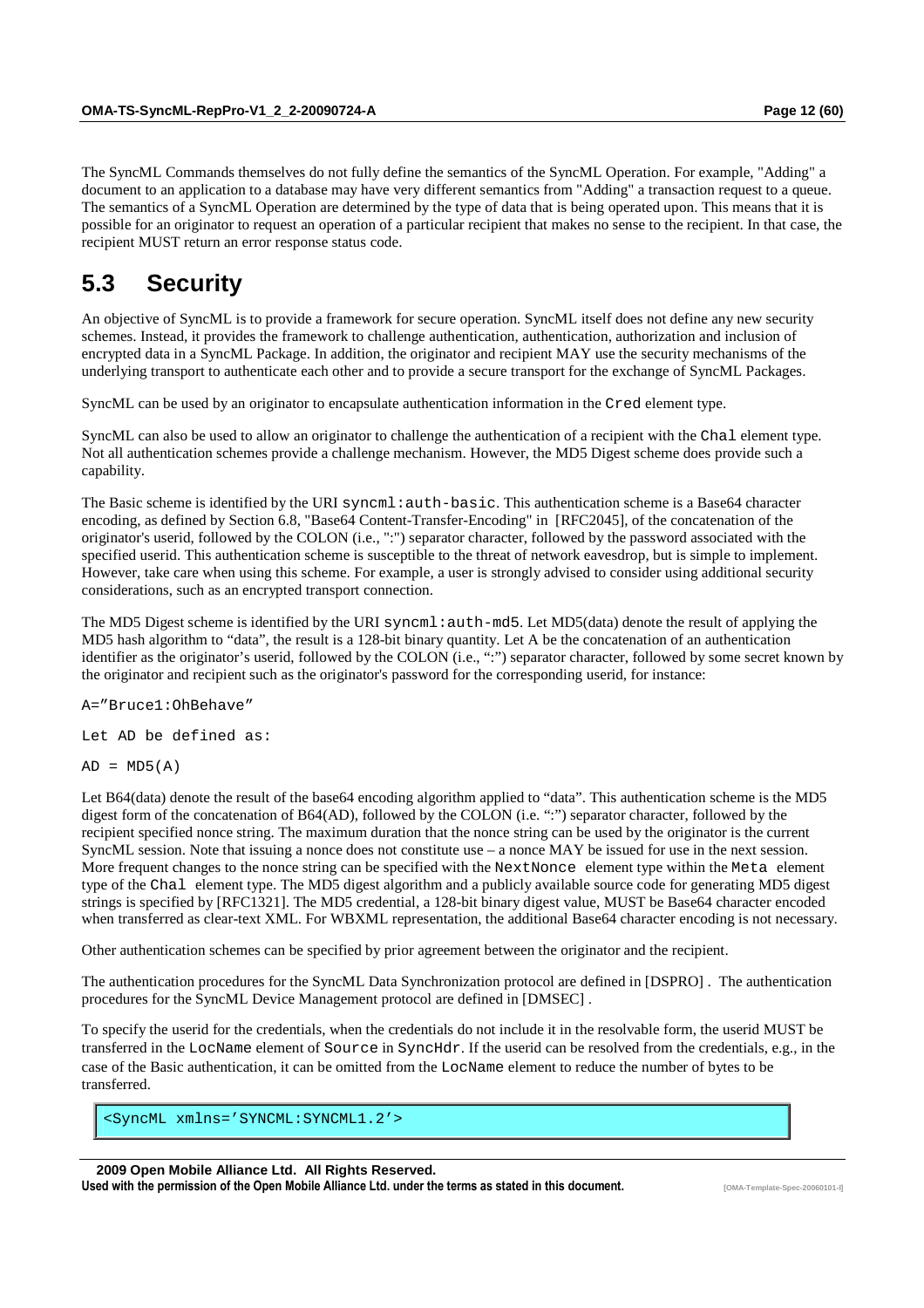```
 <SyncHdr> 
     <VerDTD>1.2</VerDTD> 
     <VerProto>SyncML/1.2</VerProto> 
     <SessionID>1</SessionID> 
     <MsgID>1</MsgID> 
     <Target> 
       <LocURI>http://www.syncml.org/sync-server</LocURI> 
     </Target> 
     <Source> 
       <LocURI>IMEI:493005100592800</LocURI> 
       <LocName>Bruce2</LocName> <!-- userid --> 
     </Source> 
     <Cred> 
       <Meta> 
           <Type xmlns='syncml:metinf'>syncml:auth-md5</Type> 
           <Format xmlns='syncml:metinf'>b64</Format> 
       </Meta> 
       <Data>Zz6EivR3yeaaENcRN6lpAQ==</Data> 
         <!— Base64 coded MD5 digest, for user "Bruce2", password 
"OhBehave", nonce 
          "Nonce" " --> 
     </Cred> 
   </SyncHdr> 
   <SyncBody>...</SyncBody> 
</SyncML>
```
## 5.3.1 Optional Authentication Types

SyncML also allows additional authentication schemes, but does not mandate them. A list of additional types follows (but is not the definitive list):

|--|--|

 **2009 Open Mobile Alliance Ltd. All Rights Reserved.**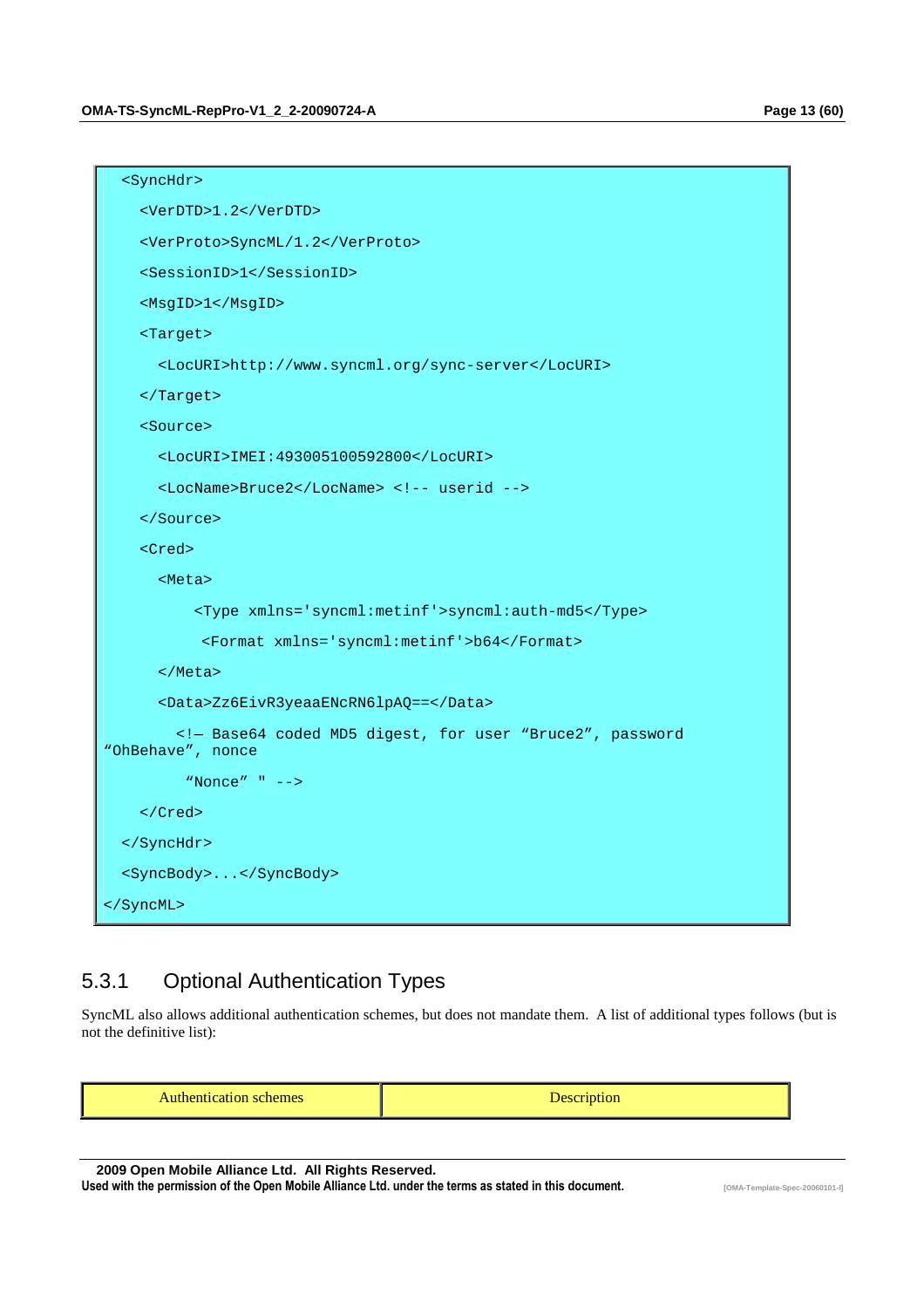| $symcm1:auth-x509$   | The data would be an actual X.509<br>Certificate. The data SHOULD be sent raw in<br>WBXML, and base64 encoded in XML.                  |
|----------------------|----------------------------------------------------------------------------------------------------------------------------------------|
| syncml:auth-securid  | The data specific for SecurID<br>authentication would be sent. The data<br>SHOULD be sent raw in WBXML, and base64<br>encoded in XML.  |
| syncml:auth-safeword | The data specific for SafeWord<br>authentication would be sent. The data<br>SHOULD be sent raw in WBXML, and base64<br>encoded in XML. |
| syncml:auth-digipass | The data specific for DigiPass<br>authentication would be sent. The data<br>SHOULD be sent raw in WBXML, and base64<br>encoded in XML. |

Note that if a challenge from the authentication server is to be sent, it will be sent in the NextNonce element.

# **5.4 XML Usage**

The SyncML Messages are represented in a mark-up language defined by [XML]. The SyncML representation protocol is an XML application. The SyncML DTD (Document Type Definition) defines the XML document type used to represent a SyncML Message. The SyncML DTD can be found in Section 7, but it is not necessary to read the DTD in order to understand the protocol.

SyncML Messages are specified using well-formed XML. However, the SyncML Messages need not be valid XML. That is, the SyncML Messages do not need to specify the XML declaration or prolog. They only need to specify the body of the XML document. This restriction allows for the SyncML Messages to be specified with greater terseness than well-formed, valid XML documents.

SyncML makes heavy use of XML name spaces. Name spaces MUST be declared on the first element type that uses an element type from the name space.

Names in XML are case sensitive. By convention in the SyncML DTD, the element type and attribute list names are specified using the convention that the first character in each word of the name is in upper case text and remainder of the characters in each word of the names specified in lower case text. For example, SyncML for the Sync Mark-up Language tag or MsqRef for the Message Reference tag.

The element types in the SyncML DTD are defined within a namespace associated with the URI http://www.openmobilealliance.org/tech/DTD/OMA-TS-SyncML\_RepPro\_DTD-V1\_2.dtd or the URN SYNCML: SYNCML1.2. The SyncML DTD are also identified by the ISO 9070 formal public identifier -//SYNCML//DTD SyncML 1.2//EN.

SyncML also makes use of XML standard attributes, such as xml:lang. Any XML standard attribute can be used in a SyncML document.

XML can be viewed as more verbose than alternative binary representations. This is often cited as a reason why it might not be appropriate for low bandwidth network protocols. In most cases, SyncML uses shortened element type and attribute names. This provides a minor reduction in verbosity. Additionally, the SyncML Messages can be encoded in a tokenized, binary format defined by [WBXML] . The use of [WBXML] format is external to specification of the SyncML protocol and transparent to any SyncML application. The combination of the use of shortened element type names and an alternative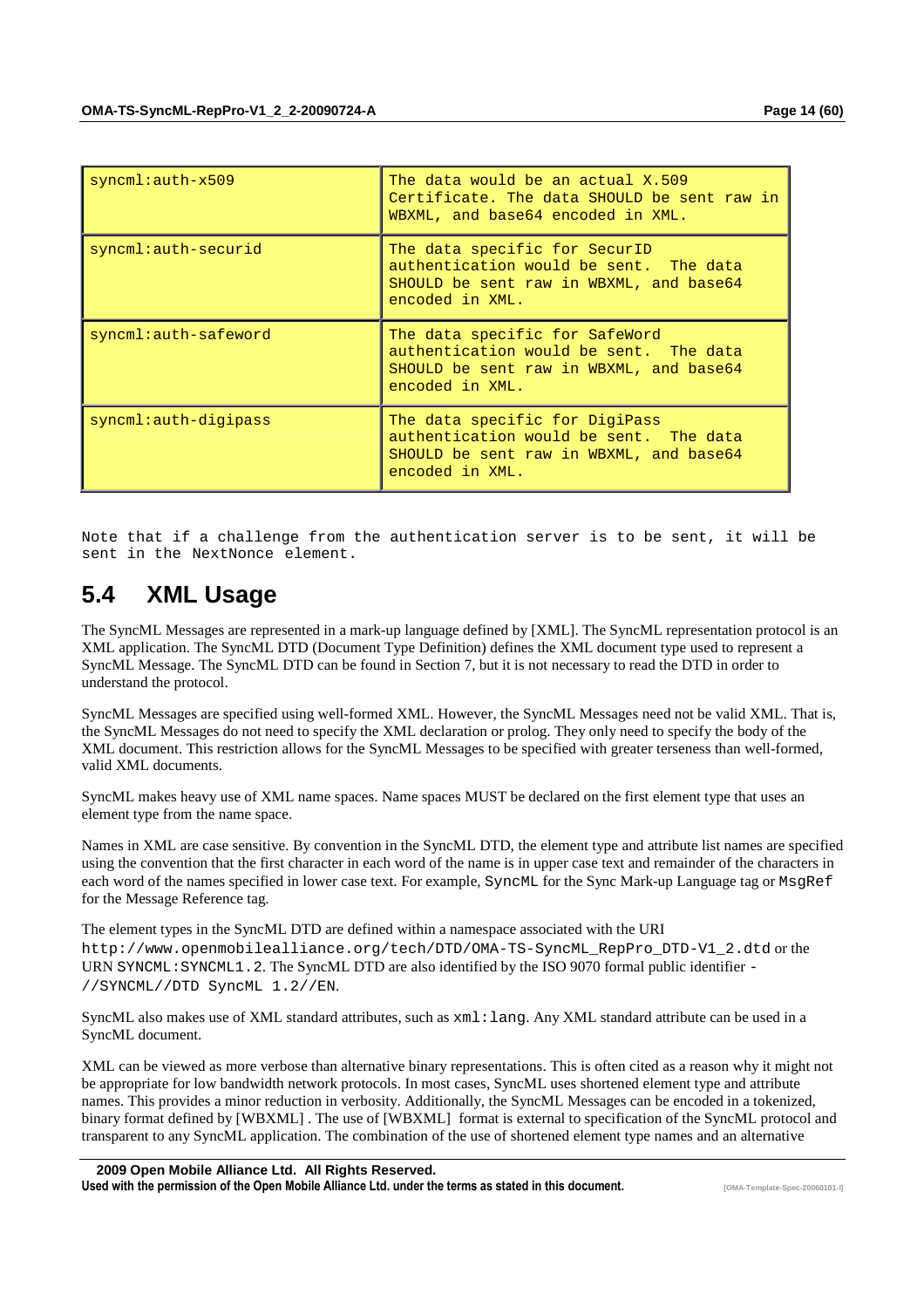binary format makes SyncML competitive, from a compressed format perspective, with alternative, but private, binary representations.

One of the main advantages of XML is that it is a widely accepted International recommendation for text document mark-up. It provides for both human readability and machine processability. In addition, XML allows the originator to capture the structure of a document, not just its content. This is extremely useful for applications such as data synchronization, where not just content, but structure semantics is often exchanged.

# **5.5 MIME Usage**

The [RFC2045] Internet standard provides an industry-accepted mechanism for identifying different content types. The SyncML Message is identified by a MIME media type. The media type for the SyncML Message is registered within the vendor tree. The MIME content types for SyncML Data Synchronization are specified in [DSREPU]. The MIME content types for SyncML Device Management are specified in [DMREPU]. One of these MIME content types MUST be used for identifying SyncML Messages within transport and session level protocols that support MIME content types.

# **5.6 Identifiers**

Identifiers in SyncML, such as in the Source or Target element types, can be a combination of Uniform Resource Identifiers (URI), as defined by [RFC2396] , Uniform Resource Names (URN) and textual names.

In SyncML, all URI and URN values are specified as parsable character data in element types or as character data in attribute lists. Applications MUST specify a valid URI or URN value. Even with an integrated "validating XML parser", as defined in [XML], an application will need to confirm the validity of any URI or URN.

SyncML uses the SYNCML URN type to identify SyncML specific name spaces and unique names. Other URN types MAY be used. For instance, the LocURI element type could contain one of the following URN:

| <b>IMEI URN</b> | Identify an International Mobile Equipment Identifiers [IMEI]. The IMEI URN specifies a<br>valid, 15 digit IMEI. The format of the URN is                                |
|-----------------|--------------------------------------------------------------------------------------------------------------------------------------------------------------------------|
| <b>ESN URN</b>  | Identify an Electronic Serial Number. The ESN specifies a valid, 8 digit ESN. The format<br>of the URN is $ESN: \# \# \# \# \# \# \#$                                    |
| <b>MEID URN</b> | Identify a Mobile Equipment Identity. The MEID URN specifies a valid, 15 digit MEID.<br>The format of the URN is<br>$MEID: \# \# \# \# \# \# \# \# \# \# \# \# \# \# \#$ |

Other URN types MAY be used in the LocURI element type also.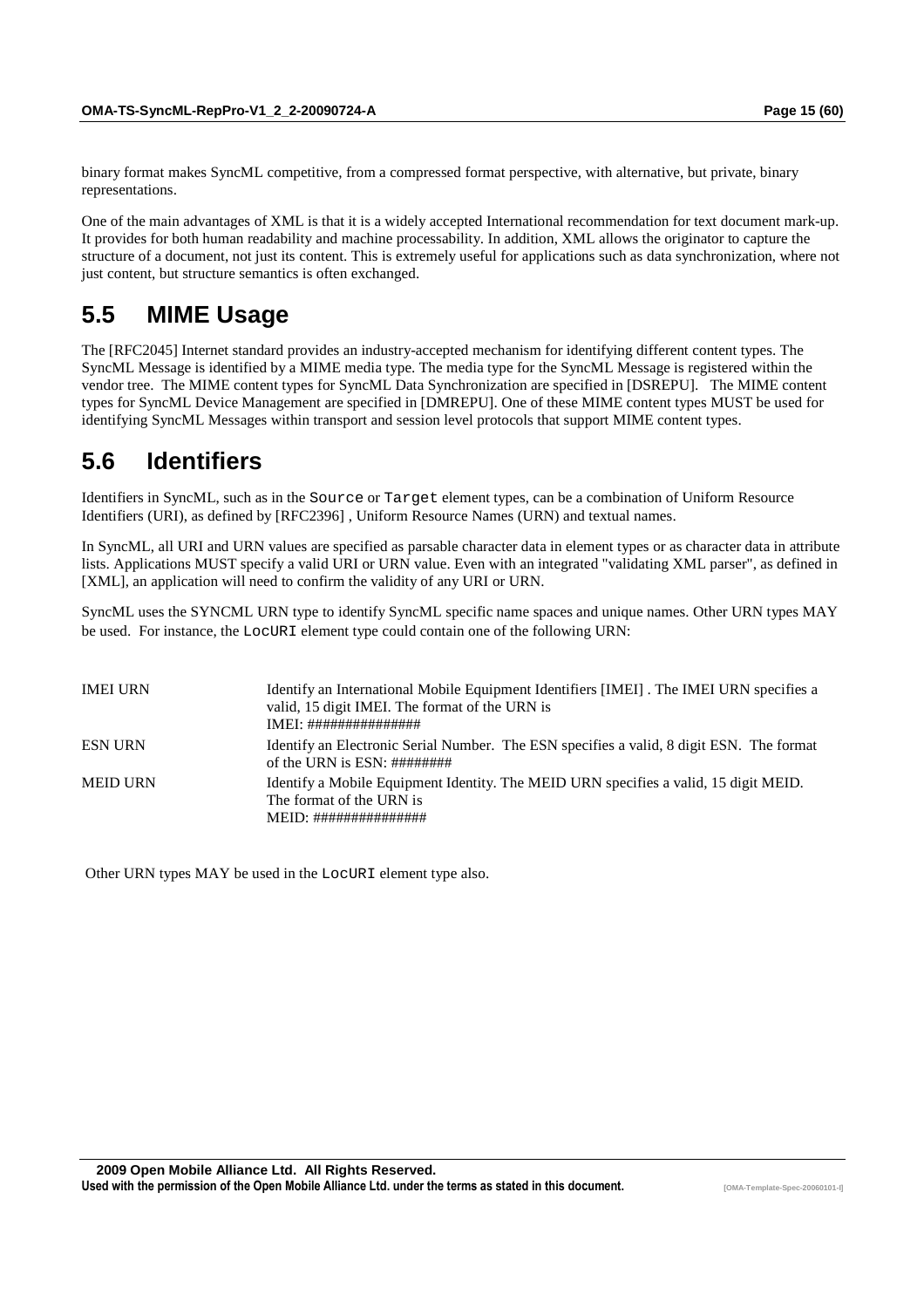# **6. Mark-up Language Description**

The SyncML representation protocol is a document mark-up consisting of XML element types. This section provides a prose description of this mark-up. The element types are defined in terms of their purpose or usage, parent elements, any restrictions on content or use and content model.

In the "Attributes" section for the description for each element type, the text "None." means no SyncML-specific attributes are defined. However, XML standard attributes can still be used within these element types.

Restrictions listed in this document apply to all SyncML protocols. Any additional restrictions for each protocol and examples that illustrate the use of each element type can be found in the representation protocol usage documents [DSREPU] and [DMREPU].

# **6.1 Common Use Elements**

The following are common element types used by numerous other SyncML element types.

## 6.1.1 Archive

**Usage**: Indicator that the data specified in the Delete command SHOULD be archived (e.g., a copy kept) by the recipient prior to being deleted from the recipient data collection.

#### **Parent Elements**: Delete

#### **Content Model**:

(EMPTY)

**Attributes:** None.

### 6.1.2 Chal

**Usage**: Specifies an authentication challenge. The receiver of the challenge specifies authentication credentials, of the given authentication type and format, in the next request.

#### **Parent Elements**: Status

**Restrictions**: The Meta element type specifies any meta-information about the challenge. The Type and Format element types within the Meta element type specify the authentication scheme type and format, respectively. The default type is syncml:auth-basic for the SyncML "Basic" form of authentication. The type value syncml:auth-md5 MUST be explicitly specified to indicate the SyncML "MD5 Digest Access" authentication scheme. If the SyncML "MD5 Digest Access" authentication scheme is used, the NextNonce element type can be specified if the challenger requests the use of a new nonce string. The format value MUST be b64, when using the clear-text, XML representation. The types for the SyncML authentication schemes are specified in Section 5.3, "Security", of this specification.

An authentication challenge can be specified for each of a number of SyncML "security layers". For example, a challenge can be specified against the SyncML server, database or an individual command on a database. To challenge a SyncML server, a Chal element type is sent in the Status command corresponding to the SyncHdr of the associated SyncML request. To challenge a database, the Chal element type is sent in the Status command corresponding to the Alert or Sync command associated with the database. To challenge a command on a database, the Chal element type is sent in the Status command corresponding to an individual command (e.g., Add, Alert, Delete) on the database. Mechanisms for authentication challenges at the transport level are handled within the individual transport.

If absent and if the status code is (200) OK, then the same credentials MUST be used in the next SyncML request.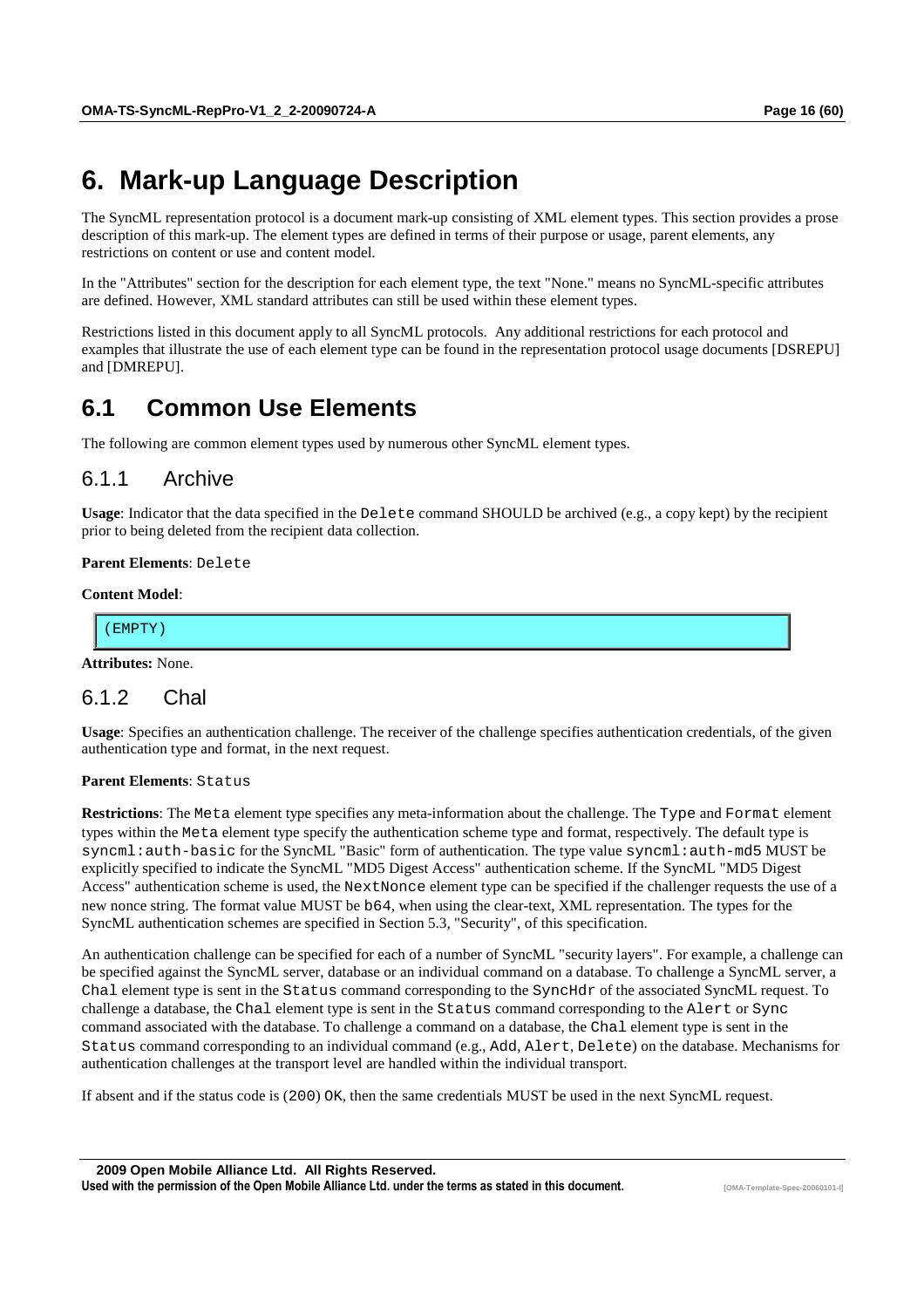If absent and if the status code is (212) Authentication accepted, then credentials need not be specified for any subsequent SyncML requests within the current session. The session is authenticated.

Content Model:

(Meta)

**Attributes:** None.

## 6.1.3 Cmd

**Usage**: Specifies the name of the SyncML command referenced by a Status element type.

**Parent Elements**: Status

**Restrictions**: The value MUST be one of Add, Alert**,** Atomic, Copy, Delete, Exec, Get, Map, Move, Put, Replace, Results, Search**,** Sequence, Status**,** Sync.

#### **Content Model**:

(#PCDATA)

**Attributes**: None.

## 6.1.4 CmdID

**Usage**: Specifies a SyncML message-unique command identifier.

**Parent Elements**: Add, Alert, Atomic, Copy, Delete, Exec, Get, Map, Move, Put, Replace, Results, Search, Sequence, Status, Sync

**Restrictions**: A text value that MUST be unique within the SyncML Message.

The element type MUST always be present and the value MUST NOT be the text string "0".

#### **Content Model**:

(#PCDATA)

**Attributes**: None.

## 6.1.5 CmdRef

**Usage**: Specifies the CmdID referenced by a Status element type.

**Parent Elements**: Results, Status

**Restrictions**: MUST refer to the identifier of the SyncML command reference by the Status element type.

The only instance where the element type can be absent in the Status command is the case where the Status command refers to the SyncHdr of the associated SyncML request message. For example, a status can be sent back to the originator for exceptions (e.g., (401) Unauthorized) found within the SyncHdr of the originator's request.

**Content Model**:

(#PCDATA)

**Attributes**: None.

 **2009 Open Mobile Alliance Ltd. All Rights Reserved.**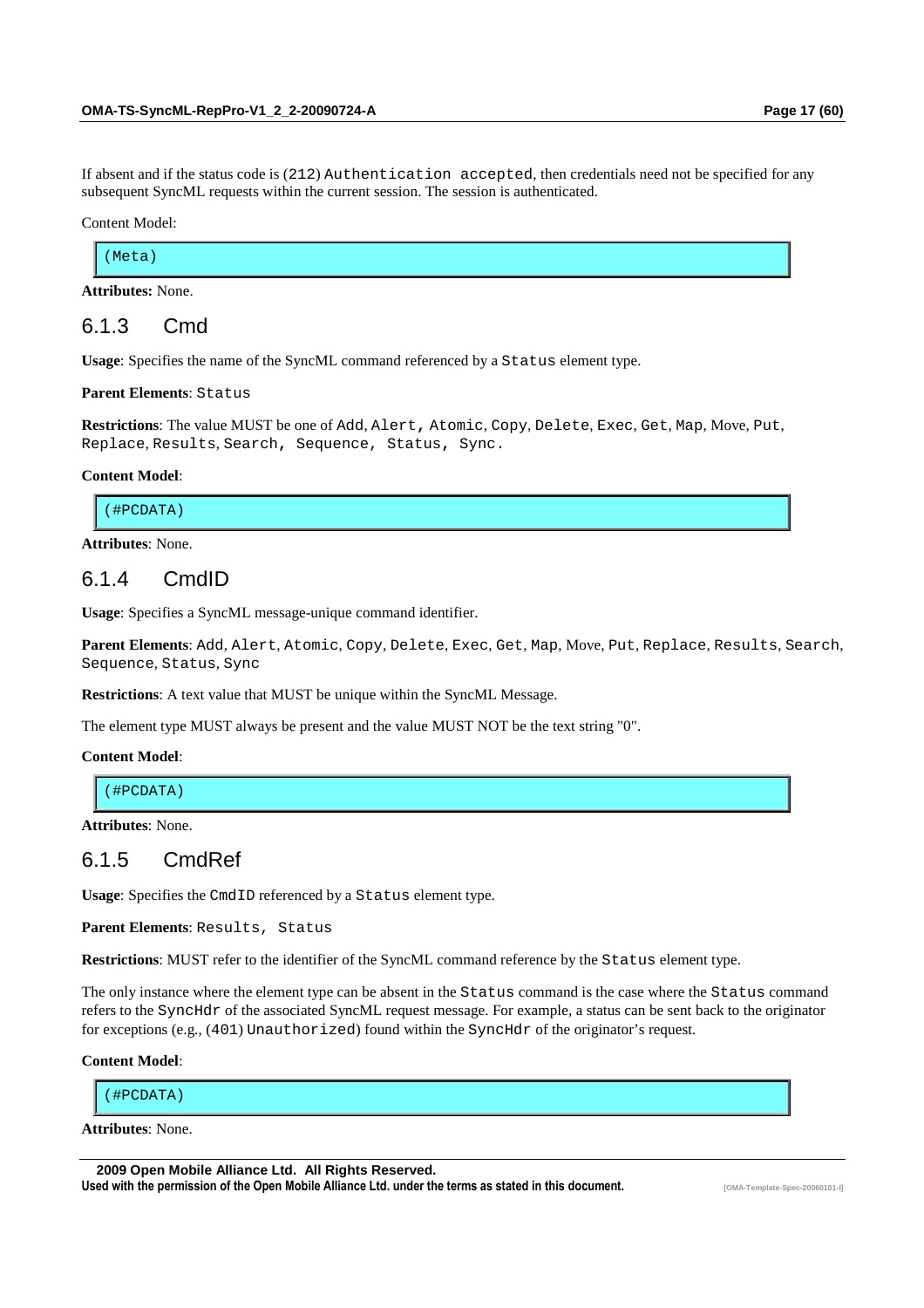## 6.1.6 Cred

**Usage**: Specifies an authentication credential for the originator.

**Parent Elements**: Add, Alert, Copy, Delete, Exec, Get, Put, Map, Move, Replace, Search, Status, Sync, SyncHdr

**Restrictions**: The Meta element type specifies any meta-information about the credentials. The Type and Format element types within the Meta element type specify the credential scheme type and format, respectively. The default type is syncml:auth-basic for the "Basic" form of authentication. The type value syncml:auth-md5 MUST be explicitly specified to indicate the SyncML "MD5 Digest" authentication scheme. The format MUST be b64, when using the clear-text, XML representation. However, when using "Basic" form of authentication, the b64 format does not indicate that the credentials are base64 encoded twice. The Data element type specifies the credential value. The types for these SyncML authentication schemes are specified in Section 5.3, "Security", of this specification.

If absent, and no other authentication credential was specified in either a parent command or in the SyncHdr element type, then no authentication credential is specified.

If an authentication credential was specified by a parent command or in the SyncHdx element type, then that authentication credential specified there is assumed to be sufficient for the operation specified by the current element type. Specifying insufficient authentication credentials will result in a (401) Unauthorized exception condition.

If the authentication challenge is received (See the Chal element type) for the request, the credential type and format of the next request MUST be applied to it.

#### **Content Model**:

(Meta?, Data)

**Attributes**: None.

### 6.1.7 Field

**Usage**: Specifies a field level filter to be performed on the parent element of the filter element.

#### **Parent Elements**: Filter

**Restrictions**: If the Field element is present, the Meta Type subelement of the Filter element is used to indicate the content type used in the content filtering and MUST be present. The Item Meta element is used to indicate the device info mime type and MUST be present. The Item Data element MUST contain Property elements. The mark-up characters of the Data element content MUST be properly escaped according to [XML] specification rules or the CDATA sections MUST be used. The Property elements MUST be used to override any Property elements previously received in the CTCap element for the content-type being filtered and MUST apply to the current synchronization session only. If no Field element is present in the Filter element, then all properties SHOULD be filtered using the device info data store CTCap element for the specified Alert Target element.

#### **Content Model**:

 $(Ttem)$ 

```
Attributes: None.
```
## 6.1.8 Filter

**Usage**: Specifies a filter action to be performed on the parent element.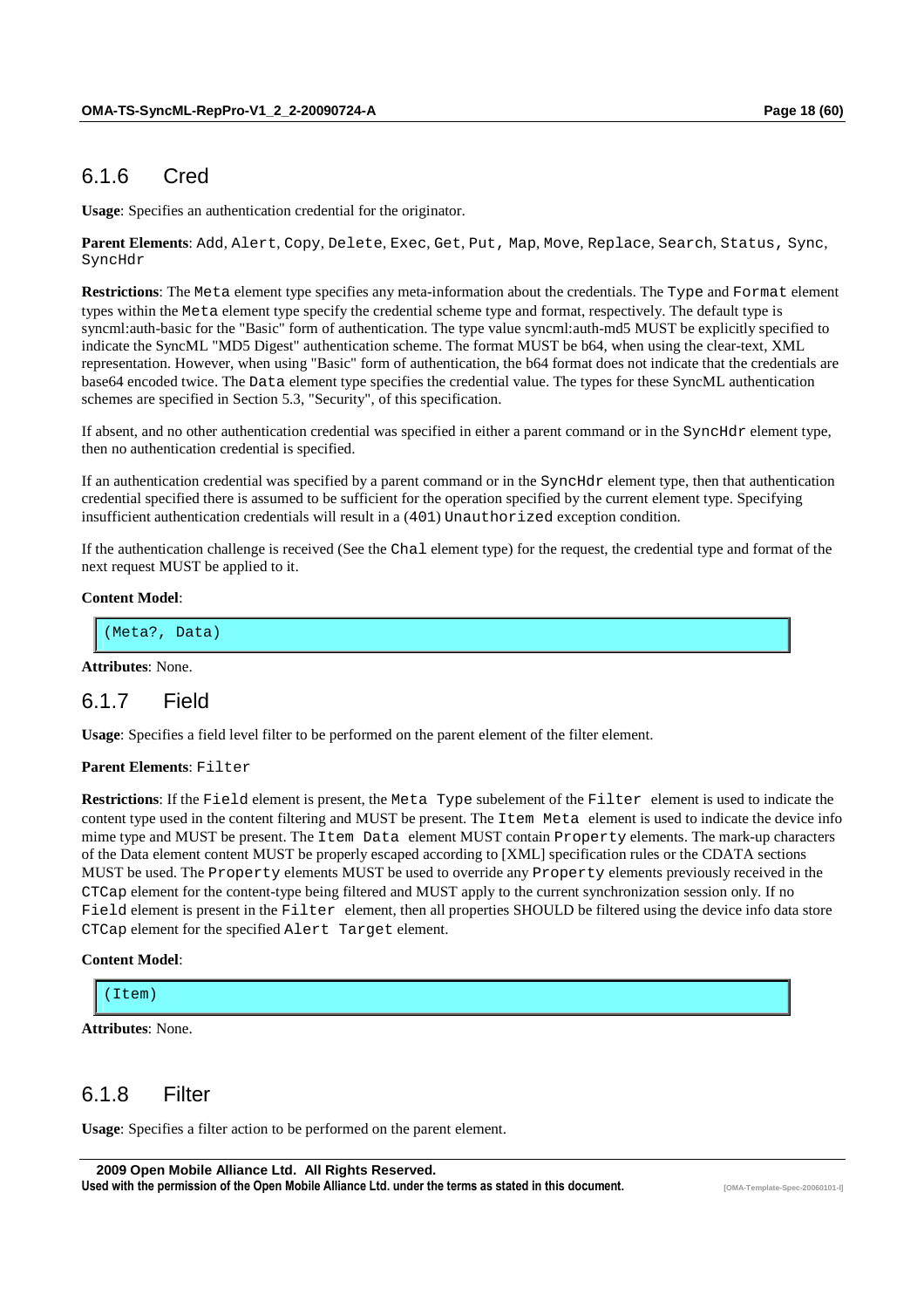#### **Parent Elements**: Target

**Restrictions**: The Filter element MAY appear in the Target element for Alert elements. If the Filter element is present, the Meta Type is used to indicate the content type used in the filter query and MUST be present. If the Filter element does not have a Record nor a Field element, then the filter request is ignored and synchronization MUST continue without any filtering.

#### **Content Model**:

```
(Meta, Field?, Record?, FilterType?)
```
**Attributes**: None.

## 6.1.9 FilterType

**Usage**: Indicates the type of filtering behaviour that is being requested. If the requested filter type is not supported by the recipient then a Status code 406 (OPTIONAL feature not supported) MUST be returned. The Item element of the Status command SHOULD indicate that the FilterType element was the unsupported feature.

#### **Parent Elements**: Filter

**Restrictions**: If present, these keywords MUST be one of the FilterType keywords listed below. If not present, then the FilterType value of "EXCLUSIVE" MUST be assumed.

It is assumed that for the current release (e.g. SyncML Common 1.2) the only valid use case for filtering is when a client sends a filter to a server. In further releases, the specification of filtering may satisfy additional use cases.

In the following definitions:

- "Sender" defines the side that sends and uses a Filter (e.g. client)
- "Recipient" defines the other side that receives the Filter (e.g. server)
- "Item" defines a record in a datastore When an item is said to be synchronized, this means that a command on this item is transmitted in the Package #3 or in the Package #4.

| <b>Keywords</b>  | <b>Description</b>                                                                                                                                                                                                                                                                                                                                                                                                                  |
|------------------|-------------------------------------------------------------------------------------------------------------------------------------------------------------------------------------------------------------------------------------------------------------------------------------------------------------------------------------------------------------------------------------------------------------------------------------|
| <b>EXCLUSIVE</b> | Indicates that the sender is requesting that the set of items<br>to be synchronized MUST be exactly the set of items<br>specified by the Filter. The items outside the filter criteria in<br>the recipient's data store MUST not be synchronized. The<br>recipient MUST send Delete commands to the sender for all<br>the items outside the filter criteria that it (the recipient)<br>assumes to exist in the sender's data store. |
| <b>INCLUSIVE</b> | Indicates that the sender is requesting that the set of items<br>to be synchronized MUST include the set of items specified<br>by the Filter. The recipient MUST NOT create new items<br>outside the filter criteria in the sender's data store. The<br>items that exist on both sides belong to the set of<br>synchronization, even if they are outside the filter criteria.                                                       |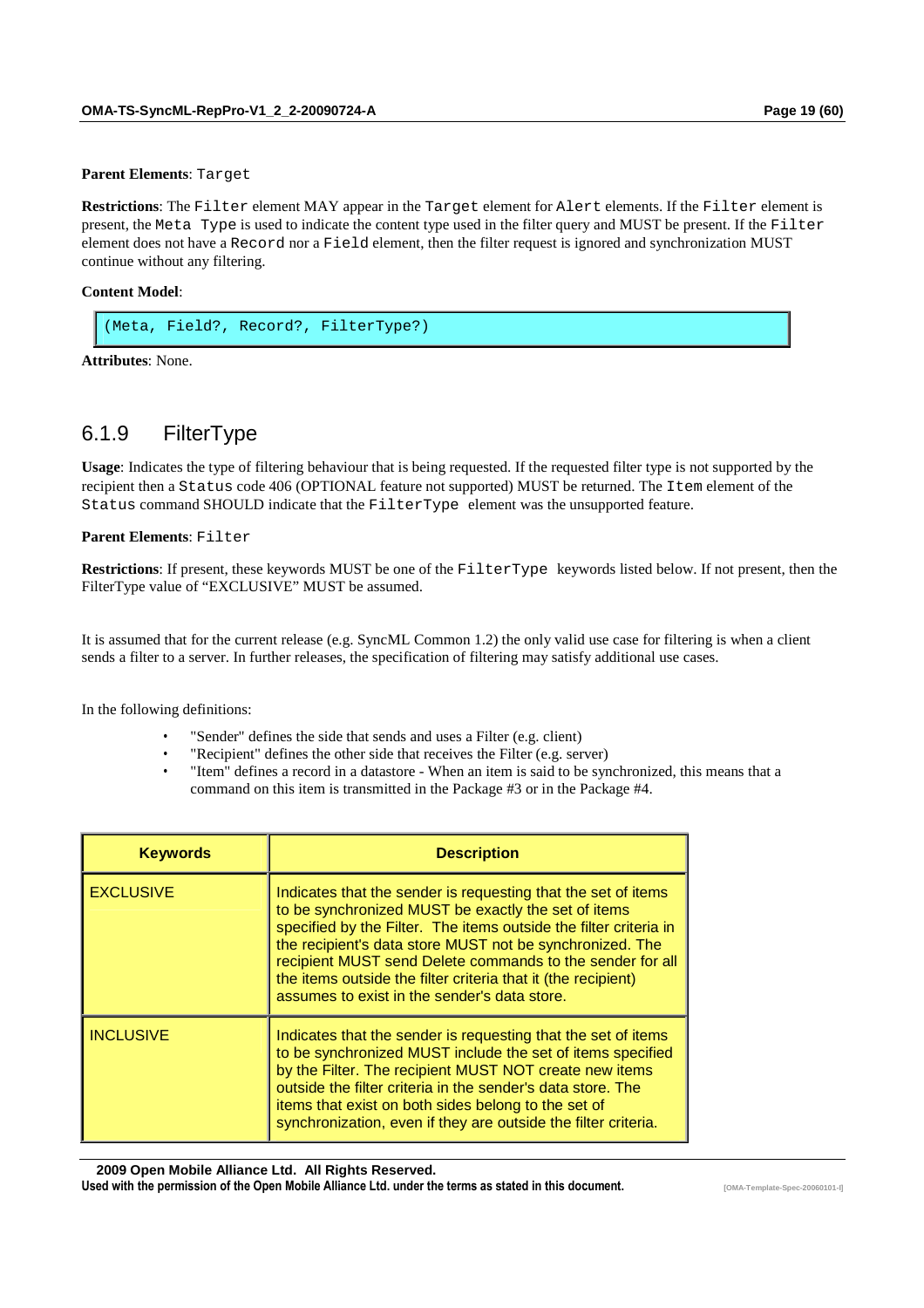#### **Content Model**:

| 1 H I<br>ת ה<br>1.2222222 |  |
|---------------------------|--|

#### **Attributes**: None.

The main difference between EXCLUSIVE and INCLUSIVE filter types is that:

- The EXCLUSIVE filter recipient MUST send DELETE commands for all the items that it assumes to exist in the sender's data store if they do not satisfy the filter.
- In case of INCLUSIVE filter, there is no such requirement.

It is recommended to follow the behavior described below for the use of EXCLUSIVE and INCLUSIVE filter types:

(In the following, it is said that a device sends its updates regarding items, means that it sends commands (ADD, REPLACE, MOVE, DELETE) regarding those items).

Items sent by the sender of the filter:

• For both EXCLUSIVE and INCLUSIVE filter types: the sender sends to the recipient its updates regarding items inside *and* outside the filter criteria, since the filter only applies to the recipient's items.

Items sent by the recipient of the filter:

- For an EXCLUSIVE filter: the recipient sends to the sender *only* its updates (except for DELETE) regarding items inside the filter criteria. The DELETE commands can be sent regardless of whether the deleted item was inside or outside the filter.
- For an INCLUSIVE filter: the recipient sends to the sender its updates regarding items inside the filter criteria. The recipient sends also to the sender its updates regarding items outside the filter criteria if they already exist in the sender's side. The recipient does not create in the sender's data store new items outside the filter criteria.

Deletion of items outside the filter criteria in the sender's data store:

- For an EXCLUSIVE filter: the recipient sends DELETE commands to the sender for the items outside the filter criteria in the sender's data store.
- For an INCLUSIVE filter: there is no such requirement.

### 6.1.10 Final

**Usage**: Indicator that the SyncML message is the last message in the current SyncML package.

#### **Parent Elements**: SyncBody

**Restrictions**: The element type MUST only be specified on the last message of the SyncML package. If not present, then more messages follow this SyncML message in the current SyncML package.

The SyncML Synchronization Protocol specification [DSPRO] specifies the semantics of the different SyncML packages for the SyncML synchronization protocol. The SyncML Device Management Protocol specification [DMPRO] specifies the semantics of the different SyncML packages for the SyncML device management protocol.

#### **Content Model**:

**Attributes**: None.

 **2009 Open Mobile Alliance Ltd. All Rights Reserved.** Used with the permission of the Open Mobile Alliance Ltd. under the terms as stated in this document.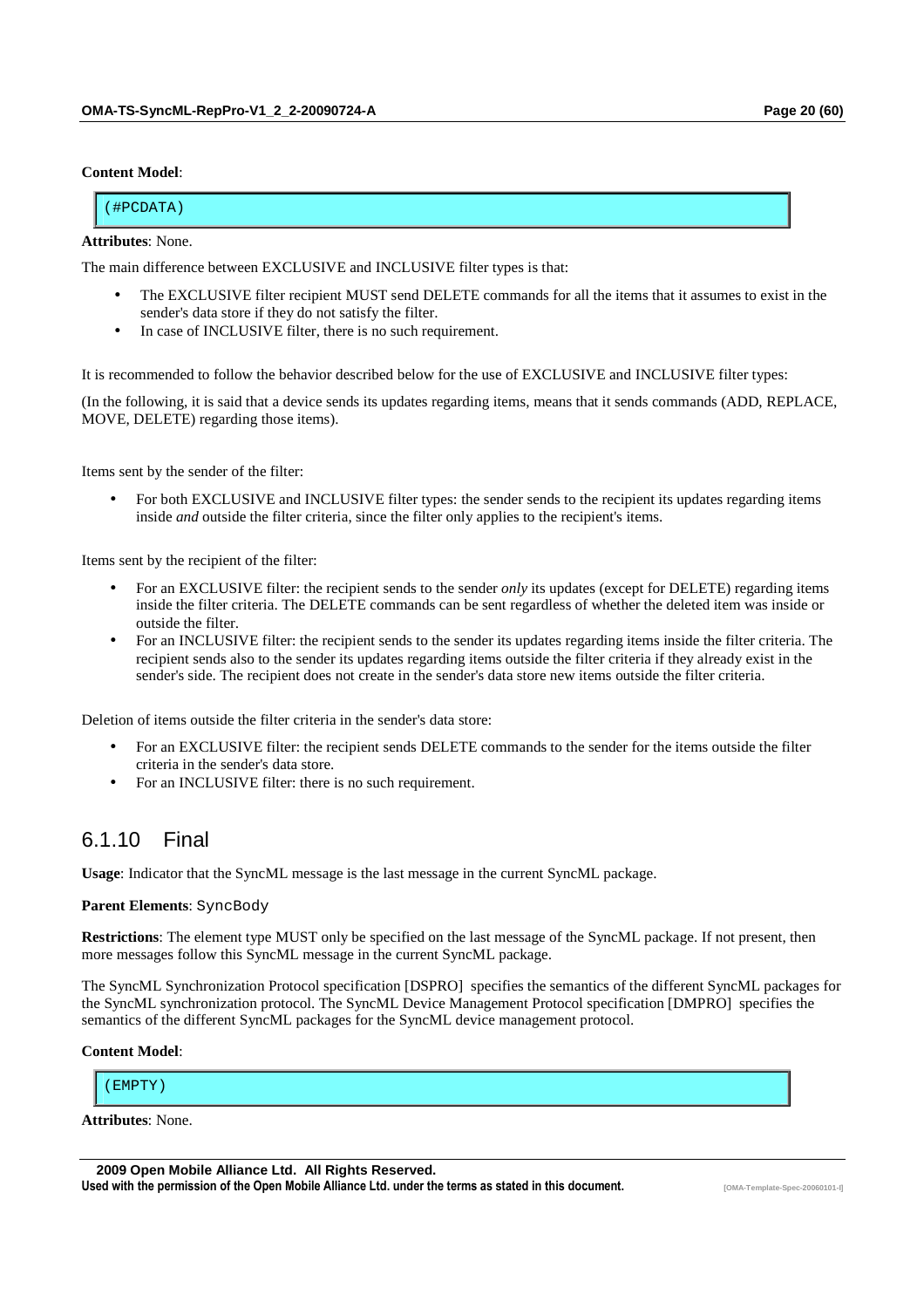## 6.1.11 Lang

**Usage**: Specifies a preferred language for results data on a Get, Put or Search command (i.e., commands that return text results).

**Parent Elements**: Get, Put, Search

#### **Content Model**:

(#PCDATA)

**Attributes**: None.

## 6.1.12 LocName

**Usage:** Specifies the display name for the target or source address.

**Parent Elements**: Target, Source

#### **Content Model**:

(#PCDATA)

**Attributes**: None.

### 6.1.13 LocURI

**Usage**: Specifies the target or source specific address.

Parent Elements: Target, Source, SourceParent, TargetParent

**Restrictions**: MUST be either an absolute or a relative URI or a well-known URN.

#### **Content Model**:

(#PCDATA)

**Attributes**: None.

## 6.1.14 MoreData

**Usage:** Indicator that a SyncML data element is incomplete and there will be one or more subsequent chunks.

#### **Parent Elements**: Item

**Restrictions**: The element type MUST be specified on all but the last chunk of data of an item. If not present, then the item is either contained within a single message or is the closing chunk of the data item.

#### **Content Model**:

(EMPTY)

**Attributes**: None.

### 6.1.15 MsgID

**Usage**: Specifies a SyncML session-unique identifier for the SyncML Message.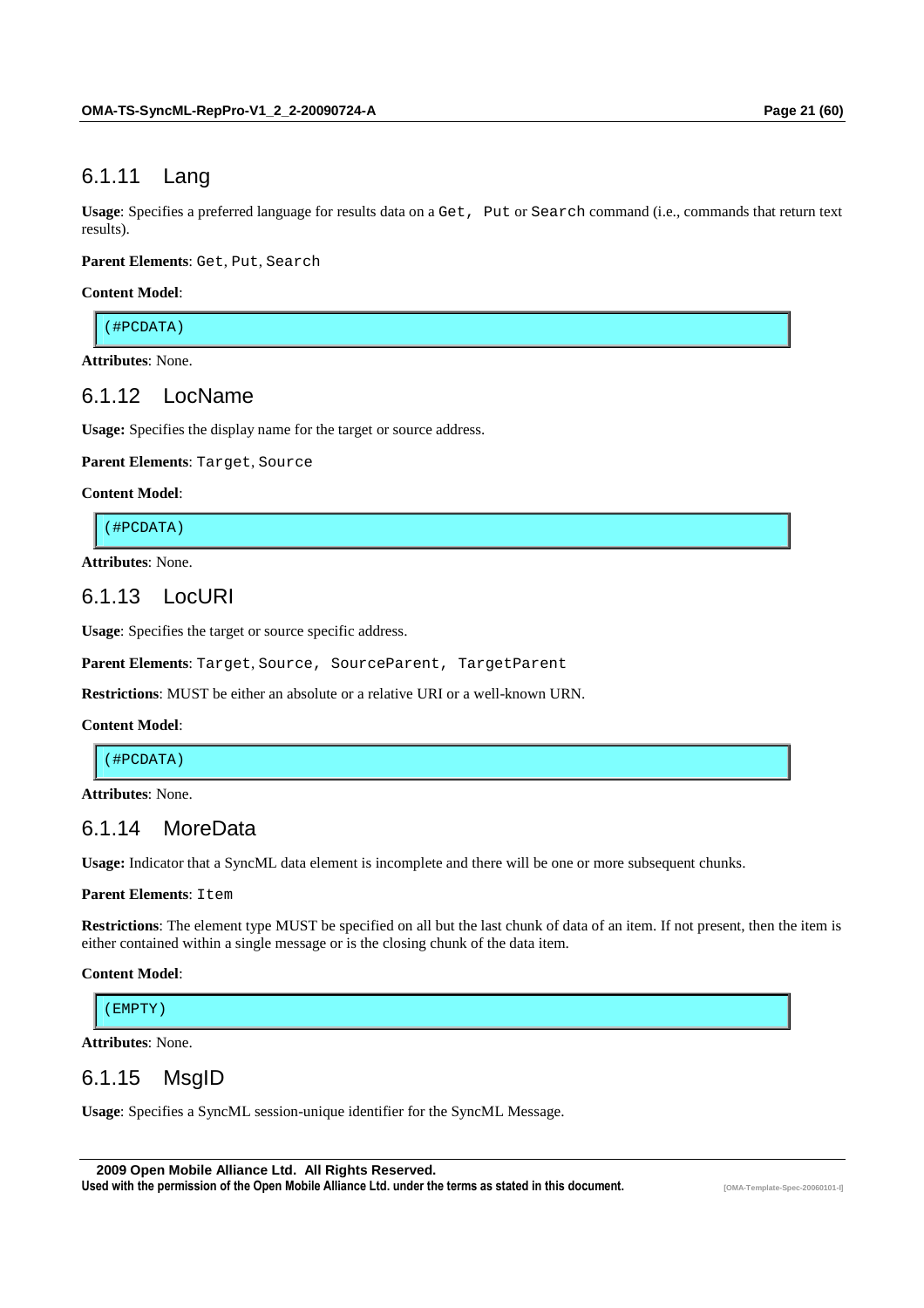**Parent Elements**: SyncHdr

**Restrictions**: The message identifier MUST be unique to the device within the SyncML session. The element type MUST be specified in the SyncHdr. The value is a monotonically increasing numeric value starting at one (1) for the first message in the SyncML session. The message identifier specified in a SyncML request MUST be the content of the MsgRef element type in the corresponding SyncML results or response status.

#### **Content Model**:

| ------<br>$H$ DCT<br>(#PCDATA) |  |  |
|--------------------------------|--|--|
|                                |  |  |

**Attributes**: None

## 6.1.16 MsgRef

**Usage**: Specifies a reference to a SyncML session-unique identifier referenced by a SyncML results or response status.

#### **Parent Elements**: Results, Status

**Restrictions**: The value MUST reference the message identifier of the SyncML message referred to by the results or response status.

#### **Content Model**:

(#PCDATA)

**Attributes**: None

## 6.1.17 NoResp

**Usage**: Indicates that the originator does not want a response status sent back in the response message.

**Parent Elements**: Add, Alert, Atomic, Copy, Delete, Exec, Get, Move, Put, Replace, Search, Sequence, Sync, and SyncHdr

#### **Content Model**:

(EMPTY)

**Attributes**: None

## 6.1.18 NoResults

**Usage**: Indicates that the results of a Search command MUST be retained on the recipient to be used as the source for a subsequent SyncML command.

#### **Parent Elements**: Search

**Content Model**:

(EMPTY)

**Attributes**: None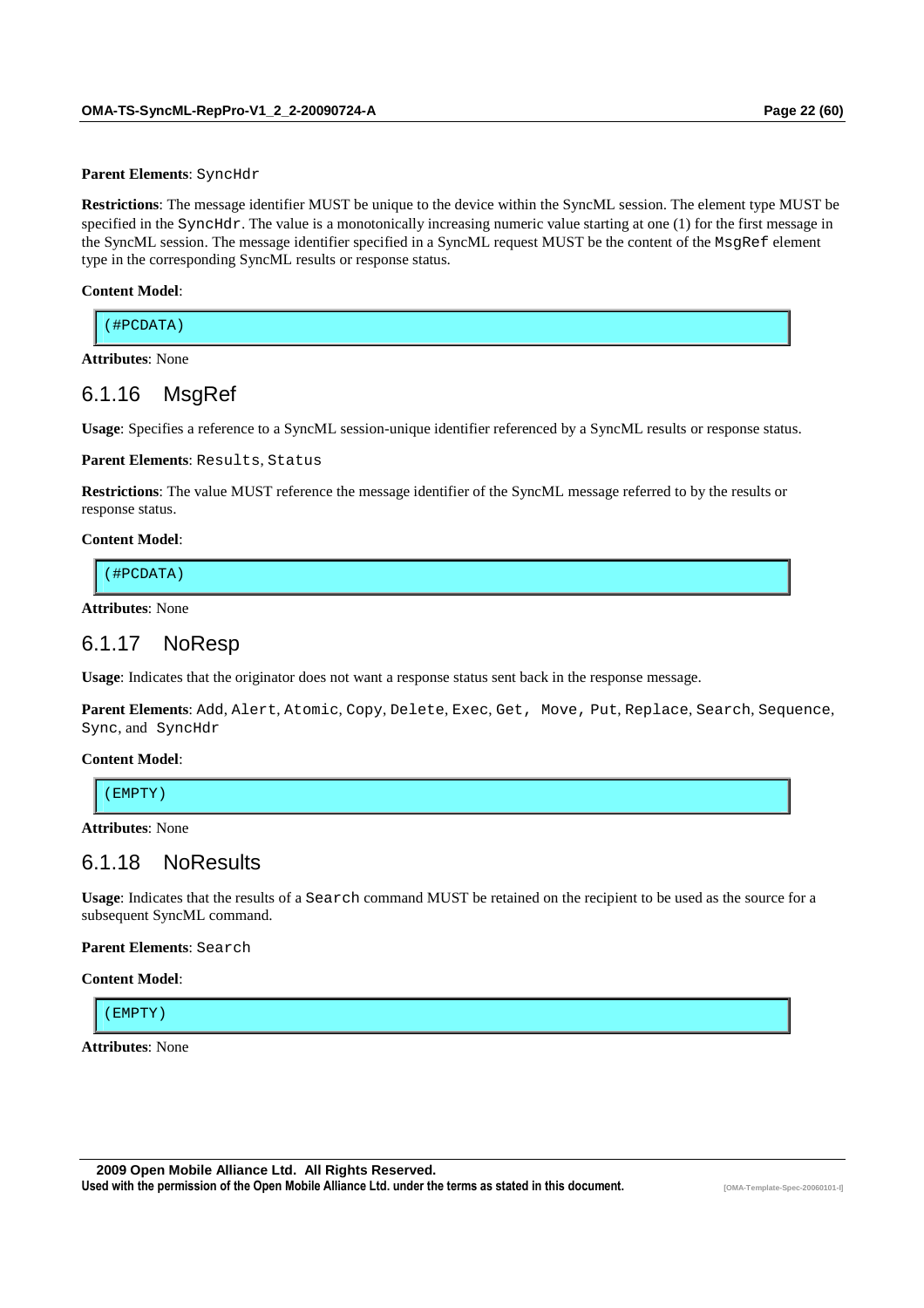## 6.1.19 NumberOfChanges

**Usage**: Indicates the total number of changes (the number of Add, Replace and Delete commands) that are going to be sent from sender to recipient during a synchronization session so that the recipient MAY use this information to calculate progress information.

#### **Parent Elements**: Sync

#### **Content Model**:

(#PCDATA)

**Attributes**: None.

### 6.1.20 Record

**Usage**: Specifies a record level filter to be performed on the parent element of the filter element.

#### **Parent Elements**: Filter

**Restrictions**: The Record element MAY appear in the Filter element for Alert Target elements. If the Record element is present, the Meta Type sub-element of the Filter element is used to indicate the content type used in the filter record query and MUST be present. The Record Item element specifies the filter query itself. The Meta Type subelement of the Record Item element is used to indicate the filter query grammar. The Data sub-element of the Record Item element is used to indicate the filter query itself and MUST be present.

#### **Content Model**:

**Attributes**: None.

## 6.1.21 RespURI

**Usage**: Specifies the URI that the recipient MUST use for any response to this message.

#### **Parent Elements**: SyncHdr

**Restrictions**: The value of this element is the address, in the form of an absolute URI that the recipient MUST use for any response to this message. If the Source is not the same as this value, then the Source element MUST also be specified in the SyncHdr element type. Note that the server and databases are the same entities at this new address. Receipt of this command does not mean you SHOULD repeat commands in the previous message.

#### **Content Model**:

(#PCDATA)

**Attributes**: None.

## 6.1.22 SessionID

**Usage**: Specifies the identifier of the SyncML session associated with the SyncML Message.

#### **Parent Elements**: SyncHdr

**Restrictions**: The value is an opaque string. The element type MUST be specified in the SyncHdr element type in all SyncML Messages. The initiator SHOULD use unique SessionIDs for each session.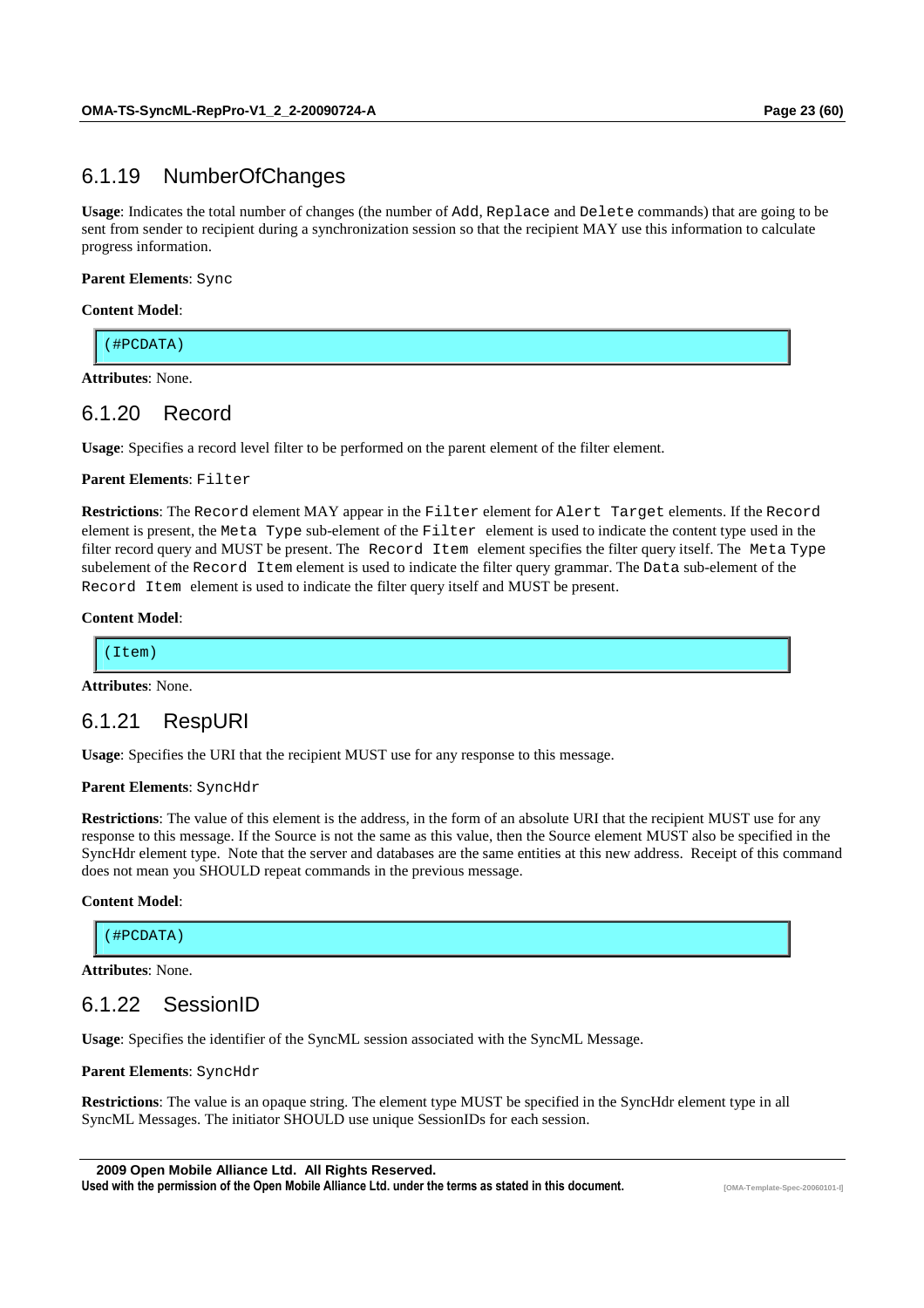The maximum length of a SessionID is 4 bytes. Note for a client having an 8 bit incrementing SessionID counter is enough for practical implementations.

#### **Content Model**:

(#PCDATA)

**Attributes**: None

## 6.1.23 SftDel

**Usage**: Indicates that the delete command is a "Soft Delete".

**Parent Elements**: Delete

#### **Content Model**:

EMPTY

**Attributes**: None

## 6.1.24 Source

**Usage**: Specifies source routing or mapping information.

Parent Elements: Item, Map, MapItem, Search, Sync, SyncHdr,

**Restrictions**: When specified in the Item element type, the Source element type specifies the database item that is the source of the SyncML command.

When specified in the SyncHdr element type, the Source element type specifies the source routing information for the network device that originated the SyncML Message.

If the RespURI element type is also specified within the SyncHdr, then the Source element type specifies the source routing information for a proxy originator of the SyncML message.

#### **Content Model**:

(LocURI, LocName?)

**Attributes:** None.

## 6.1.25 SourceParent

**Usage**: Specifies the parent information of the item that is specified by Source LocURI and Target LocURI.

**Parent Elements: Item** 

**Content Model**:

(LocURI)

**Attributes**: None.

### 6.1.26 SourceRef

**Usage**: Specifies the Source referenced by a Status or Results element type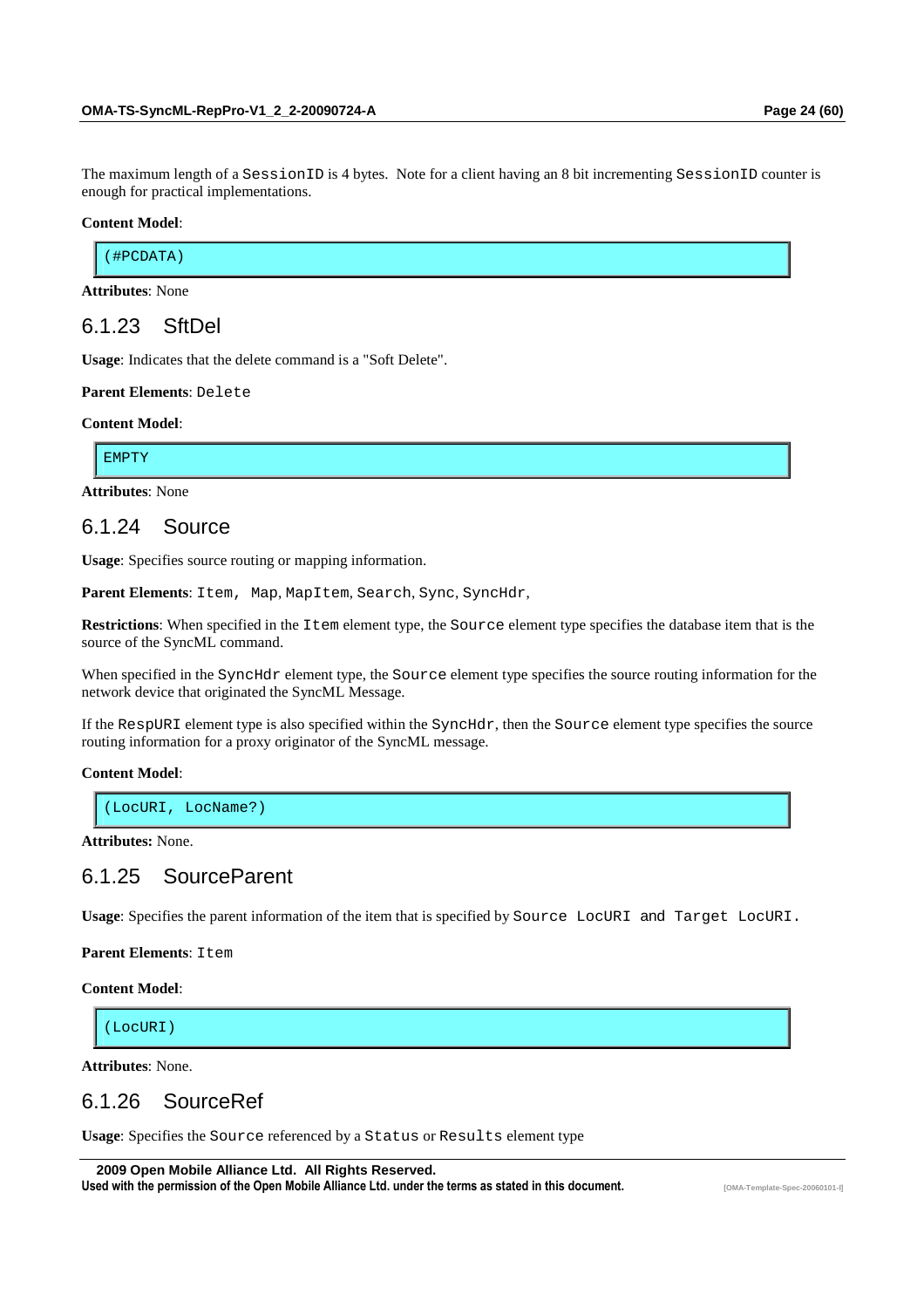**Parent Elements**: Status, Results

**Restrictions**: When specified in the Status element type, specifies the source address specified in the command associated with the response status. When specified in the Results element type, specifies the source address specified in the associated Search command.

The element type MUST be specified in a Status command corresponding to any SyncML command that includes the Source element type.

#### **Content Model**:

(#PCDATA)

**Attributes**: None.

### 6.1.27 Target

**Usage**: Specifies target routing or mapping information.

Parent Elements: Item, Map, MapItem, Search, Sync, SyncHdr,

**Restrictions**: When specified in the Item element type, the Target element type specifies the database item that is the target of the SyncML command.

When specified in the SyncHdr element type, the Target element type specifies the target routing information for the network device that is receiving the SyncML Message.

The Filter element type can only be specified when the Target Item element type is specified within an Alert element.

#### **Content Model**:

(LocURI, LocName?, Filter?)

**Attributes:** None.

## 6.1.28 TargetParent

**Usage** Specifies the parent information of the item that is specified by Target LocURI.

**Parent Elements: Item** 

#### **Content Model:**

(LocURI)

**Attributes**: None.

### 6.1.29 TargetRef

**Usage**: Specifies the Target referenced by a Status or Results element type

**Parent Elements**: Status, Results

**Restrictions**: When specified in the Status element type, specifies the target address specified in the command associated with the response status. When specified in the Results element type, specifies the target address specified in the associated Search command.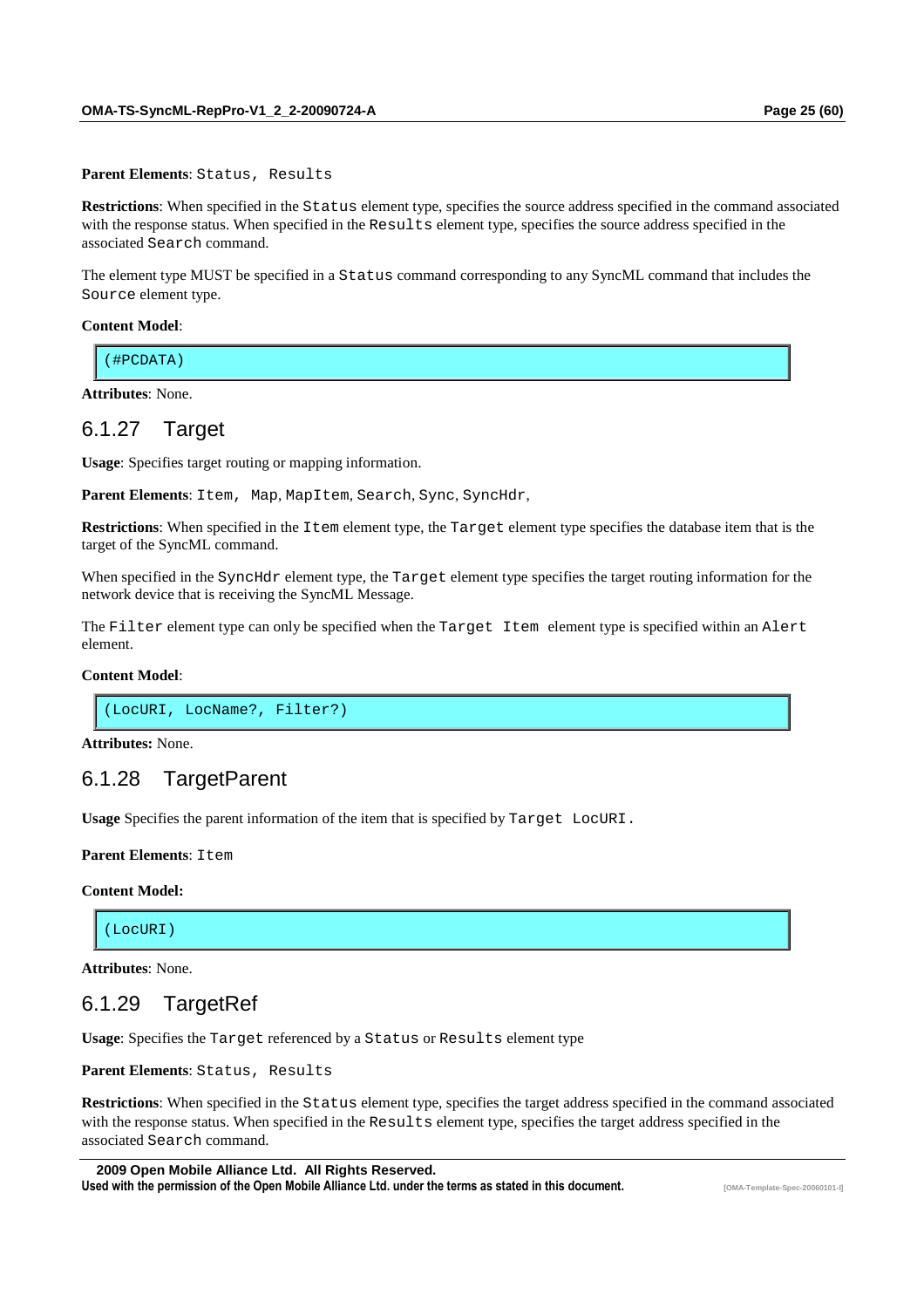The element type MUST be specified in a Status command corresponding to any SyncML command that includes the Target element type.

#### **Content Model**:

(#PCDATA)

**Attributes**: None.

## 6.1.30 VerDTD

**Usage**: Specifies the major and minor version identifier of the SyncML representation protocol specification used to represent the SyncML message.

#### **Parent Elements**: SyncHdr

**Restrictions**: Major revisions of the specification create incompatible changes that will generally require a new SyncML parser. Minor revisions involve changes that do not impact basic compatibility of the parser. When the XML document conforms to this revision of the SyncML representation protocol specification the value MUST be 1.2. The element type MUST be included in the SyncHdr.

#### **Content Model**:

(#PCDATA)

**Attributes**: None.

### 6.1.31 VerProto

**Usage**: Specifies the version identifier of the SyncML protocol specification used with the SyncML Message.

#### **Parent Elements**: SyncHdr

**Restrictions**: The first SyncML Message in each SyncML Package sent from an originator to a recipient MUST include the VerProto element type in the SyncHdr.

#### **Content Model**:

(#PCDATA)

**Attributes**: None.

## **6.2 Message Container Elements**

The following element types provide the basic container support for the SyncML message.

### 6.2.1 SyncML

**Usage**: Specifies the container for a SyncML Message.

**Parent Elements**: None. This is the root or document element.

#### **Content Model**:

(SyncHdr, SyncBody)

#### **Attributes:**

 **2009 Open Mobile Alliance Ltd. All Rights Reserved.**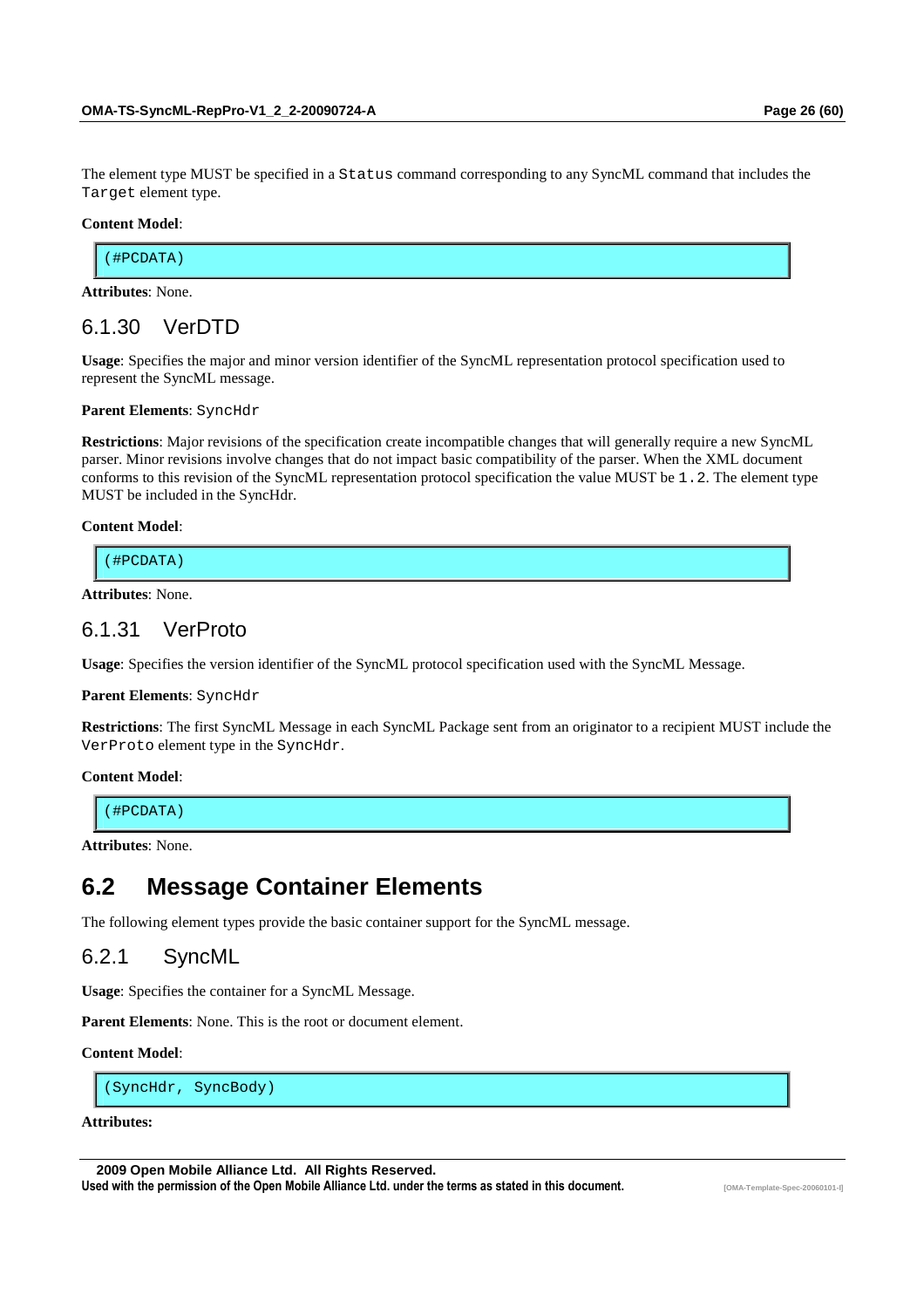| Name  | vpe) | Occurrence      | <b>Description</b>                         |
|-------|------|-----------------|--------------------------------------------|
| xmlns |      | <b>REQUIRED</b> | Value MUST be the text: 'SYNCML:SYNCML1.2' |

### 6.2.2 SyncHdr

**Usage**: Specifies the container for the revisioning, routing information in the SyncML message.

**Parent Elements**: SyncML

**Restrictions**: The OPTIONAL Meta is used to convey meta-information about the SyncML messages, such as the maximum byte size of a SyncML response.

**Content Model**:

(VerDTD, VerProto, SessionID, MsgID, Target, Source, RespURI?, NoResp?, Cred?, Meta?)

**Attributes:** None

## 6.2.3 SyncBody

**Usage**: Specifies the container for the body or contents of the SyncML message.

**Parent Elements**: SyncML

**Restrictions**: None.

**Content Model**:

```
((Alert | Atomic | Copy | Exec | Get | Map | Move | Put | Results | Search 
 | Sequence | Status | Sync | Add | Replace | Delete)+, Final?)
```
**Attributes**: None.

## **6.3 Data Description Elements**

The following element types are used as container elements for data exchanged in a SyncML Message.

### 6.3.1 Data

**Usage**: Specifies discrete SyncML data.

**Parent Elements**: Alert, Cred, Item, Status, Search

**Restrictions**: The content information can be either parsable character data or mark-up data. If the element type contains any mark-up, then the name space for the element types MUST be declared on the element types in the content information.

When specified in an Alert, the element type specifies the type of alert.

When specified in a Cred, the element type specifies the authentication credentials.

When specified in an Item, the element type specifies the item data.

When specified in a Status, the element type specifies the request status code type.

**Content Model**: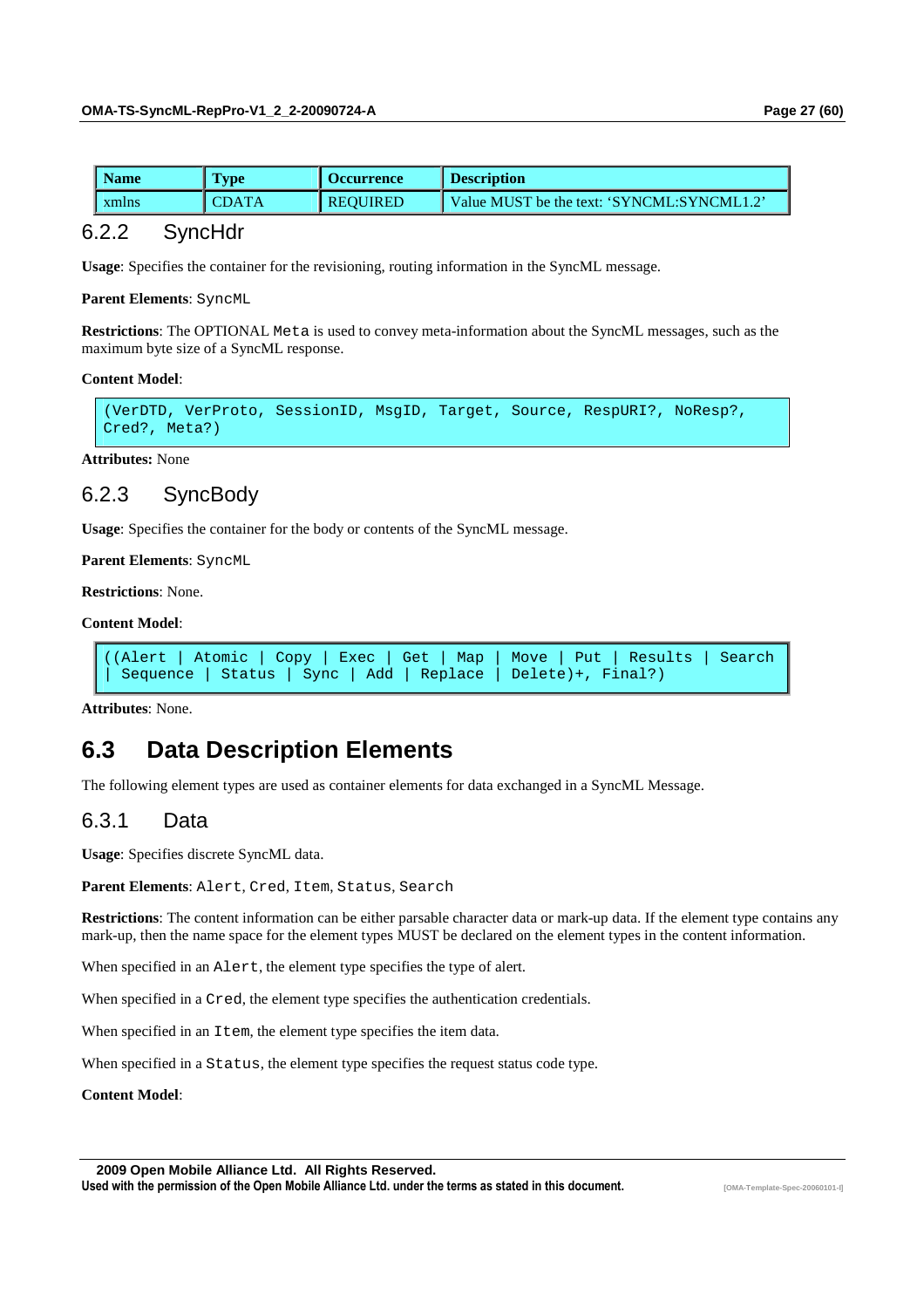#### (#PCDATA)

**Attributes**: None.

## 6.3.2 Item

**Usage**: Specifies a container for item data.

**Parent Elements**: Add, Alert, Copy, Delete, Exec, Field, Get, Put, Move, Record, Replace, Results, Status

Restrictions: If the source URI for the data is an external entity, then the Data element is absent. In this case, the recipient will need to retrieve the data from the specified network location.

Any Data element in Item MUST be the last element in Item.

The LocURI element type in the Target or Source element types for any of the SyncML commands can be a relative URL. This restriction is not captured by the SyncML DTD.

When specified in an Add, Copy, Delete, Exec, Get, Put, Replace, or Results command, the element type specifies data item that is the operand for the command.

When specified in an Alert, the element type specifies the parameters for the alert type.

When specified in a Status, the element type specifies additional information about the request status code type. For example, it might specify the component of the request that caused the status condition.

#### **Content Model**:

(Target?, Source?, SourceParent?, TargetParent?, Meta?, Data?)

**Attributes**: None.

## 6.3.3 Meta

**Usage**: Specifies meta-information about the parent element type.

**Parent Elements**: Add, Atomic, Chal, Copy, Cred, Delete, Get, Filter, Item, Map, Move,Put, Replace, Results, Search, Sequence, Sync

**Restrictions**: When specified in the Chal, the element type specifies meta-information about the authentication scheme requested.

When specified in the Cred, the element type specifies meta-information about the authentication credential.

When specified in the Atomic, Sequence and Sync, then the scope for the meta-information includes all the contained commands, unless the meta-information is overridden by a Meta in a contained command.

When specified in the Results, the element type specifies meta-information about the results set.

When specified in the Add, Copy, Delete, Get, and Replace commands, the element type specifies meta-information about the SyncML command.

When specified in a command that includes Items (e.g. Add, Delete, Replace, Move or Copy) it is recommended that the scope for the meta-information includes all the contained items. If a contained item also includes Meta information then it is recommended that it is considered to override specific elements within the Meta, not the whole Meta of the containing command. For example, if a command includes a Type element within a Meta and a contained item includes a Size element within a Meta then it is recommended that the Type element be considered to apply to the contained item.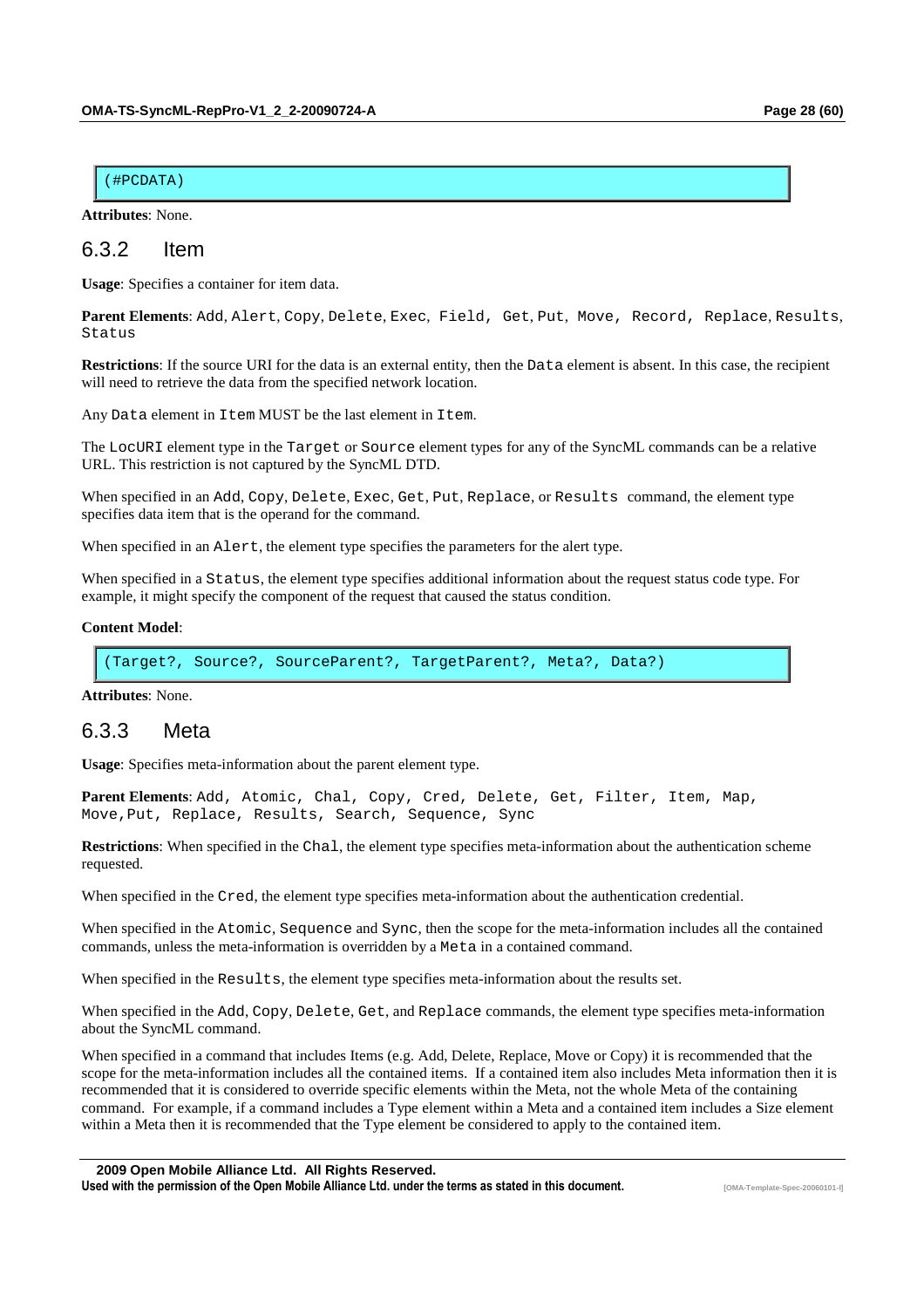#### **Content Model**:

(#PCDATA)

**Attributes**: None

## 6.3.4 Correlator

**Usage:** Specifies a link between an Exec command and an asynchronous response.

**Parent Elements:** Alert, Exec

**Restrictions:** None

#### **Content Model:**

(#PCDATA)

**Attributes**: None

## **6.4 Protocol Management Elements**

## 6.4.1 Status

**Usage**: Specifies the request status code for a corresponding SyncML command.

**Parent Elements**: SyncBody

**Restrictions**: A Status command only applies to the command corresponding to the specified CmdRef (i.e., 1:1) correspondence of a command and a Status). If there were multiple Item elements specified in the command, and if the items' status code were not the same, then a Status MUST be returned for each of the items. If all of the items had the same status code, a Status for all of the items MAY be returned. In these cases the SourceRef and TargetRef elements are used to identify the Item, which the status code applies to. If all of the items in the command had the same status code, then it is also allowed to return a single Status for the entire command. When returning a single Status for a command with multiple items, the SourceRef and TargetRef elements MUST NOT be specified in the Status command.

Additionally, if the Status command is associated with a command that had other commands inside it (e.g., Sync, Atomic, Sequence), then the status value only applies to the corresponding command, and is not related to the status of the commands inside it.

Ordering of Status commands in a SyncML response MUST match the order of the commands in the corresponding SyncML request. That is, when there are multiple commands in a SyncML request, then the corresponding Status commands MUST appear in the SyncML response in the same order as the associated commands appeared in the SyncML request.

In addition, the status on the SyncHdr MUST be the first status element in the SyncBody of the response. Even in the case where the statuses for the previous request span multiple messages/responses, the status on SyncHdr MUST be the first status element followed by other statuses and/or remaining statuses.

The CmdID element type specifies the SyncML message-unique identifier for this command.

The MsgRef element type specifies the MsgID of the associated SyncML request.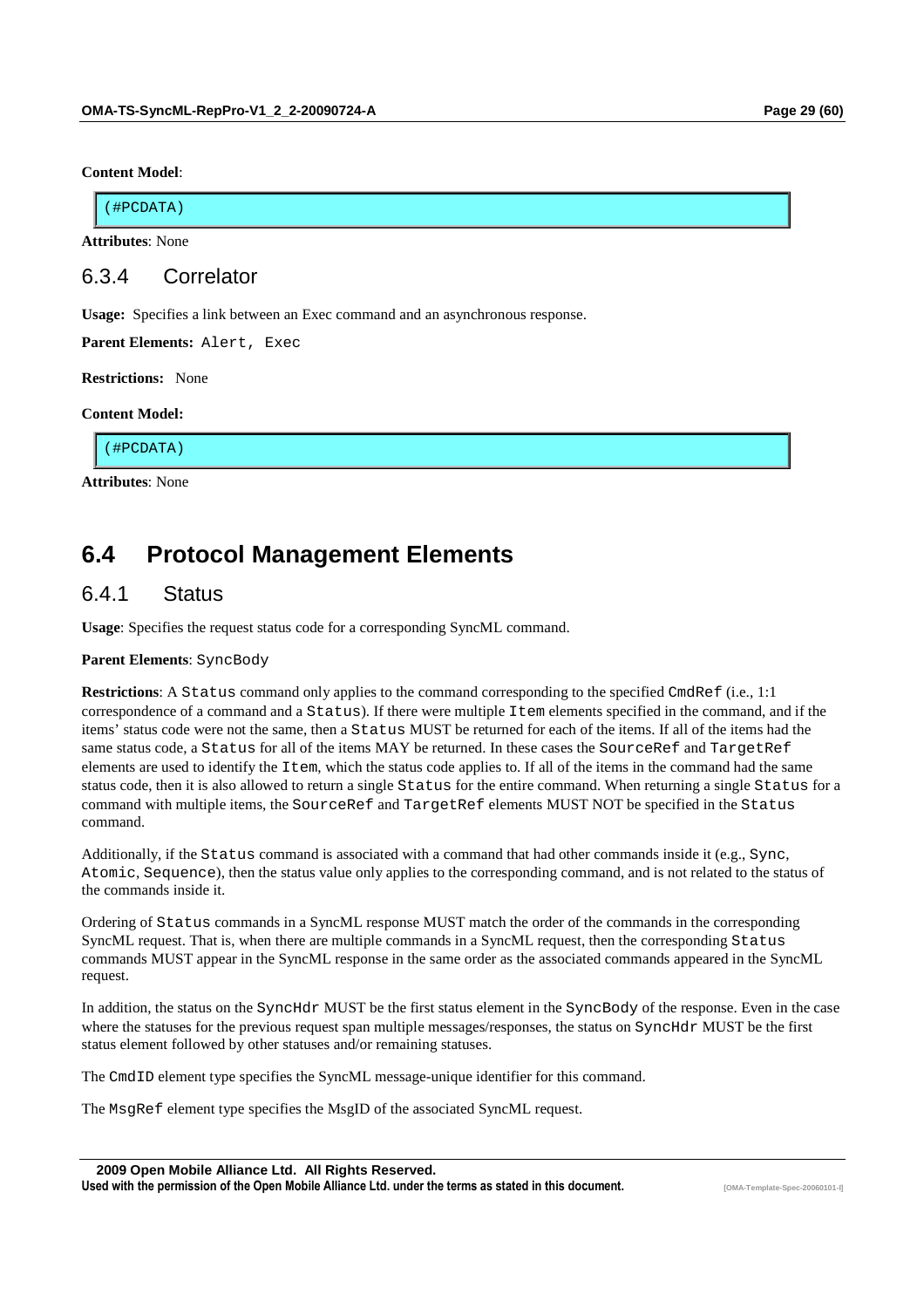command.

The Cmd element type specifies the name of the SyncML command associated with the SyncML request. The value of the element type can also be "SyncHdr" when the CmdRef element type has a value of "0".

The optional TargetRef element type specifies the target addresses from the associated command. If the Item element of the command associated with the Status command has a Target element, the value MUST be copied into the TargetRef of the Status command. If more than one TargetRef element type is specified, then the request status code applies to all of these TargetRef values. If the request status code is applicable to the entire list of multiple items specified in the associated request command, then the TargetRef element type MUST NOT be specified. If the Status element refers to a command containing a single Item, the TargetRef element MAY be omitted to minimize message size.

The OPTIONAL SourceRef element type specifies the source address from the associated command. If the Item element of the command associated with the Status command has a Source element, the value MUST be copied into the SourceRef of the Status command. If more than one SourceRef element type is specified, then the request status code applies to all of these SourceRef values. If the request status code is applicable to the entire list of items specified in the associated request command, then the SourceRef element type MUST NOT be specified.

The Cred element type specifies authentication credential for the command.

The Chal element type specifies the authentication challenge for the command or the message. If the status code in the Data element is (401) Unauthorized or (407) Authentication required, the challenge SHOULD be included.

The Data element type specifies the request status code type.

The OPTIONAL and repeatable Item element type contains additional information about the status condition, such as the SyncML command.

This specification permits a Status command to be issued against another Status command. This case will probably not normally be encountered. However, there are extreme cases where this feature is necessary. For example, if a server returns a (401) Unauthorized status code with a request for an authentication scheme that is not supported by the client, the client might use a (406) Optional feature unsupported to notify the server that that requested authentication scheme is not supported and negotiate a authentication scheme it does support. SyncML servers and SyncML clients not supporting such a usage case need provide no further response to the SyncML entity issuing the "Status on a Status".

A Status MUST also be returned for the SyncHdr. However, if a client creates a message containing only a successful Status on a SyncHdr, the entire message MUST NOT be sent. A server MUST send this message.

Status codes are listed in Section 10, Response Status Codes.

#### **Content Model**:

(CmdID, MsgRef, CmdRef, Cmd, TargetRef\*, SourceRef\*, Cred?, Chal?, Data, Item\*)

**Attributes**: None.

## **6.5 Protocol Command Elements**

## 6.5.1 Add

**Usage**: Specifies the SyncML command to add data to a data collection.

Parent Elements: Atomic, Sequence, Sync, SyncBody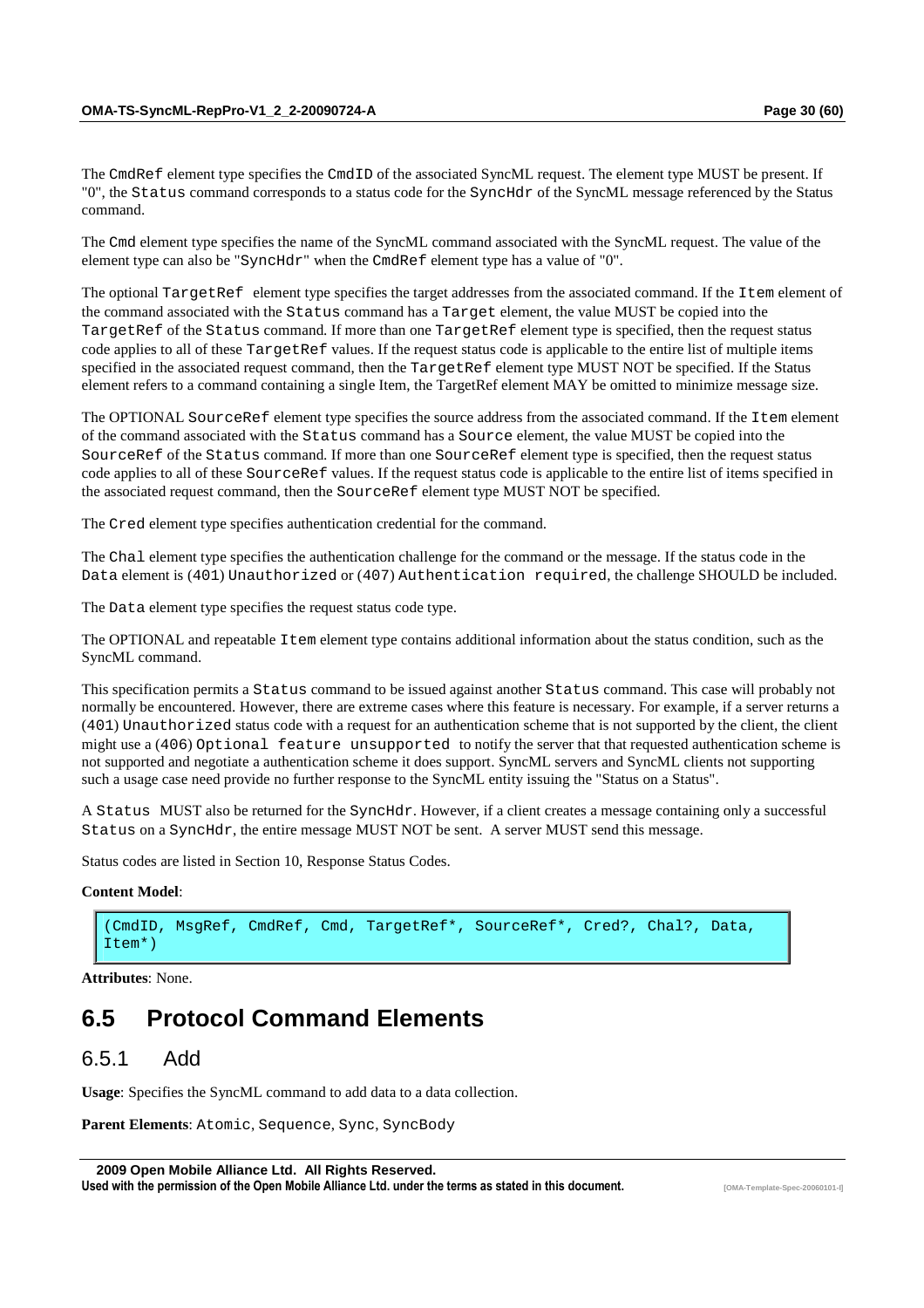**Content Model**:

(CmdID, NoResp?, Cred?, Meta?, Item+)

**Attributes**: None.

6.5.2 Alert

**Usage**: Specifies the SyncML command for sending custom content information to the recipient. The command provides a mechanism for communicating content information, such as state information or notifications to an application on the recipient device. In addition, this command provides a "standard way to specify non-standard" extended commands, beyond those defined in this specification.

**Parent Elements**: Atomic, Sequence, SyncBody

#### **Content Model**:

(CmdID, NoResp?, Cred?, Data?, Correlator?, Item\*)

**Attributes**: None.

### 6.5.3 Atomic

**Usage**: Specifies the SyncML command to request that the subordinate commands be executed as a set or not at all.

Parent Elements: Sequence, Sync, SyncBody

**Content Model**:

```
(CmdID, NoResp?, Meta?, (Add | Delete | Copy | Atomic | Map | Move | 
Replace | Sequence | Sync | Get | Exec | Alert)+)
```
**Attributes**: None.

## 6.5.4 Copy

**Usage**: Specifies that the SyncML command to copy data items from one location to another in the recipient's database.

Parent Elements: Atomic, Sequence, Sync, SyncBody

#### **Content Model**:

(CmdID, NoResp?, Cred?, Meta?, Item+)

**Attributes**: None.

## 6.5.5 Delete

**Usage**: Specifies the SyncML command to delete data from a data collection.

Parent Elements: Atomic, Sequence, Sync, SyncBody

#### **Content Model**:

(CmdID, NoResp?, Archive?, SftDel?, Cred?, Meta?, Item+)

 **2009 Open Mobile Alliance Ltd. All Rights Reserved.**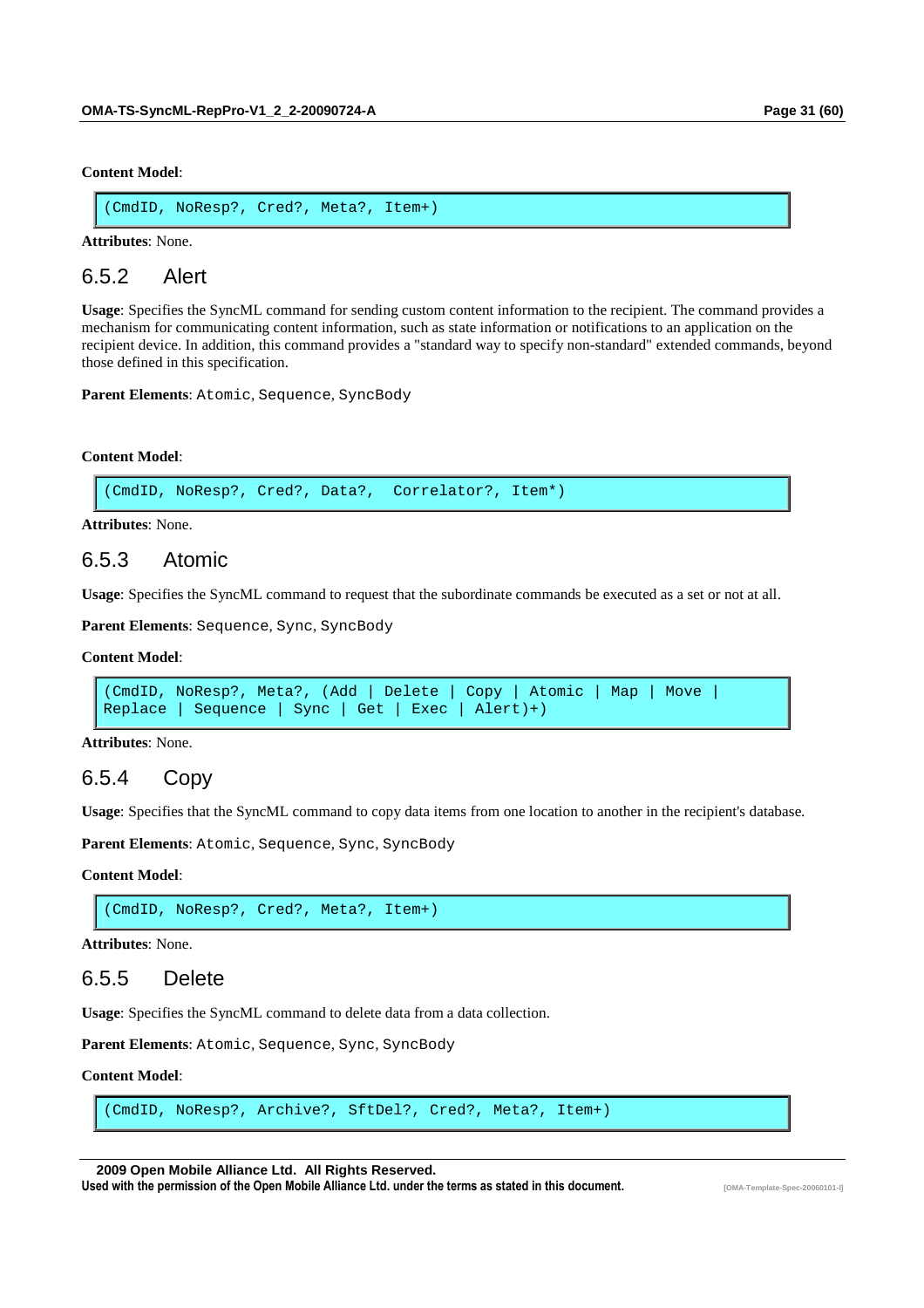**Attributes**: None.

### 6.5.6 Exec

**Usage**: Specifies the SyncML command to execute a process on the recipient network device.

**Parent Elements**: SyncBody, Atomic, Sequence

#### **Content Model**:

(CmdID, NoResp?, Cred?, Meta?, Correlator?, Item)

**Attributes:** None.

## 6.5.7 Get

**Usage**: Specifies the SyncML command to retrieve data from the recipient.

**Parent Elements**: SyncBody, Sequence, Atomic

#### **Content Model**:

(CmdID, NoResp?, Lang?, Cred?, Meta?, Item+)

**Attributes**: None.

## 6.5.8 Map

**Usage**: Specifies the SyncML command used to update identifier maps.

**Parent Elements**: Atomic, Sequence, SyncBody

#### **Content Model**:

(CmdID, Target, Source, Cred?, Meta?, MapItem+)

**Attributes**: None.

## 6.5.9 MapItem

Usage:

Parent Elements: Map

Content Model:

(Target, Source)

Attributes: None.

## 6.5.10 Move

**Usage:** Specifies a SyncML Protocol Command Element to support Move operation

Parent Elements: Atomic, Sequence, Sync, SyncBody

**Attributes:** None

**Content Model:**

 **2009 Open Mobile Alliance Ltd. All Rights Reserved.** Used with the permission of the Open Mobile Alliance Ltd. under the terms as stated in this document.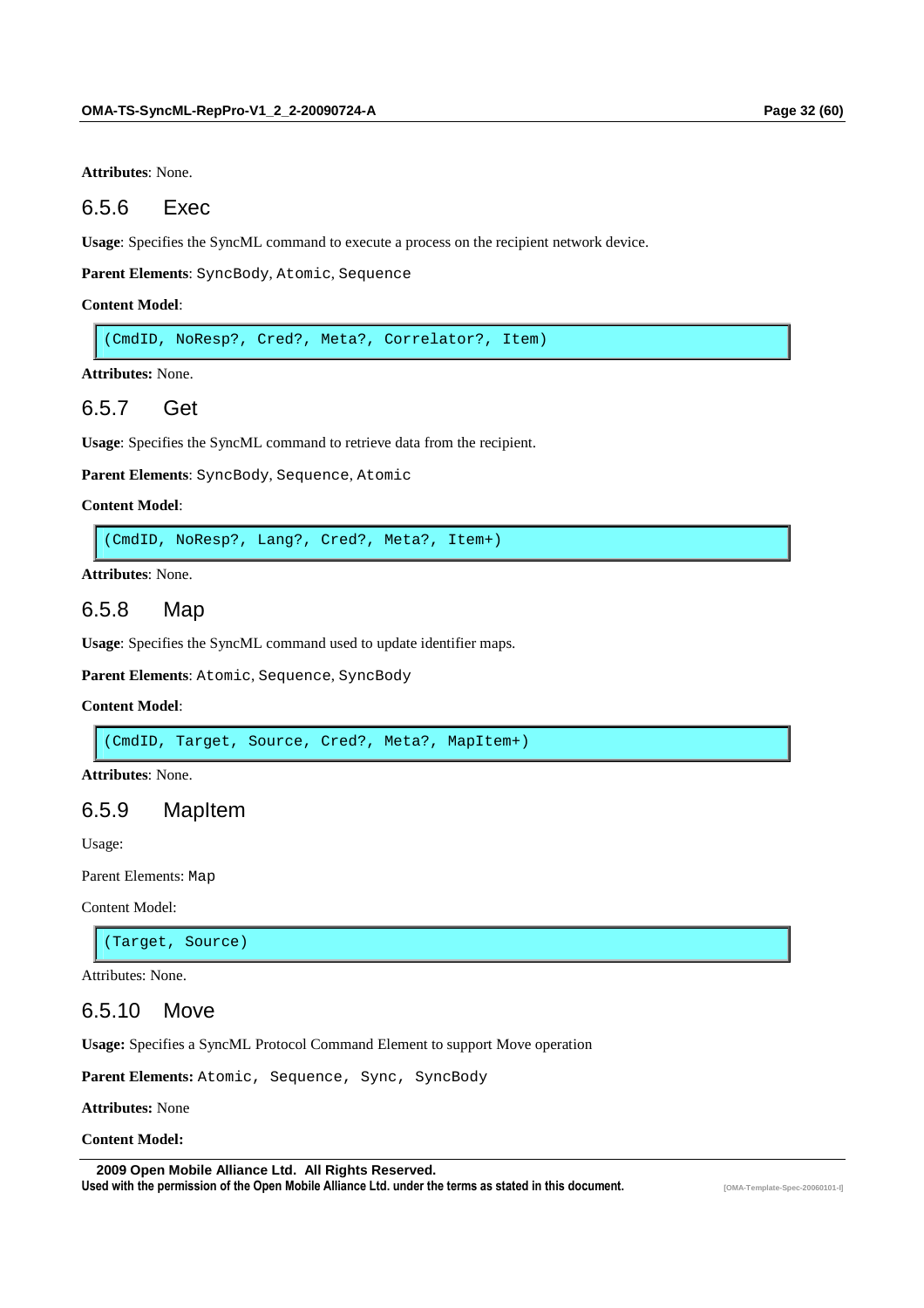```
(CmdId, NoResp?, Cred?, Meta?, Item+)
```
#### 6.5.11 Put

**Usage**: Specifies the SyncML command to transfer data items to a recipient network device or database.

**Parent Elements**: SyncBody

**Content Model**:

(CmdID, NoResp?, Lang?, Cred?, Meta?, Item+)

**Attributes**: None.

### 6.5.12 Replace

**Usage**: Specifies the SyncML command to replace data.

Parent Elements: Atomic, Sequence, Sync, SyncBody

#### **Content Model**:

(CmdID, NoResp?, Cred?, Meta?, Item+)

**Attributes**: None.

### 6.5.13 Results

**Usage**: Specifies the SyncML command that is used to return the results of a Search or Get command.

**Parent Elements**: SyncBody

**Restrictions**: The mandatory CmdID element type specifies the SyncML message-unique identifier for this command.

The OPTIONAL MsgRef element type specifies the MsgID of the associated SyncML request. If the MsgRef is not present in a Results element type, then the MsgRef value of "1" MUST be assumed.

The CmdRef element type specifies the CmdID of the associated SyncML request. If not present, the response status code is associated with CmdID value of "1".

The OPTIONAL Meta element type specifies meta-information to be used for the command. For example, the common media type or format for all the items can be specified. The scope of the meta-information is limited to the command.

The OPTIONAL TargetRef element type specifies the target address from the associated command.

The OPTIONAL SourceRef element type specifies the source address from the associated command.

One or more Item element types MUST be specified. The Item element type specifies the results. The Source specified within the Item element type SHOULD be a relative URI, as relative to the corresponding SourceRef.

#### **Content Model**:

(CmdID, MsgRef?, CmdRef, Meta?, TargetRef?, SourceRef?, Item+)

**Attributes**: None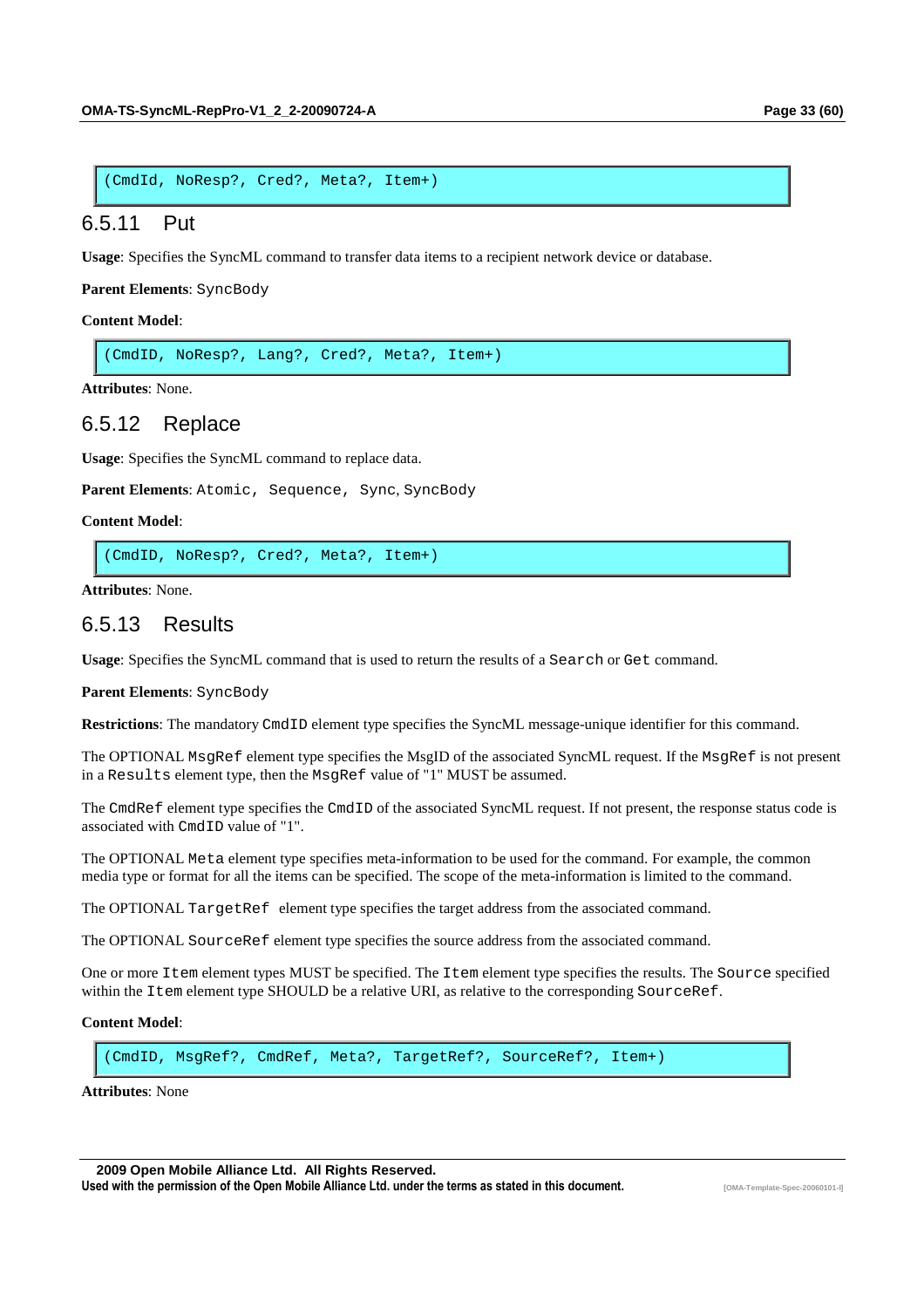### 6.5.14 Search

**Usage**: Specifies the SyncML command to search a recipient database.

**Parent Elements**: SyncBody

#### **Content Model**:

(CmdID, NoResp?, NoResults?, Cred?, Target?, Source+, Lang?, Meta, Data)

**Attributes**: None.

## 6.5.15 Sequence

**Usage**: Specifies the SyncML command to order the processing of a set of SyncML commands.

**Parent Elements**: Atomic, Sync, SyncBody

#### **Content Model**:

```
(CmdID, NoResp?, Meta?, (Add | Replace | Delete | Copy | Atomic | Map | 
Move | Sync | Get | Alert | Exec)+)
```
**Attributes**: None.

## 6.5.16 Sync

**Usage**: Specifies the SyncML command that indicates a data synchronization operation.

**Parent Elements**: Atomic, Sequence, SyncBody

#### **Content Model**:

```
(CmdID, NoResp?, Cred?, Target?, Source?, Meta?, NumberOfChanges?, (Add | 
Atomic | Copy | Delete | Move | Sequence | Replace)*)
```
**Attributes**: None.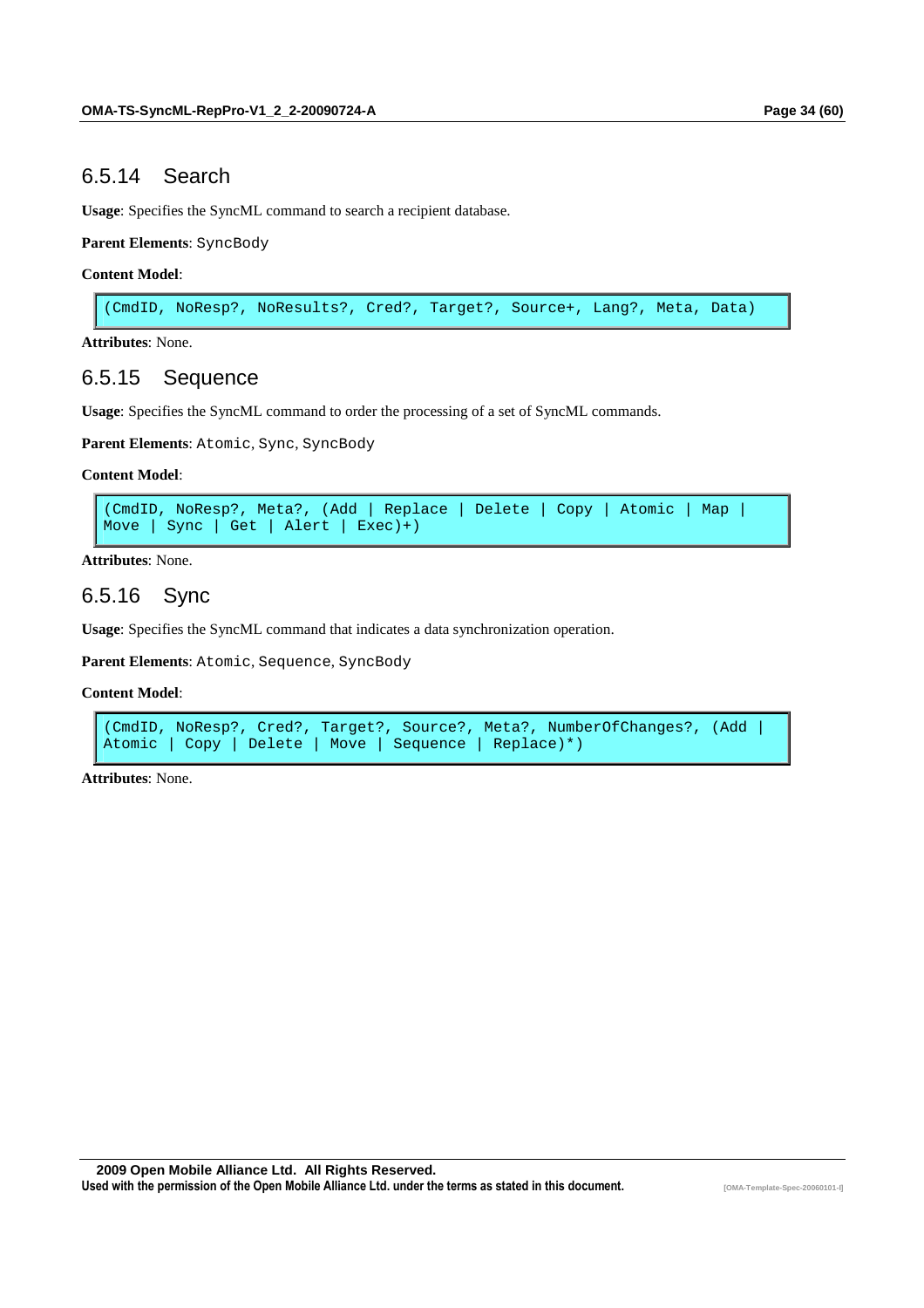# **7. SyncML DTD**

```
< ! - -SyncML Representation Protocol (SYNCML) V1.2 Document Type Definition 
modified 03 Mar 2005 
Copyright Open Mobile Alliance Ltd., 2002-2005 
           All rights reserved 
SYNCML is an XML language. Typical usage: 
    <?xml version="1.0"?> 
    <!DOCTYPE SyncML PUBLIC "-//SYNCML//DTD SYNCML 1.2//EN" 
              "http://www.openmobilealliance.org/tech/DTD/OMA-TS-
SyncML_RepPro_DTD-V1_2.dtd" 
              [<?oma-syncml-ver supported-versions="1.2"?>]> 
    <SyncML> 
       ... 
    </SyncML> 
Terms and conditions of use are available from the 
Open Mobile Alliance Ltd. web site at 
http://www.openmobilealliance.org/useterms.html 
--> 
<?xml version="1.0" encoding="UTF-8"?> 
<!-- Root Element --> 
<!ELEMENT SyncML (SyncHdr, SyncBody)> 
<!ELEMENT SyncHdr (VerDTD, VerProto, SessionID, MsgID, Target, Source, 
RespURI?, NoResp?, Cred?, Meta?)> 
<!ELEMENT SyncBody ((Alert | Atomic | Copy | Exec | Get | Map | Put | 
Results | Search | Sequence | Status | Sync | Add | Move | Replace | 
Delete)+, Final?)> 
<!-- Commonly Used Elements --> 
<!-- Archive indicator for Delete -->
```
#### **2009 Open Mobile Alliance Ltd. All Rights Reserved.** Used with the permission of the Open Mobile Alliance Ltd. under the terms as stated in this document.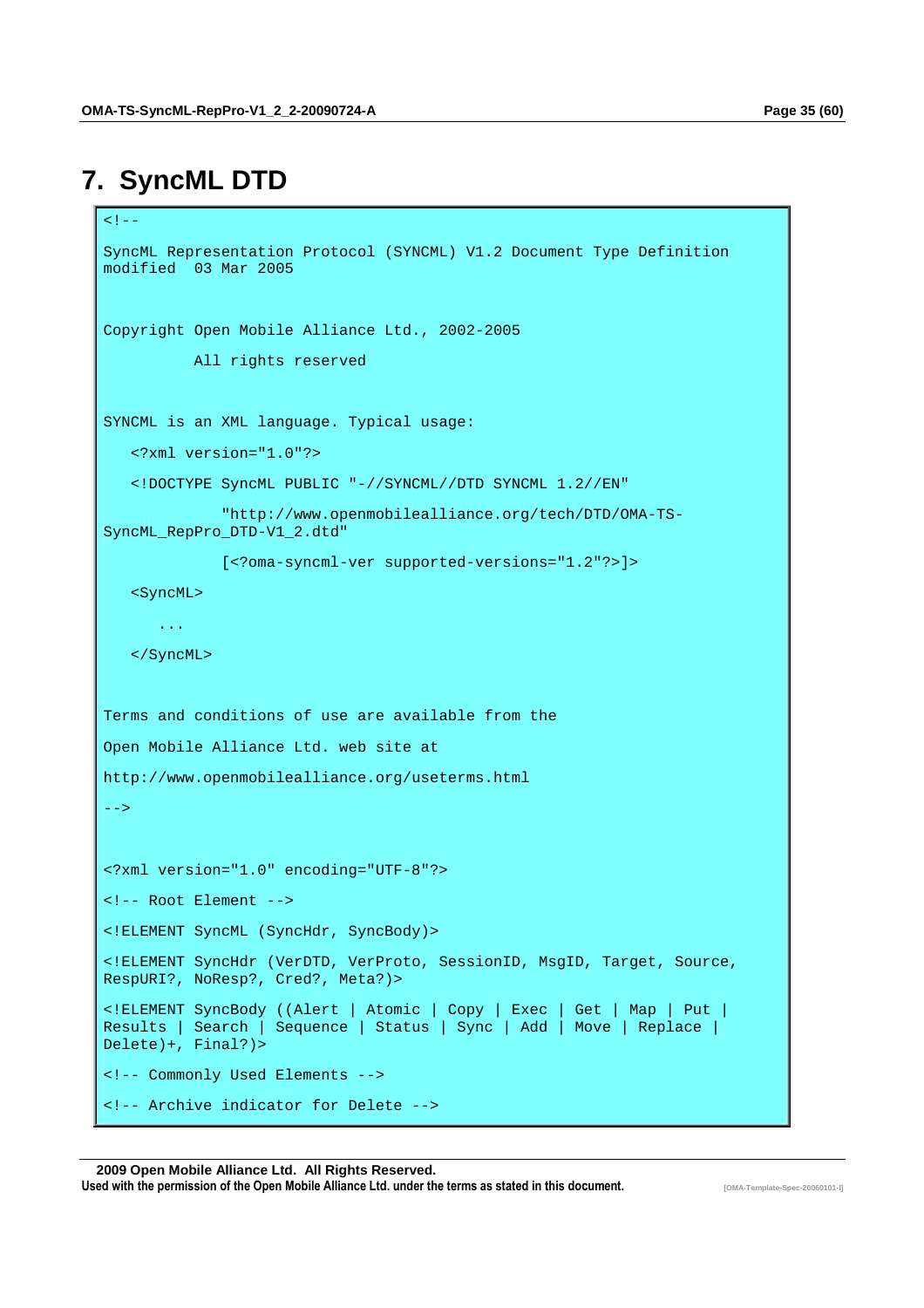```
<!ELEMENT Archive EMPTY> 
<!-- Value must be one of "Add" | "Alert" | "Atomic" | "Copy" | "Delete" | 
"Exec" | "Get" | "Map" | "Move" | "Put" | "Replace" | "Results" | "Search" 
| "Sequence" | 
"Status" | "Sync". --> 
<!ELEMENT Cmd (#PCDATA)> 
<!-- Authentication Challenge --> 
<!ELEMENT Chal (Meta)> 
<!-- Sync message unique identifier for command -->
<!ELEMENT CmdID (#PCDATA)> 
<!-- Reference to command identifier --> 
<!ELEMENT CmdRef (#PCDATA)> 
<!-- Credentials --> 
<!ELEMENT Cred (Meta?, Data)> 
<!-- Final message flag --> 
<!ELEMENT Final EMPTY> 
<!-- Desired language for results --> 
<!ELEMENT Lang (#PCDATA)> 
<!-- Location displayable name --> 
<!ELEMENT LocName (#PCDATA)> 
<!-- Location URI --> 
<!ELEMENT LocURI (#PCDATA)> 
<!-- Indication for more data to come --> 
<!ELEMENT MoreData EMPTY> 
<!-- SyncML Message ID --> 
<!ELEMENT MsgID (#PCDATA)> 
<!-- Reference to a SyncML Message ID --> 
<!ELEMENT MsgRef (#PCDATA)> 
<!-- No Response Status Requested Indicator --> 
<!ELEMENT NoResp EMPTY> 
<!-- No Results Requested Indicator --> 
<!ELEMENT NoResults EMPTY>
```
 **2009 Open Mobile Alliance Ltd. All Rights Reserved.** Used with the permission of the Open Mobile Alliance Ltd. under the terms as stated in this document.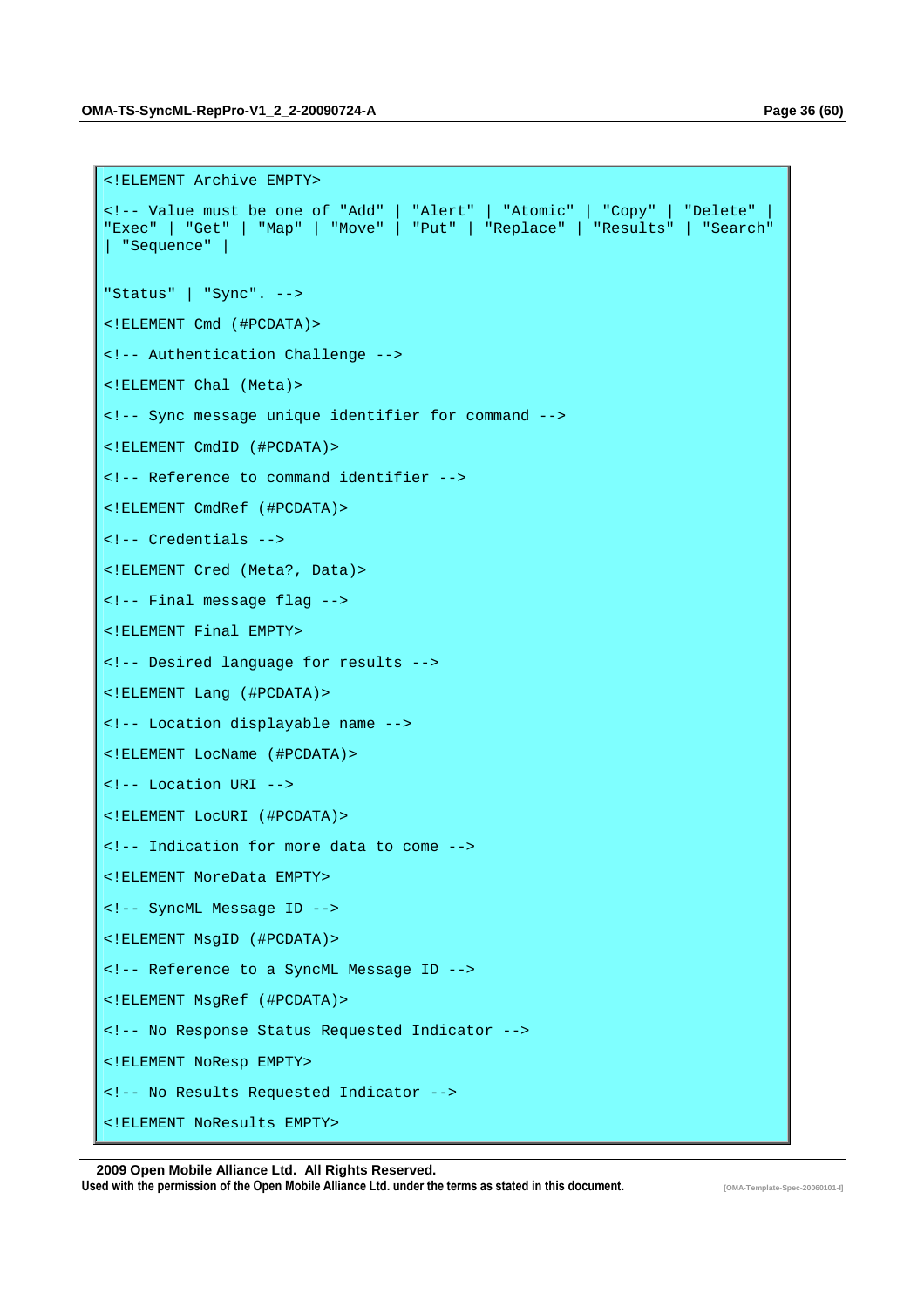<!ELEMENT NumberOfChanges (#PCDATA)>

<!-- URI recipient used for response -->

<!-- NumberOfChanges used to display progress information -->

<!ELEMENT RespURI (#PCDATA)> <!-- SyncML session identifier --> <!ELEMENT SessionID (#PCDATA)> <!-- Soft delete indicator for Delete --> <!ELEMENT SftDel EMPTY> <!-- Source location --> <!ELEMENT Source (LocURI, LocName?)> <!ELEMENT SourceParent (LocURI)> <!ELEMENT SourceRef (#PCDATA)> <!-- Target location information --> <!ELEMENT Target (LocURI, LocName?, Filter?)> <!ELEMENT TargetParent (LocURI)> <!ELEMENT TargetRef (#PCDATA)> <!-- SyncML specification major/minor version info. --> <!-- For this version of the DTD, the value is "1.2" --> <!ELEMENT VerDTD (#PCDATA)> <!-- Data sync protocol major/minor version -->  $\langle -1 - 2r \rangle$  = For example, "xyz/1.2" --> <!ELEMENT VerProto (#PCDATA)> <!-- Synchronization data elements --> <!-- Item element type --> <!ELEMENT Item (Target?, Source?, SourceParent?, TargetParent?, Meta?, Data?, MoreData?)> <!-- Meta element type --> <!-- Element types in the content MUST have name space declared. --> <!--The Meta content would be something such as: <Meta> <Type xmlns='syncml:metinf'>text/calendar</Type> <Format xmlns='syncml:metinf'>xml</Format> </Meta>--> <!ELEMENT Meta (#PCDATA)> <!--Correlator element type -->

#### **2009 Open Mobile Alliance Ltd. All Rights Reserved.**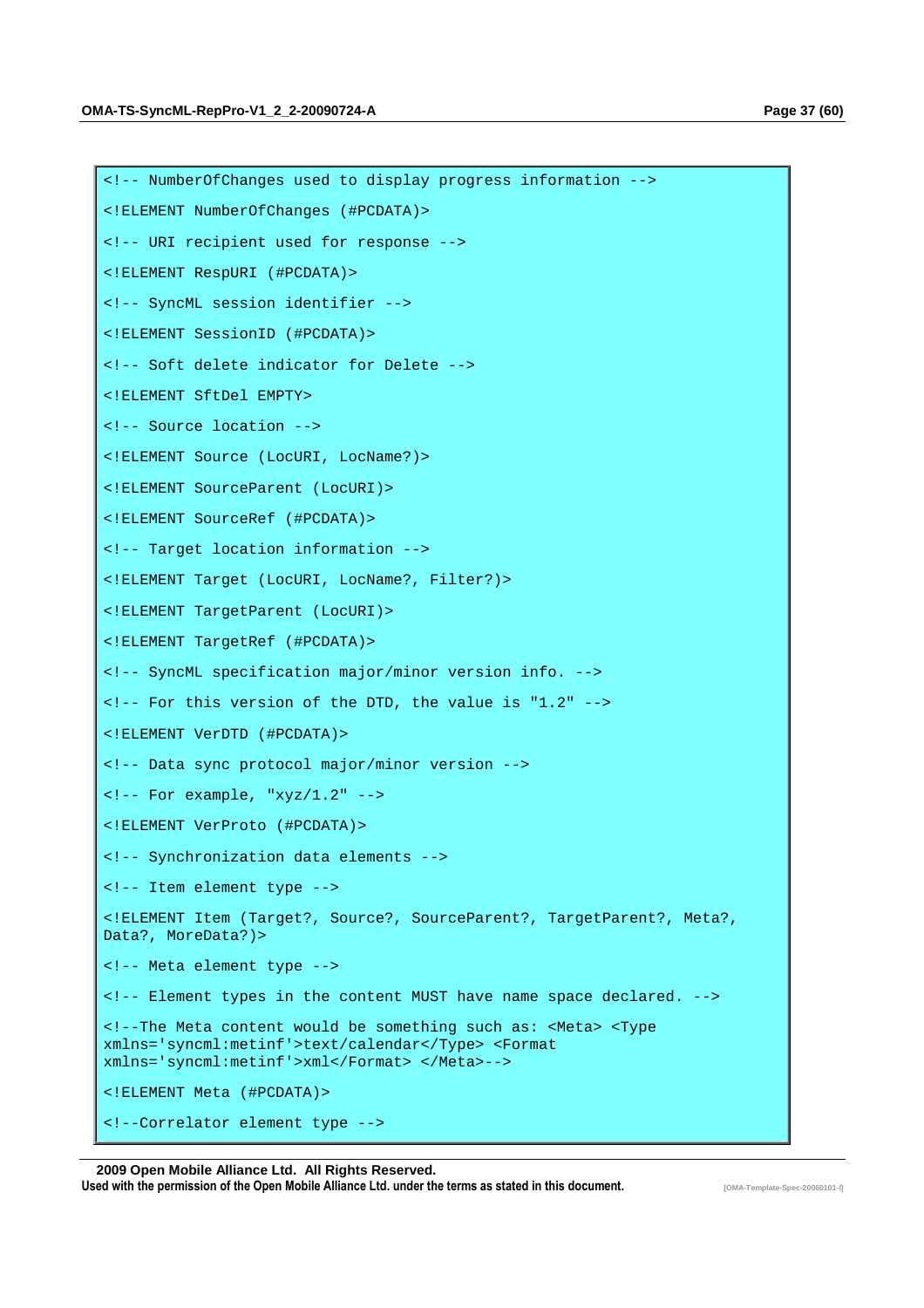```
<!ELEMENT Correlator (#PCDATA)> 
<!-- Actual data content --> 
<!ELEMENT Data (#PCDATA)> 
<!-- SyncML Commands --> 
<!-- Add operation. --> 
<!ELEMENT Add (CmdID, NoResp?, Cred?, Meta?, Item+)> 
<!-- Alert operation. --> 
<!-- Alert types are either "User Agent" or "Application" oriented --> 
<!ELEMENT Alert (CmdID, NoResp?, Cred?, Data?, Correlator?, Item*)> 
<!-- Atomic operation. All or nothing semantics. --> 
<!ELEMENT Atomic (CmdID, NoResp?, Meta?, (Add | Replace | Delete | Copy | 
Atomic | Map | Move | Sequence | Sync | Get | Exec | Alert)+)> 
<!-- Copy operation. --> 
<!ELEMENT Copy (CmdID, NoResp?, Cred?, Meta?, Item+)> 
<!-- Delete operation. --> 
<!ELEMENT Delete (CmdID, NoResp?, Archive?, SftDel?, Cred?, Meta?, Item+)> 
<!-- Exec operation --> 
<!-- Executable can either be referenced with Target element type --> 
<!-- or can be specified in the Data element type. --> 
<!ELEMENT Exec (CmdID, NoResp?, Cred?, Meta?, Correlator?, Item)> 
<!-- Get operation. --> 
<!ELEMENT Get (CmdID, NoResp?, Lang?, Cred?, Meta?, Item+)> 
<!-- MAP operation. Create/Delete an item id map kept at the server. --> 
<!ELEMENT Map (CmdID, Target, Source, Cred?, Meta?, MapItem+)> 
<!ELEMENT MapItem (Target, Source)> 
<!-- Move operation. --> 
<!ELEMENT Move (CmdID, NoResp?, Cred?, Meta?, Item+)> 
<!-- Put operation. --> 
<!ELEMENT Put (CmdID, NoResp?, Lang?, Cred?, Meta?, Item+)> 
<!-- Replace operation. --> 
<!ELEMENT Replace (CmdID, NoResp?, Cred?, Meta?, Item+)> 
<!-- Results operation. -->
```
 **2009 Open Mobile Alliance Ltd. All Rights Reserved.** Used with the permission of the Open Mobile Alliance Ltd. under the terms as stated in this document.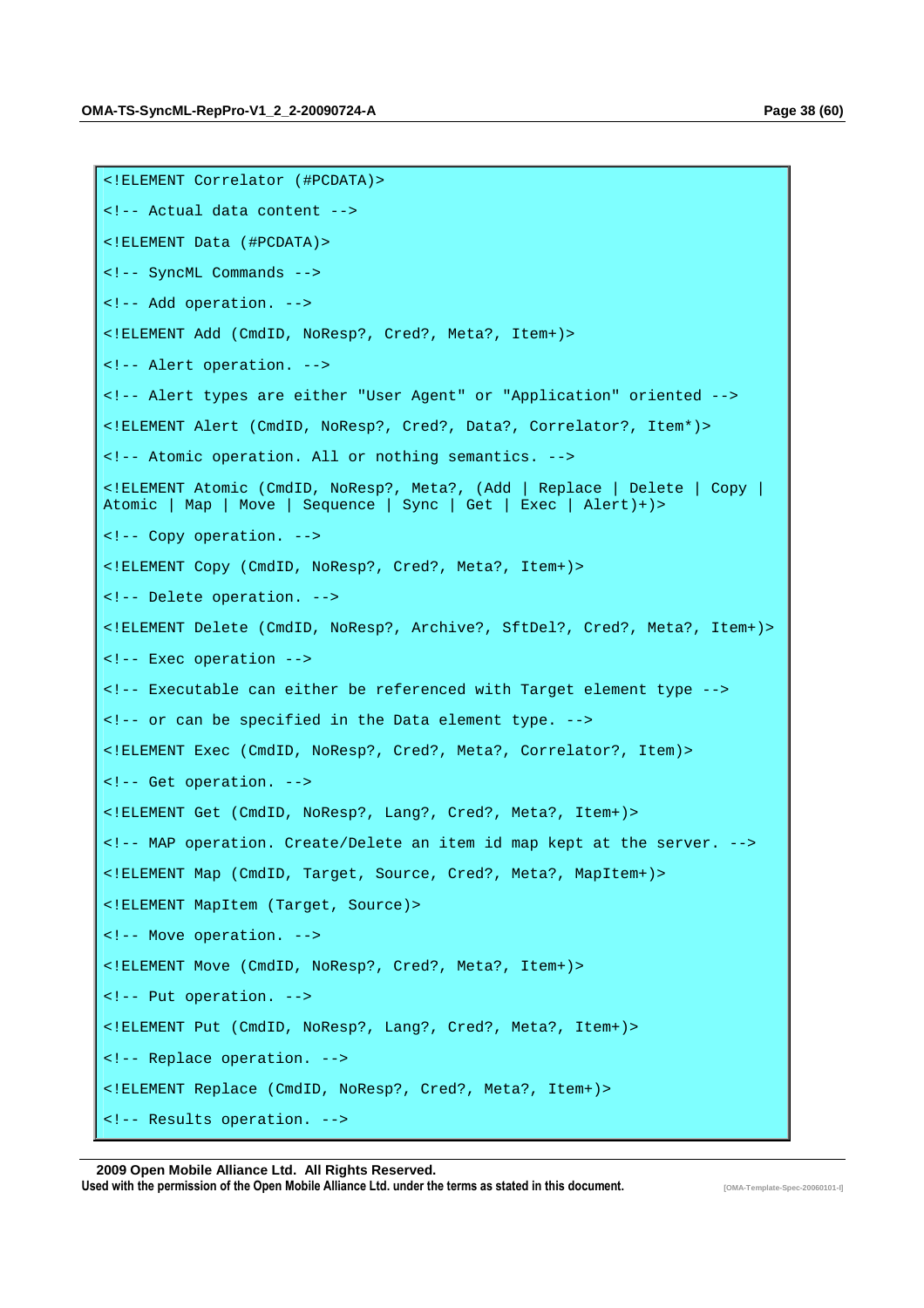```
<!ELEMENT Results (CmdID, MsgRef?, CmdRef, Meta?, TargetRef?, SourceRef?, 
Item+)> 
<!-- Search operation. --> 
<!ELEMENT Search (CmdID, NoResp?, NoResults?, Cred?, Target?, Source+, 
Lang?, Meta, Data)> 
<!-- Sequence operation. --> 
<!ELEMENT Sequence (CmdID, NoResp?, Meta?, (Add | Replace | Delete | Copy 
| Atomic | Map | Move | Sync | Get | Alert | Exec)+)> 
<!-- Status operation. --> 
<!ELEMENT Status (CmdID, MsgRef, CmdRef, Cmd, TargetRef*, SourceRef*, 
Cred?, Chal?, Data, Item*)> 
<!-- Synchronize Operation. --> 
<!ELEMENT Sync (CmdID, NoResp?, Cred?, Target?, Source?, Meta?, 
NumberOfChanges?, (Add | Atomic | Copy | Delete | Move | Replace | 
Sequence)*)> 
<!-- Filtering operations --> 
<!ELEMENT Filter (Meta, Field?, Record?, FilterType?)> 
<!ELEMENT Field (Item)> 
<!ELEMENT Record (Item)> 
<!ELEMENT FilterType (#PCDATA)> 
<!-- End of DTD Definition -->
```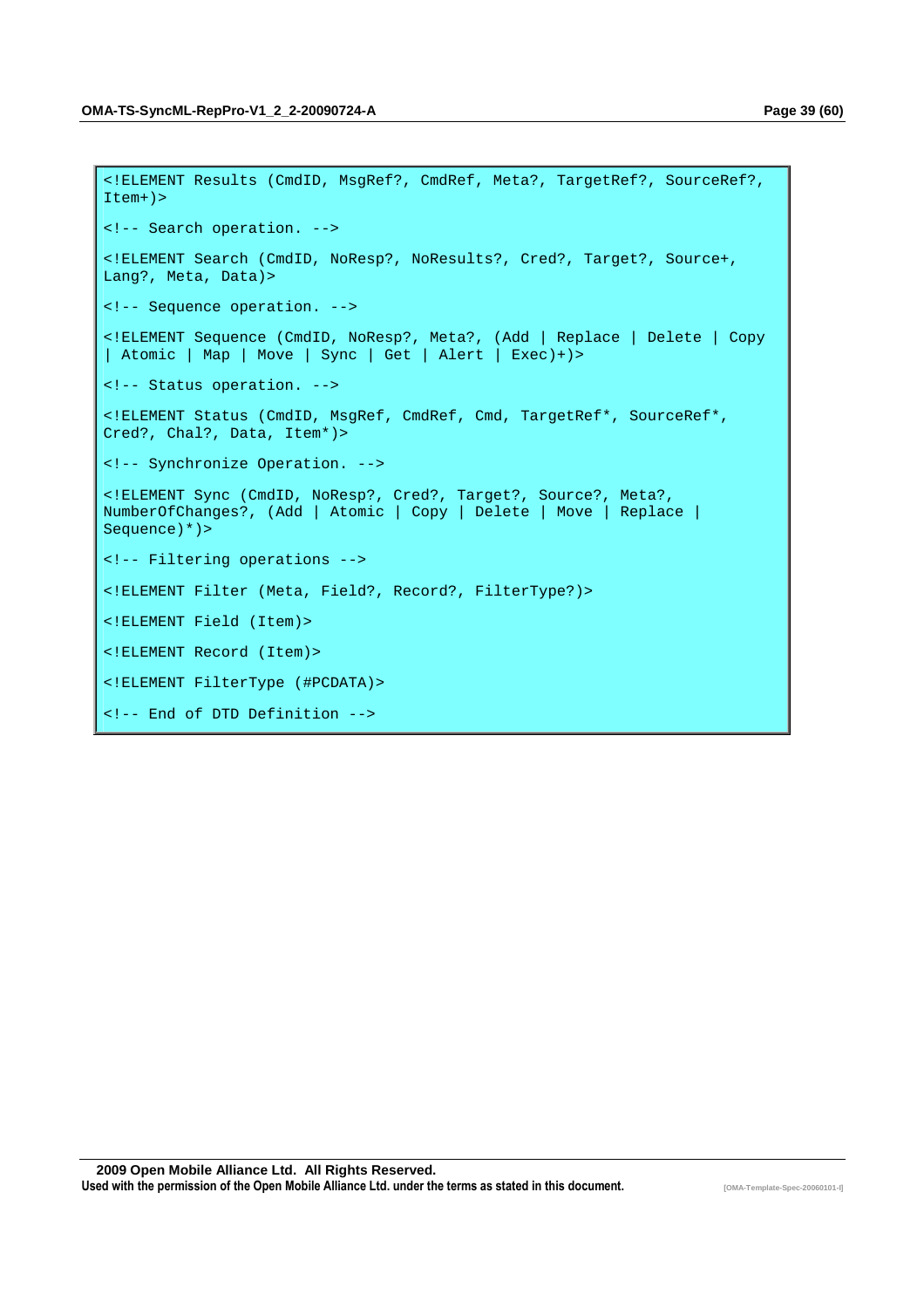# **8. WBXML Definition**

The following tables define the token assignments for the mapping of the SyncML related DTDs and element types into WBXML as defined by [WBXML] .

# **8.1 Code Space Definitions**

This version of the SyncML representation protocol specification maps all the SyncML related DTDs into WBXML code spaces.

| <b>DTD</b> Name | <b>WBXML PUBLICID</b><br><b>Token (Hex Value)</b> | <b>Formal Public Identifier</b>     |
|-----------------|---------------------------------------------------|-------------------------------------|
| SyncML          | FD1                                               | $-//SYNCML//DTD SyncML 1.0//EN$     |
| SyncML 1.1      | FD3                                               | $-$ //SYNCML//DTD SyncML $1.1$ //EN |
| $SyncML$ 1.2    | 0x1201                                            | $-$ //SYNCML//DTD SyncML $1.2$ //EN |

The SyncML DTD is assigned the WBXML document public identifier (i.e., the "publicid" WBXML BNF production) associated with the 0x1201 token.

# **8.2 Code Page Definitions**

The following code page tokens represent SyncML related DTD public identifiers. This version of the SyncML representation protocol specification utilizes the WBXML code page tokens for identifying DTDs.

| <b>DTD</b> Name       | <b>WBXML Code Page</b><br><b>Token (Hex Value)</b> | <b>Formal Public Identifier</b>     |
|-----------------------|----------------------------------------------------|-------------------------------------|
| SyncML                | 00                                                 | $-$ //SYNCML//DTD SyncML $1.2$ //EN |
| MetInf                | 01                                                 | -//SYNCML//DTD MetInf 1.2//EN       |
| Reserved for DM usage | 02                                                 | Reserved for DM usage               |

# **8.3 Token Definitions**

The following WBXML token codes represent element types (i.e., tags) form code page x00 (zero), SyncML DTD.

| <b>Element Type Name</b> | <b>WBXML Tag Token (Hex Value)</b> |
|--------------------------|------------------------------------|
| Add                      | 05                                 |
| Alert                    | 06                                 |
| Archive                  | 07                                 |
| Atomic                   | 08                                 |
| Chal                     | 09                                 |
| Cmd                      | 0A                                 |
| CmdID                    | 0B                                 |
| CmdRef                   | OC                                 |

 **2009 Open Mobile Alliance Ltd. All Rights Reserved.**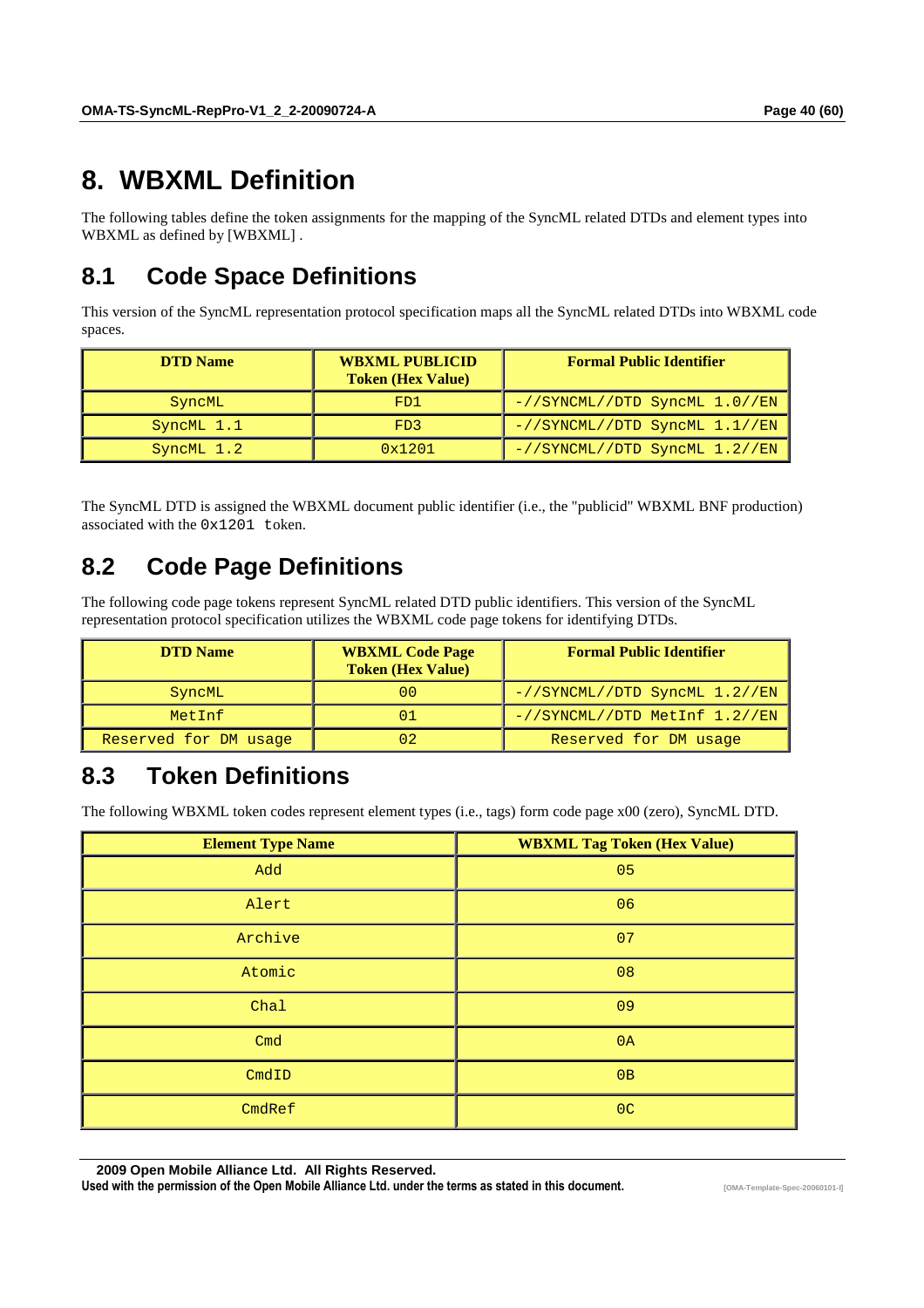| Copy      | $0\,\mathrm{D}$ |
|-----------|-----------------|
| Cred      | $0E$            |
| Data      | $0\,\mathrm{F}$ |
| Delete    | $10\,$          |
| Exec      | 11              |
| Final     | 12              |
| Get       | $13$            |
| Item      | $14$            |
| Lang      | $15\,$          |
| LocName   | 16              |
| LocURI    | $17\,$          |
| Map       | $18\,$          |
| MapItem   | 19              |
| Meta      | 1A              |
| MsgID     | $1\,\mathrm{B}$ |
| MsgRef    | $1C$            |
| NoResp    | $1\,\mathrm{D}$ |
| NoResults | $1\,\mathrm{E}$ |
| Put       | $1\mathrm{F}$   |
| Replace   | $20\,$          |
| RespURI   | 21              |
| Results   | 22              |
| Search    | 23              |
| Sequence  | 24              |
| SessionID | 25              |
| SftDel    | 26              |
| Source    | 27              |
| SourceRef | 28              |

 **2009 Open Mobile Alliance Ltd. All Rights Reserved.**

Used with the permission of the Open Mobile Alliance Ltd. under the terms as stated in this document. **[OMA-Template-Spec-20060101-I]**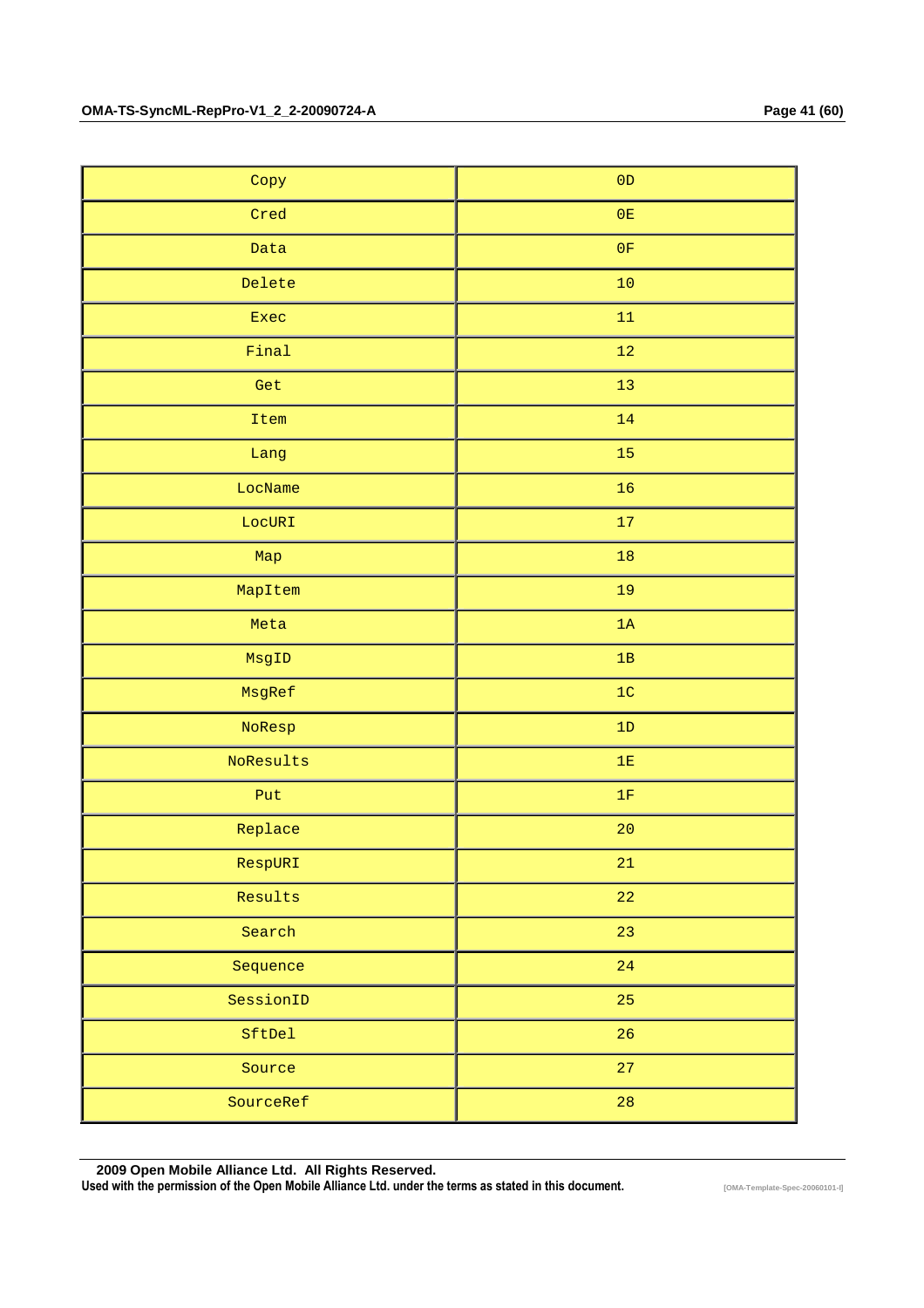| Status                   | 29             |
|--------------------------|----------------|
| Sync                     | 2A             |
| SyncBody                 | 2B             |
| SyncHdr                  | 2 <sub>C</sub> |
| SyncML                   | 2D             |
| Target                   | $2E$           |
| TargetRef                | 2F             |
| Reserved for future use. | 30             |
| VerDTD                   | 31             |
| VerProto                 | 32             |
| NumberOfChanges          | 33             |
| MoreData                 | 34             |
| Field                    | 35             |
| Filter                   | 36             |
| Record                   | 37             |
| FilterType               | 38             |
| SourceParent             | 39             |
| TargetParent             | 3A             |
| Move                     | 3B             |
| Correlator               | 3 <sub>C</sub> |

The WBXML token codes from code page x01 (one) represent the MetInf DTD. These token definitions are defined in the MetInf DTD specification [DMPRO] .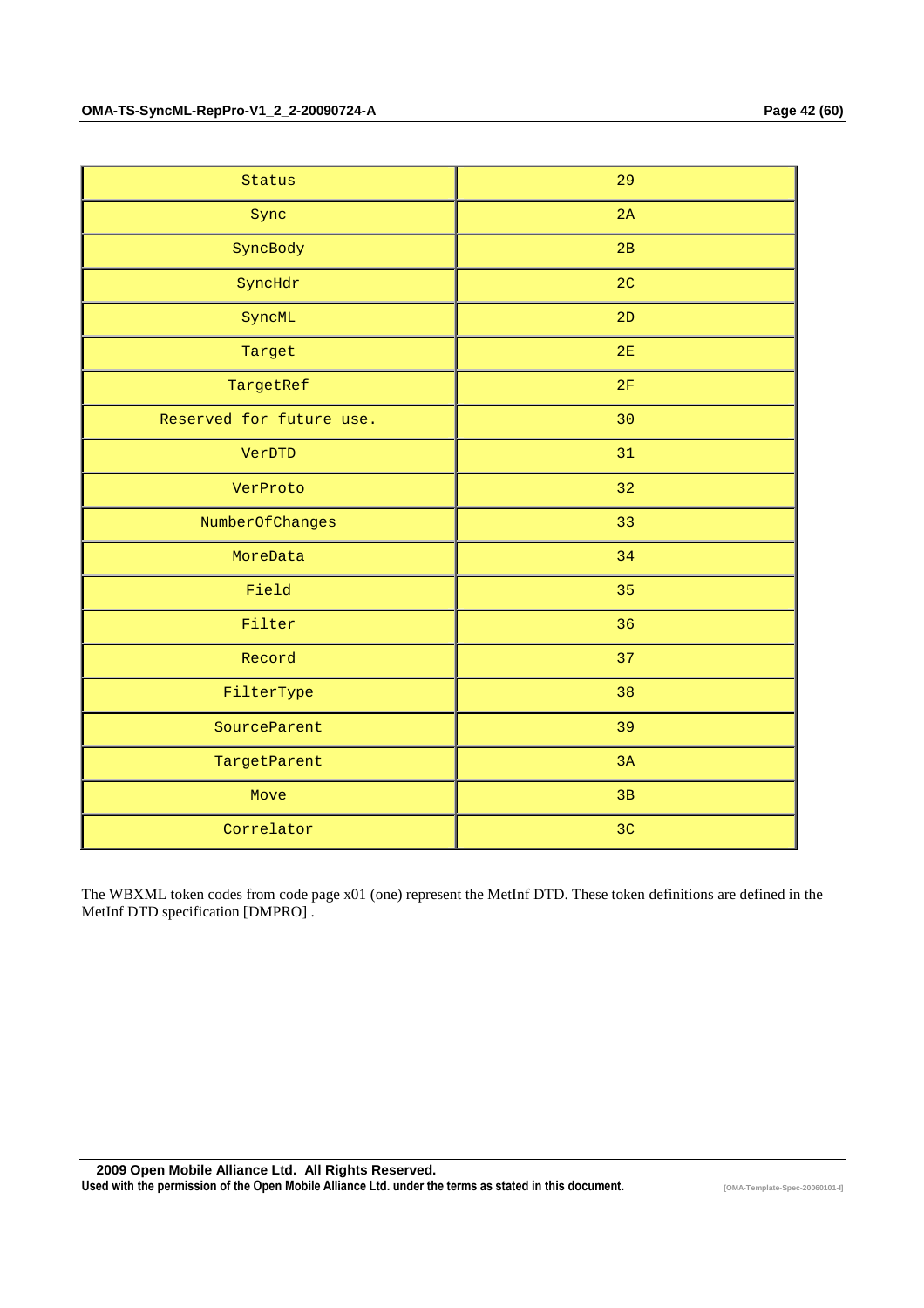# **9. Common URI Scheme Types**

The following is a list of common URI scheme types

| <b>URI Scheme Type</b> | <b>Description</b>                                                                |
|------------------------|-----------------------------------------------------------------------------------|
| <b>FTP</b>             | File Transfer Protocol                                                            |
| <b>HTTP</b>            | Hypertext Transfer Protocol                                                       |
| IMEI                   | International Mobile Equipment<br>Identifier                                      |
| LDAP                   | Lightweight Directory Access<br>Protocol                                          |
| <b>OBEX</b>            | IrDA Object Exchange Protocol                                                     |
| <b>SYNCML</b>          | SyncML specific, as defined in one<br>of the protocol or format<br>specifications |
| <b>WSP</b>             | Wireless Session Protocol                                                         |
| <b>ESN</b>             | Electronic Serial Number                                                          |
| MEID                   | Mobile Equipment Identity                                                         |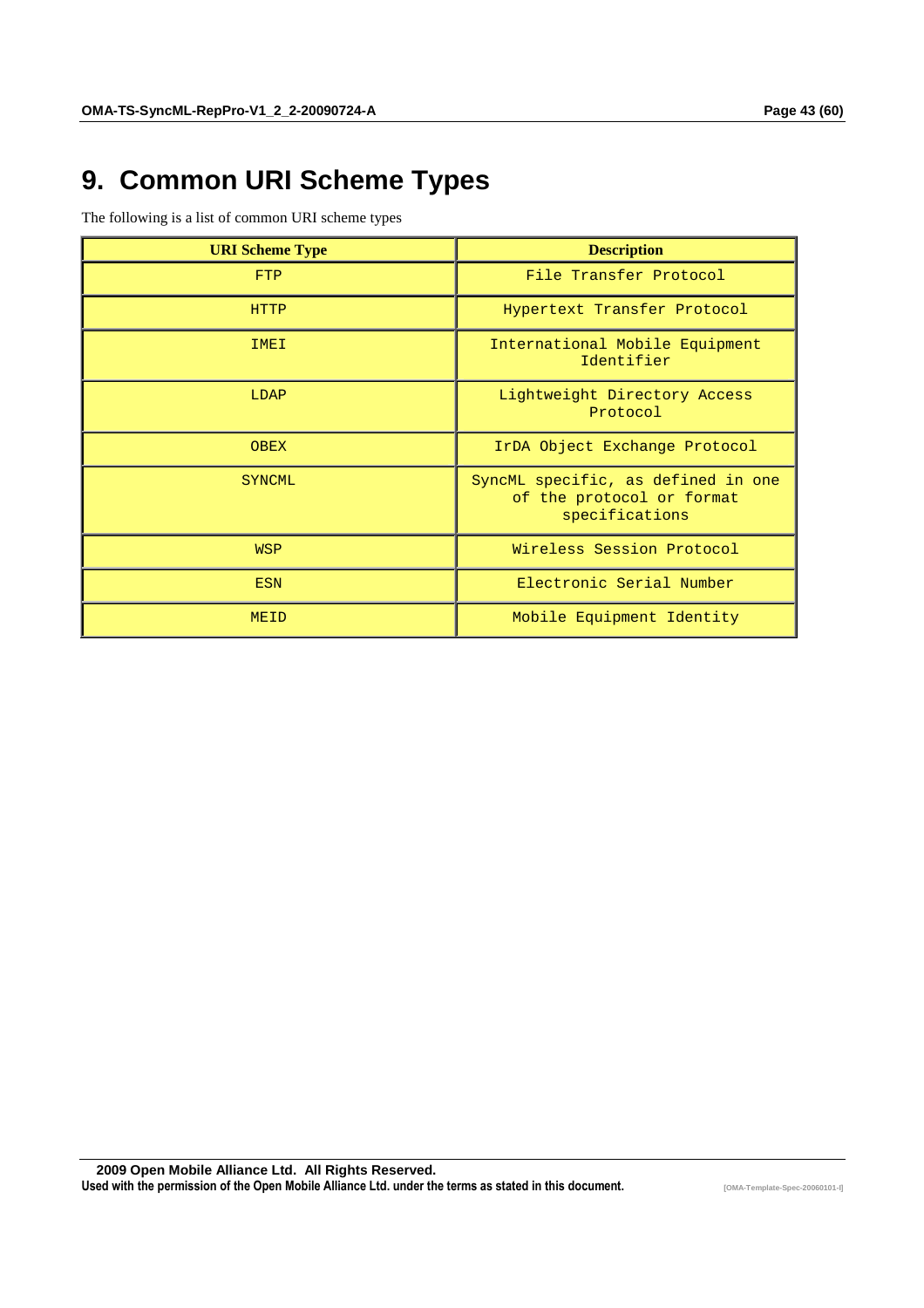# **10. Response Status Codes**

The response status codes in SyncML are a numeric text value. The codes are divided into six classes. The only valid values are the standard values defined in this specification.

Implementations that desire to add to these values SHOULD submit a change request to mailto:technicalcomments@openmobilealliance.org.

| <b>Status Codes</b>      | <b>Reason Phrase</b>                                                                                                                                                                                                                                                                                                                                                                                                                 |
|--------------------------|--------------------------------------------------------------------------------------------------------------------------------------------------------------------------------------------------------------------------------------------------------------------------------------------------------------------------------------------------------------------------------------------------------------------------------------|
| <b>Informational 1xx</b> |                                                                                                                                                                                                                                                                                                                                                                                                                                      |
| 101                      | In progress. The specified SyncML command is being carried out,<br>but has not yet completed.                                                                                                                                                                                                                                                                                                                                        |
| <b>Successful 2xx</b>    |                                                                                                                                                                                                                                                                                                                                                                                                                                      |
| 200                      | OK. The SyncML command completed successfully.                                                                                                                                                                                                                                                                                                                                                                                       |
| 201                      | Item added. The requested item was added.                                                                                                                                                                                                                                                                                                                                                                                            |
| 202                      | Accepted for processing. The request to either run a remote<br>execution of an application or to alert a user or application was<br>successfully performed.                                                                                                                                                                                                                                                                          |
| 203                      | Non-authoritative response. The request is being responded to by<br>an entity other than the one targeted. The response is only to be<br>returned when the request would have been resulted in a 200<br>response code from the authoritative target.                                                                                                                                                                                 |
| 204                      | No content. The request was successfully completed but no data is<br>being returned. The response code is also returned in response to a<br>Get when the target has no content.                                                                                                                                                                                                                                                      |
| 205                      | Reset content. The source SHOULD update their content. The<br>originator of the request is being told that their content SHOULD<br>be synchronized to get an up to date version.                                                                                                                                                                                                                                                     |
| 206                      | Partial content. The response indicates that only part of the<br>command was completed. If the remainder of the command can be<br>completed later, then when completed another appropriate<br>completion request status code SHOULD be created.                                                                                                                                                                                      |
| 207                      | Conflict resolved with merge. The response indicates that the<br>request created a conflict; which was resolved with a merge of the<br>client and server instances of the data. The response includes both<br>the Target and Source URLs in the Item of the Status. In<br>addition, a Replace command is returned with the merged data.                                                                                              |
| 208                      | Conflict resolved with client's command "winning". The response<br>indicates that there was an update conflict; which was resolved by<br>the client command winning.                                                                                                                                                                                                                                                                 |
| 209                      | Conflict resolved with duplicate. The response indicates that the<br>request created an update conflict; which was resolved with a<br>duplication of the client's data being created in the server database.<br>The response includes both the target URI of the duplicate in the<br>Item of the Status. In addition, in the case of a two-way<br>synchronization, an Add command is returned with the duplicate<br>data definition. |
| 210                      | Delete without archive. The response indicates that the requested<br>data was successfully deleted, but that it was not archived prior to<br>deletion because this OPTIONAL feature was not supported by the                                                                                                                                                                                                                         |

 **2009 Open Mobile Alliance Ltd. All Rights Reserved.** Used with the permission of the Open Mobile Alliance Ltd. under the terms as stated in this document. **[OMA-Template-Spec-20060101-I]**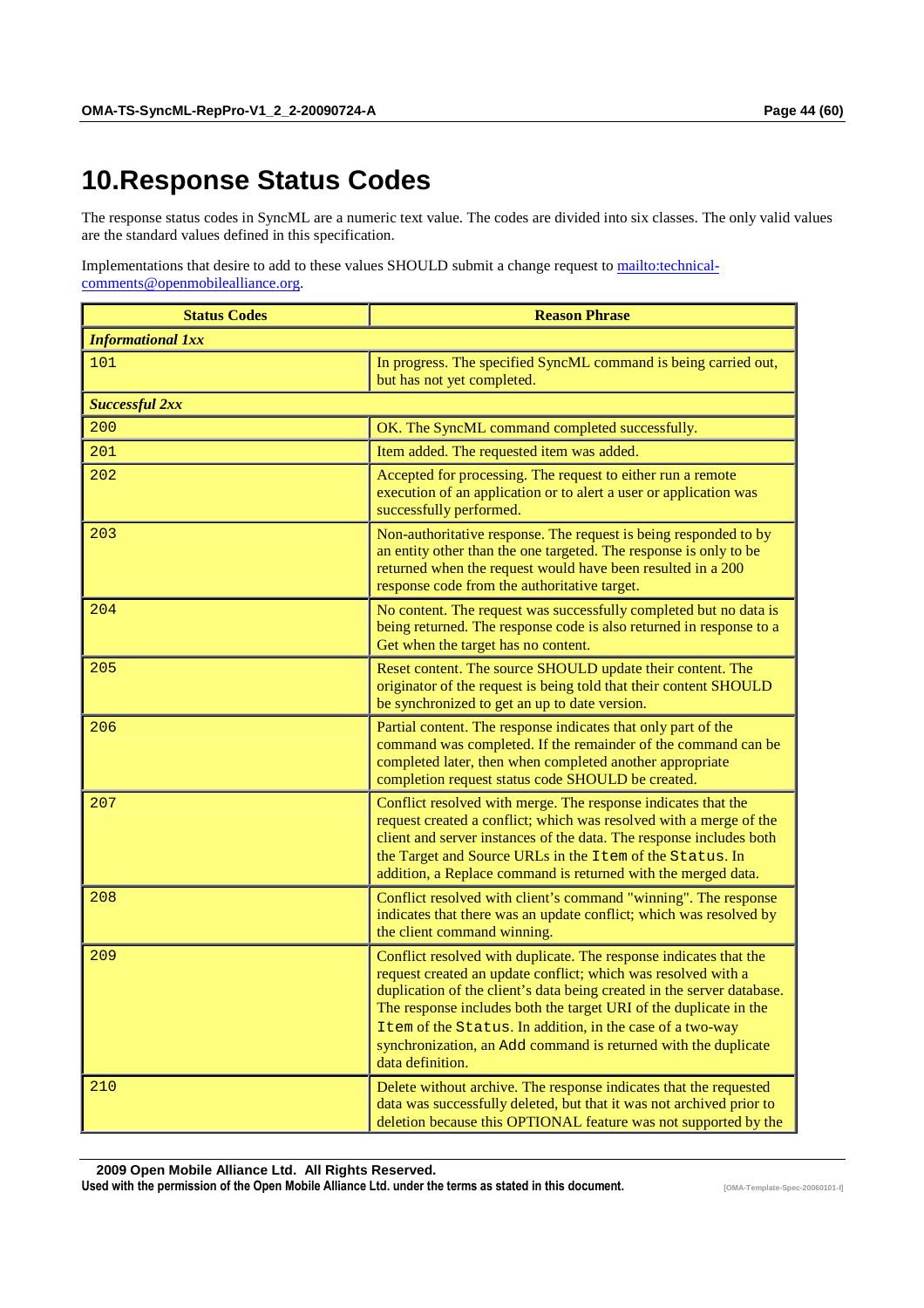|                                  | implementation.                                                                                                                                                                                                                                                                                                                                               |  |
|----------------------------------|---------------------------------------------------------------------------------------------------------------------------------------------------------------------------------------------------------------------------------------------------------------------------------------------------------------------------------------------------------------|--|
| 211                              | Item not deleted. The requested item was not found. It could have<br>been previously deleted.                                                                                                                                                                                                                                                                 |  |
| 212                              | Authentication accepted. No further authentication is needed for the<br>remainder of the synchronization session. This response code can<br>only be used in response to a request in which the credentials were<br>provided.                                                                                                                                  |  |
| 213                              | Chunked item accepted and buffered.                                                                                                                                                                                                                                                                                                                           |  |
| 214                              | Operation cancelled. The SyncML command completed<br>successfully, but no more commands will be processed within the<br>session.                                                                                                                                                                                                                              |  |
| 215                              | Not executed. A command was not executed, as a result of user<br>interaction and user chose not to accept the choice.                                                                                                                                                                                                                                         |  |
| 216                              | Atomic roll back OK. A command was inside Atomic element<br>and Atomic failed. This command was rolled back successfully.                                                                                                                                                                                                                                     |  |
| <b>Redirection 3xx</b>           |                                                                                                                                                                                                                                                                                                                                                               |  |
| 300                              | Multiple choices. The requested target is one of a number of<br>multiple alternatives requested target. The alternative SHOULD<br>also be returned in the Item element type in the Status.                                                                                                                                                                    |  |
| 301                              | Moved permanently. The requested target has a new URI. The new<br>URI SHOULD also be returned in the Item element type in the<br>Status.                                                                                                                                                                                                                      |  |
| 302                              | Found. The requested target has temporarily moved to a different<br>URI. The original URI SHOULD continue to be used. The URI of<br>the temporary location SHOULD also be returned in the Item<br>element type in the Status. The requestor SHOULD confirm the<br>identity and authority of the temporary URI to act on behalf of the<br>original target URI. |  |
| 303                              | See other. The requested target can be found at another URI. The<br>other URI SHOULD be returned in the Item element type in the<br>Status.                                                                                                                                                                                                                   |  |
| 304                              | Not modified. The requested SyncML command was not executed<br>on the target. This is an additional response that can be added to<br>any of the other Redirection response codes.                                                                                                                                                                             |  |
| 305                              | Use proxy. The requested target MUST be accessed through the<br>specified proxy URI. The proxy URI SHOULD also be returned in<br>the Item element type in the Status.                                                                                                                                                                                         |  |
| <b>Originator Exceptions 4xx</b> |                                                                                                                                                                                                                                                                                                                                                               |  |
| 400                              | Bad request. The requested command could not be performed<br>because of malformed syntax in the command. The malformed<br>command MAY also be returned in the Item element type in the<br>Status.                                                                                                                                                             |  |
| 401                              | Invalid credentials. The requested command failed because the<br>requestor MUST provide proper authentication. If the property type<br>of authentication was presented in the original request, then the<br>response code indicates that the requested command has been<br>refused for those credentials.                                                     |  |
| 402                              | Paymentneeded. The requested command failed because proper<br>payment isneeded. This version of SyncML does not standardize                                                                                                                                                                                                                                   |  |

 **2009 Open Mobile Alliance Ltd. All Rights Reserved.**

Used with the permission of the Open Mobile Alliance Ltd. under the terms as stated in this document. **[OMA-Template-Spec-20060101-I]**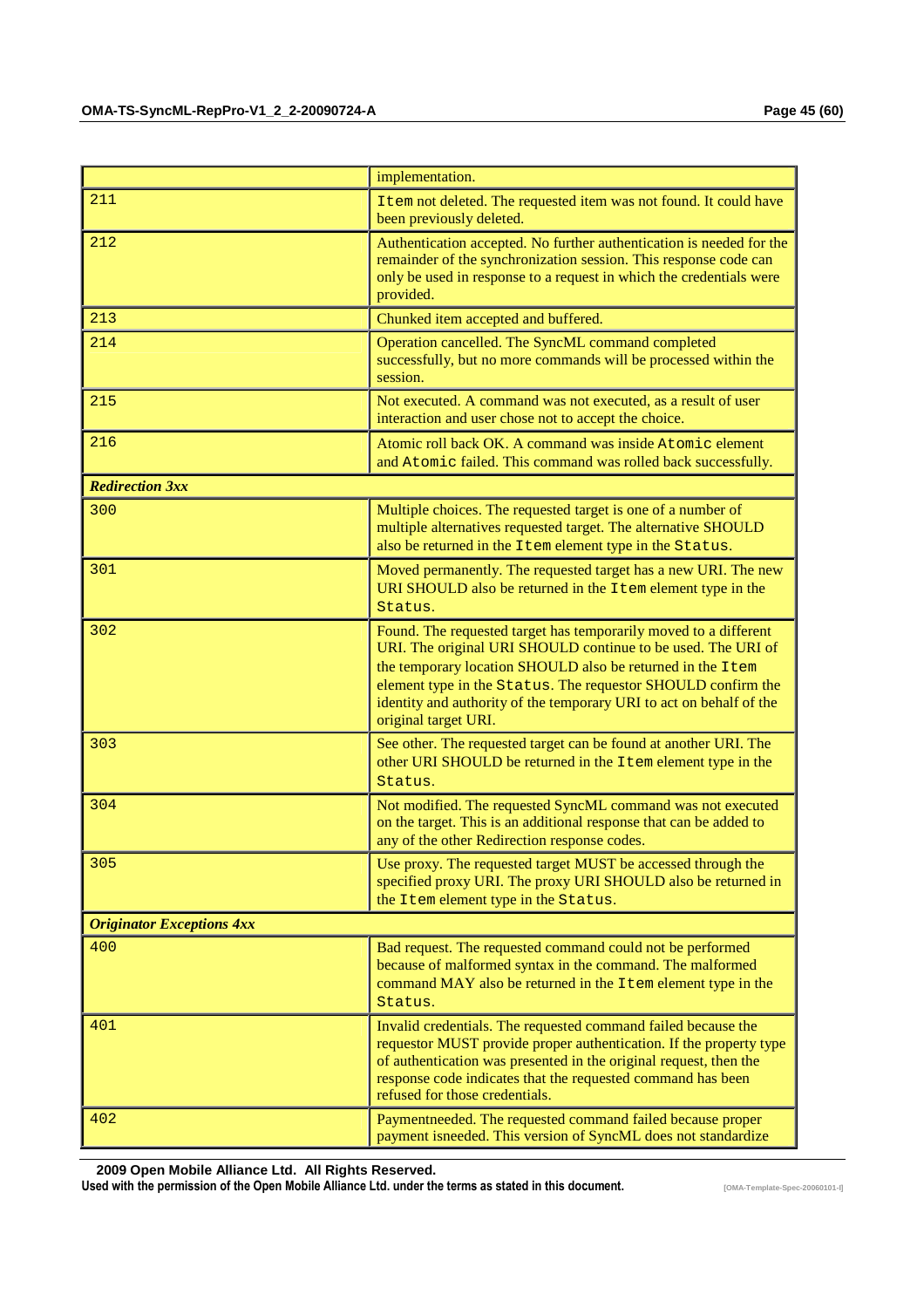|     | the payment mechanism.                                                                                                                                                                                                                                                                                                                                                                                                                                         |
|-----|----------------------------------------------------------------------------------------------------------------------------------------------------------------------------------------------------------------------------------------------------------------------------------------------------------------------------------------------------------------------------------------------------------------------------------------------------------------|
| 403 | Forbidden. The requested command failed, but the recipient<br>understood the requested command. Authentication will not help<br>and the request SHOULD NOT be repeated. If the recipient wishes<br>to make public why the request was denied, then a description<br>MAY be specified in the Item element type in the Status. If the<br>recipient does not wish to make public why the request was denied<br>then the response code 404 MAY be used instead.    |
| 404 | Not found. The requested target was not found. No indication is<br>given as to whether this is a temporary or permanent condition. The<br>response code 410 SHOULD be used when the condition is<br>permanent and the recipient wishes to make this fact public. This<br>response code is also used when the recipient does not want to<br>make public the reason for why a requested command is not<br>allowed or when no other response code is appropriate. |
| 405 | Command not allowed. The requested command is not allowed on<br>the target. The recipient SHOULD return the allowed command for<br>the target in the Item element type in the Status.                                                                                                                                                                                                                                                                          |
| 406 | Optional feature not supported. The requested command failed<br>because an OPTIONAL feature in the request was not supported.<br>The unsupported feature SHOULD be specified by the Item<br>element type in the Status.                                                                                                                                                                                                                                        |
| 407 | Missing credentials. This response code is similar to 401 except<br>that the response code indicates that the originator MUST first<br>authenticate with the recipient. The recipient SHOULD also return<br>the suitable challenge in the Chal element type in the Status.                                                                                                                                                                                     |
| 408 | Request timeout. An expected message was not received within the<br>REQUIRED period of time. The request can be repeated at another<br>time. The RespURI can be used to specify the URI and optionally<br>the date/time after which the originator can repeat the request. See<br>RespURI for details.                                                                                                                                                         |
| 409 | Conflict. The requested failed because of an update conflict<br>between the client and server versions of the data. Setting of the<br>conflict resolution policy is outside the scope of this version of<br>SyncML. However, identification of conflict resolution performed,<br>if any, is within the scope.                                                                                                                                                  |
| 410 | Gone. The requested target is no longer on the recipient and no<br>forwarding URI is known.                                                                                                                                                                                                                                                                                                                                                                    |
| 411 | SizeREQUIRED. The requested command MUST be accompanied<br>by byte size or length information in the Meta element type.                                                                                                                                                                                                                                                                                                                                        |
| 412 | Incomplete command. The requested command failed on the<br>recipient because it was incomplete or incorrectly formed. The<br>recipient SHOULD specify the portion of the command that was<br>incomplete or incorrect in the Item element type in the Status.                                                                                                                                                                                                   |
| 413 | Request entity too large. The recipient is refusing to perform the<br>requested command because the requested item is larger than the<br>recipient is able or willing to process. If the condition is temporary,<br>the recipient SHOULD also include a Status with the response<br>code 418 and specify a RespURI with the response URI and<br>optionally the date/time that the command SHOULD be repeated.                                                  |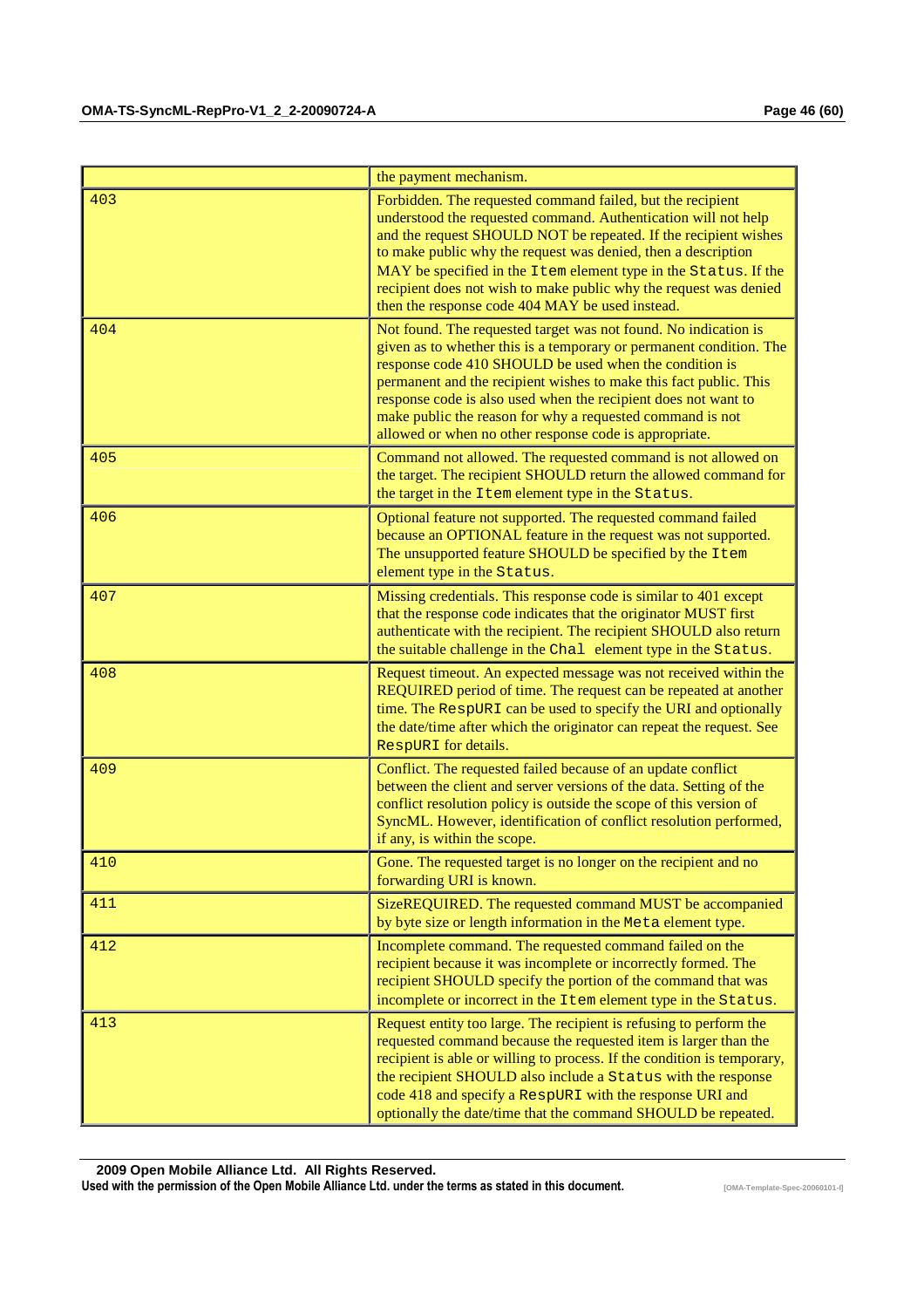| 414 | URI too long. The requested command failed because the target<br>URI is too long for what the recipient is able or willing to process.<br>This response code is seldom encountered, but is used when a<br>recipient perceives that an intruder might be attempting to exploit<br>security holes or other defects in order to threaten the recipient. |
|-----|------------------------------------------------------------------------------------------------------------------------------------------------------------------------------------------------------------------------------------------------------------------------------------------------------------------------------------------------------|
| 415 | Unsupported media type or format. The unsupported content type<br>or format SHOULD also be identified in the Item element type in<br>the Status.                                                                                                                                                                                                     |
| 416 | Requested size too big. The request failed because the specified<br>byte size in the request was too big.                                                                                                                                                                                                                                            |
| 417 | Retry later. The request failed at this time and the originator<br>SHOULD retry the request later. The recipient SHOULD specify a<br>RespURI with the response URI and the date/time that the<br>command SHOULD be repeated.                                                                                                                         |
| 418 | Already exists. The requested Put or Add command failed<br>because the target already exists.                                                                                                                                                                                                                                                        |
| 419 | Conflict resolved with server data. The response indicates that the<br>client request created a conflict; which was resolved by the server<br>command winning. The normal information in the Status<br>SHOULD be sufficient for the client to "undo" the resolution, if it<br>is desired.                                                            |
| 420 | Device full. The response indicates that the recipient has no more<br>storage space for the remaining synchronization data. The response<br>includes the remaining number of data that could not be returned to<br>the originator in the Item of the Status.                                                                                         |
| 421 | Unknown search grammar. The requested command failed on the<br>server because the specified search grammar was not known. The<br>client SHOULD re-specify the search using a known search<br>grammar.                                                                                                                                                |
| 422 | Bad CGI Script. The requested command failed on the server<br>because the CGI scripting in the LOCURI was incorrectly formed.<br>The client SHOULD re-specify the portion of the command that<br>was incorrect in the Item element type in the Status.                                                                                               |
| 423 | Soft-delete conflict. The requested command failed because the<br>"Soft Deleted" item was previously "Hard Deleted" on the server.                                                                                                                                                                                                                   |
| 424 | Size mismatch. The chunked object was received, but the size of<br>the received object did not match the size declared within the first<br>chunk.                                                                                                                                                                                                    |
| 425 | Permission Denied. The requested command failed because the<br>sender does not have adequate access control permissions (ACL)<br>on the recipient.                                                                                                                                                                                                   |
| 426 | Partial item not accepted. Receiver of status code MAY resend the<br>whole item in next package.                                                                                                                                                                                                                                                     |
|     |                                                                                                                                                                                                                                                                                                                                                      |
| 427 | Item Not empty. Parent cannot be deleted since it contains children.                                                                                                                                                                                                                                                                                 |

 **2009 Open Mobile Alliance Ltd. All Rights Reserved.**

Used with the permission of the Open Mobile Alliance Ltd. under the terms as stated in this document. **[OMA-Template-Spec-20060101-I]**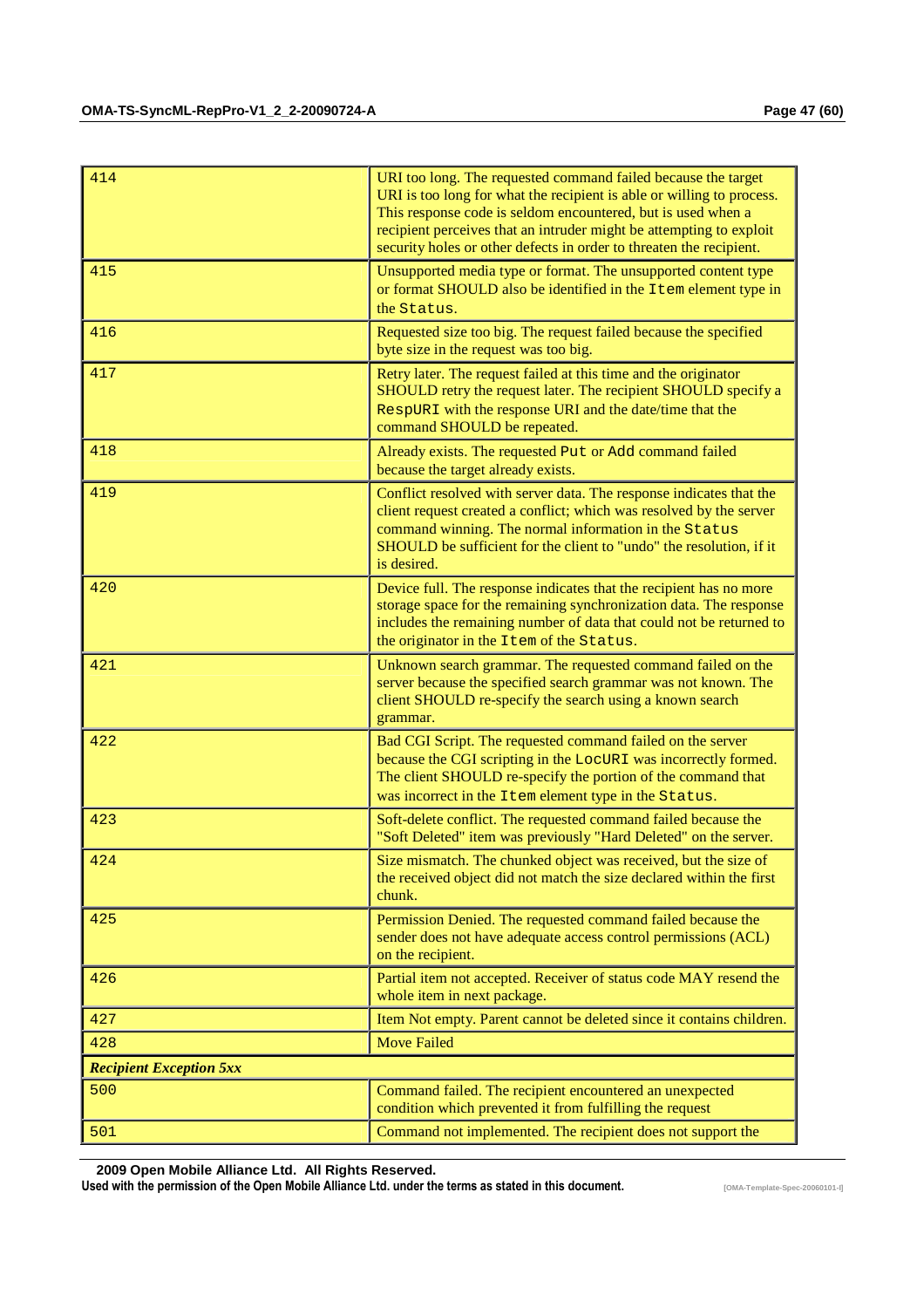|     | command REQUIRED to fulfill the request. This is the appropriate<br>response when the recipient does not recognize the requested<br>command and is not capable of supporting it for any resource.                                                                                                                                                                                             |
|-----|-----------------------------------------------------------------------------------------------------------------------------------------------------------------------------------------------------------------------------------------------------------------------------------------------------------------------------------------------------------------------------------------------|
| 502 | Bad gateway. The recipient, while acting as a gateway or proxy,<br>received an invalid response from the upstream recipient it<br>accessed in attempting to fulfill the request.                                                                                                                                                                                                              |
| 503 | Service unavailable. The recipient is currently unable to handle the<br>request due to a temporary overloading or maintenance of the<br>recipient. The implication is that this is a temporary condition;<br>which will be alleviated after some delay. The recipient SHOULD<br>specify the URI and date/time after which the originator SHOULD<br>retry in the RespURI in the response.      |
| 504 | Gateway timeout. The recipient, while acting as a gateway or<br>proxy, did not receive a timely response from the upstream<br>recipient specified by the URI (e.g. HTTP, FTP, LDAP) or some<br>other auxiliary recipient (e.g. DNS) it needed to access in<br>attempting to complete the request.                                                                                             |
| 505 | DTD Version not supported. The recipient does not support or<br>refuses to support the specified version of SyncML DTD used in<br>the request SyncML Message. The recipient MUST include the<br>versions it does support in the Item element type in the Status.                                                                                                                              |
| 506 | Processing error. An application error occurred while processing<br>the request. The originator SHOULD retry the request. The<br>RespURI can contain the URI and date/time after which the<br>originator can retry the request.                                                                                                                                                               |
| 507 | Atomic failed. The error caused all SyncML commands within an<br>Atomic element type to fail.                                                                                                                                                                                                                                                                                                 |
| 508 | RefreshREQUIRED. An error occurred that necessitates a refresh<br>of the current synchronization state of the client with the server.<br>Client is requested to initiate the session type specified in the<br>server's ALERT (which is included in the same package as the<br>Status 508). The only valid values for this ALERT are either a slow<br>sync (201) or a refresh with the server. |
| 509 | Reserved for future use.                                                                                                                                                                                                                                                                                                                                                                      |
| 510 | Data store failure. An error occurred while processing the request.<br>The error is related to a failure in the recipient data store.                                                                                                                                                                                                                                                         |
| 511 | Server failure. A severe error occurred in the server while<br>processing the request. The originator SHOULD NOT retry the<br>request.                                                                                                                                                                                                                                                        |
| 512 | Synchronization failed. An application error occurred during the<br>synchronization session. The originator SHOULD restart the<br>synchronization session from the beginning.                                                                                                                                                                                                                 |
| 513 | Protocol Version not supported. The recipient does not support or<br>refuses to support the specified version of the SyncML<br>Synchronization Protocol used in the request SyncML Message.<br>The recipient MUST include the versions it does support in the<br>Item element type in the Status.                                                                                             |
| 514 | Operation cancelled. The SyncML command was not completed<br>successfully, since the operation was already cancelled before<br>processing the command. The originator SHOULD repeat the                                                                                                                                                                                                       |

 **2009 Open Mobile Alliance Ltd. All Rights Reserved.** Used with the permission of the Open Mobile Alliance Ltd. under the terms as stated in this document. **[OMA-Template-Spec-20060101-I]**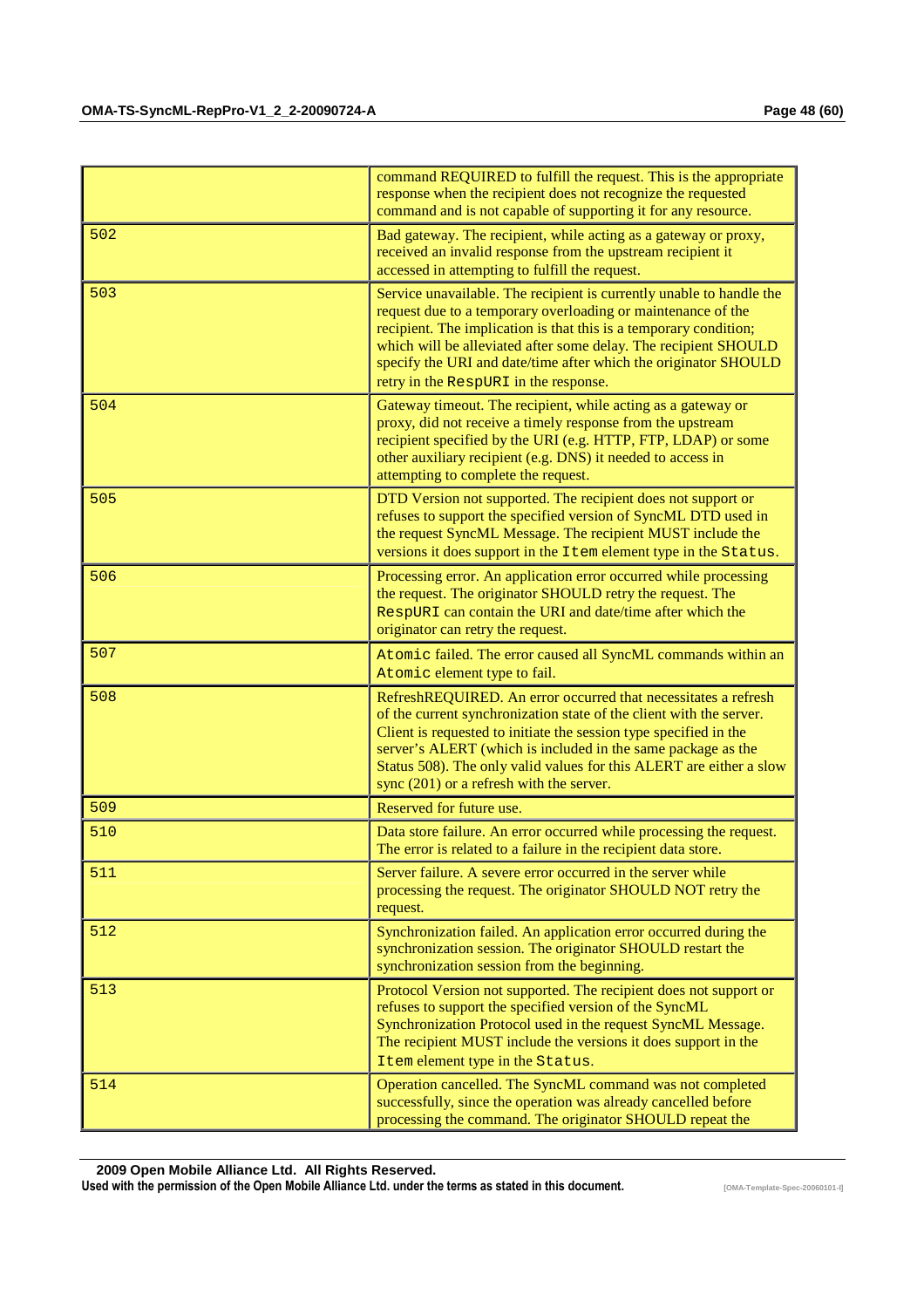|                                        | command in the next session.                                                                                                                                                                                       |      |  |  |  |
|----------------------------------------|--------------------------------------------------------------------------------------------------------------------------------------------------------------------------------------------------------------------|------|--|--|--|
| 516                                    | Atomic roll back failed. Command was inside Atomic element<br>and Atomic failed. This command was not rolled back<br>successfully. Server SHOULD take action to try to recover client<br>back into original state. |      |  |  |  |
| 517                                    | Atomic response too large to fit. The response to an atomic<br>command was too large to fit in a single message.                                                                                                   |      |  |  |  |
| <b>Application specific codes 1xxx</b> |                                                                                                                                                                                                                    |      |  |  |  |
| $1000 - 1999$                          | These status codes are application specific status codes and the<br>meanings of these are not defined in this specification.                                                                                       |      |  |  |  |
|                                        | It is recommended to define status codes with the same grouping as<br>above within this application specific interval but it is the<br>application that defines the allowed values:                                |      |  |  |  |
|                                        | <b>Informational</b>                                                                                                                                                                                               | 11xx |  |  |  |
|                                        | <b>Successful</b>                                                                                                                                                                                                  | 12xx |  |  |  |
|                                        | Redirection                                                                                                                                                                                                        | 13xx |  |  |  |
|                                        | <b>Originator Exceptions</b>                                                                                                                                                                                       | 14xx |  |  |  |
|                                        | <b>Recipient Exception</b>                                                                                                                                                                                         | 15xx |  |  |  |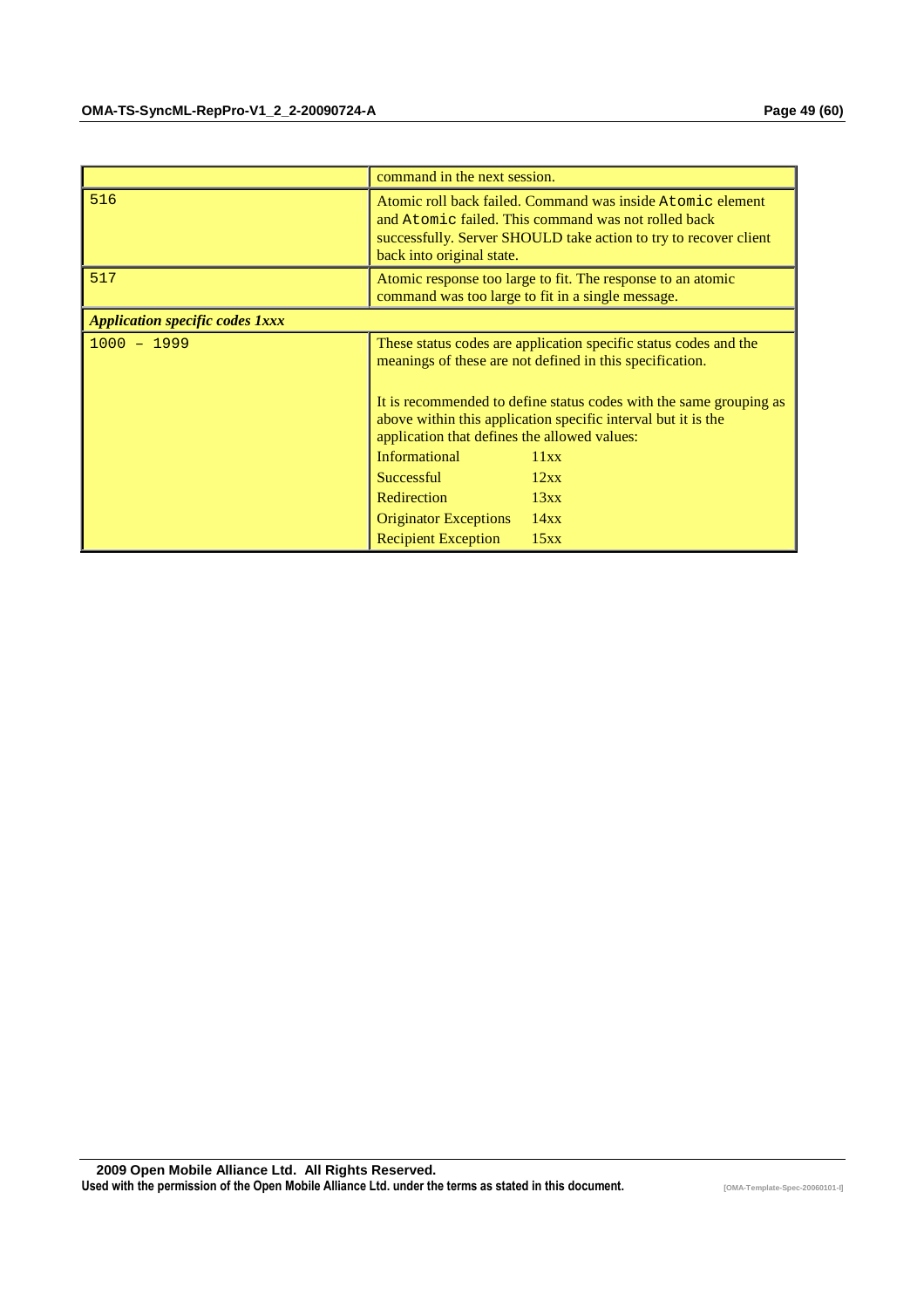# Appendix A. Change History **Example 20 and Separative** (Informative)

# **A.1 Approved Version History**

| <b>Reference</b>                          | Date        | <b>Description</b>                                                                                      |
|-------------------------------------------|-------------|---------------------------------------------------------------------------------------------------------|
| OMA-TS-SyncML_RepPro-V1_2-20070221-A      | 21 Feb 2007 | Status changed to Approved by TP: OMA-TP-2007-0005R03-<br>INP ERP SyncML Common V1 2 for Final Approval |
| $OMA-TS-SyncML\_RepPro-V1_2_1-20070612-A$ | 12 Jun 2007 | Updated with agreed class 3 CRs :                                                                       |
|                                           |             | OMA-DS-Comm 1 2-2007-0003R01                                                                            |
|                                           |             | OMA-DS-Comm 1 2-2007-0002R01                                                                            |
|                                           |             | OMA-DS-2006-0172                                                                                        |
|                                           |             | OMA-DS-2006-0116R01                                                                                     |
|                                           |             | OMA-DS-2006-0104                                                                                        |
|                                           |             | OMA-DS-2006-0077R01                                                                                     |
|                                           |             | OMA-DS-2006-0071R01                                                                                     |
|                                           |             | OMA-DS-2006-0059                                                                                        |
|                                           |             | OMA-DS-2006-0049R01                                                                                     |
| OMA-TS-SyncML-RepPro-V1_2_2-20090724-A    | 24 Jul 2009 | Status changed to Approved by TP                                                                        |
|                                           |             | TP Ref # OMA-TP-2009-0323R02-                                                                           |
|                                           |             | INP SyncML Common V1 2 2 ERP for Notification                                                           |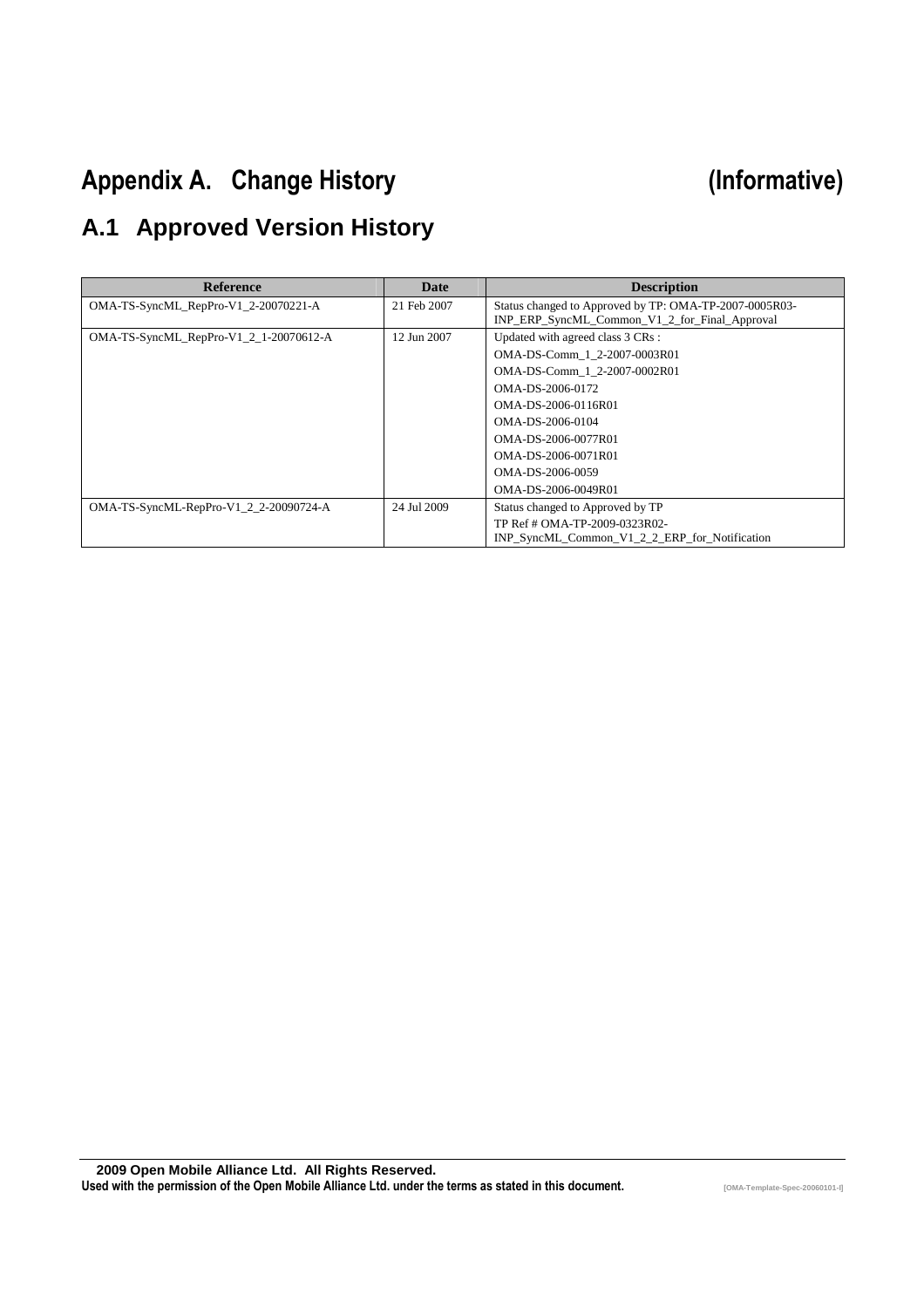# Appendix B. Static Conformance Requirements (Normative)

The notation used in this appendix is specified in **Error! Reference source not found.**. Further static conformance requirements for the usage of this specification are specified in [DSREPU], [DSPRO] [DMREPU] and [DMPRO] .

# **B.1 Client Features**

## **B.1.1 Security**

| <b>Item</b>                 | <b>Function</b>                       | Ref.  | <b>Status</b> | <b>Requirement</b> |
|-----------------------------|---------------------------------------|-------|---------------|--------------------|
| DSDM-RepPro-SEC-<br>$C-001$ | Support Basic and MD5                 | 5.3   | M             |                    |
| DSDM-RepPro-SEC-<br>$C-002$ | Support optional authentication types | 5.3.1 |               |                    |

## **B.1.2 XML Usage**

| Item             | <b>Function</b>         | Ref. | <b>Status</b> | Requirement |
|------------------|-------------------------|------|---------------|-------------|
| DSDM-RepPro-XML- | Support namespace usage | D.4  | Μ             |             |
| $C-001$          |                         |      |               |             |

## **B.1.3 MIME Usage**

| Item                         | <b>Function</b>            | Ref. | <b>Status</b> | Requirement |
|------------------------------|----------------------------|------|---------------|-------------|
| DSDM-RepPro-MIME-<br>$C-001$ | Support MIME content types | ن ر  | M             |             |

## **B.1.4 Identifiers**

| Item               | Function                        | Ref. | <b>Status</b> | Requirement |
|--------------------|---------------------------------|------|---------------|-------------|
| DSDM-RepPro-IDS-C- | Support URI, URN, textual names | 5.6  | М             |             |
| 001                |                                 |      |               |             |

## **B.1.5 Common Use Elements**

| <b>Item</b>                  | <b>Function</b>      | Ref.  | <b>Status</b> | Requirement           |
|------------------------------|----------------------|-------|---------------|-----------------------|
| DSDM-RepPro-CUE-<br>$C-001$  | Support Archive      | 6.1.1 | $\Omega$      |                       |
| DSDM-RepPro-CUE-<br>$C-002$  | <b>Support Chal</b>  | 6.1.2 | $\Omega$      | DSDM-RepPro-DDE-C-003 |
| DSDM-RepPro-CUE-<br>$C-003$  | Support Cmd          | 6.1.3 | $\Omega$      |                       |
| DSDM-RepPro-CUE-<br>$C-0.04$ | <b>Support CmdID</b> | 6.1.4 | $\Omega$      |                       |
| DSDM-RepPro-CUE-<br>$C-005$  | Support CmdRef       | 6.1.5 | $\Omega$      |                       |
| DSDM-RepPro-CUE-<br>$C-006$  | Support Cred         | 6.1.6 | $\Omega$      | DSDM-RepPro-DDE-C-001 |
| DSDM-RepPro-CUE-             | Support Field        | 6.1.7 | $\Omega$      |                       |

 **2009 Open Mobile Alliance Ltd. All Rights Reserved.**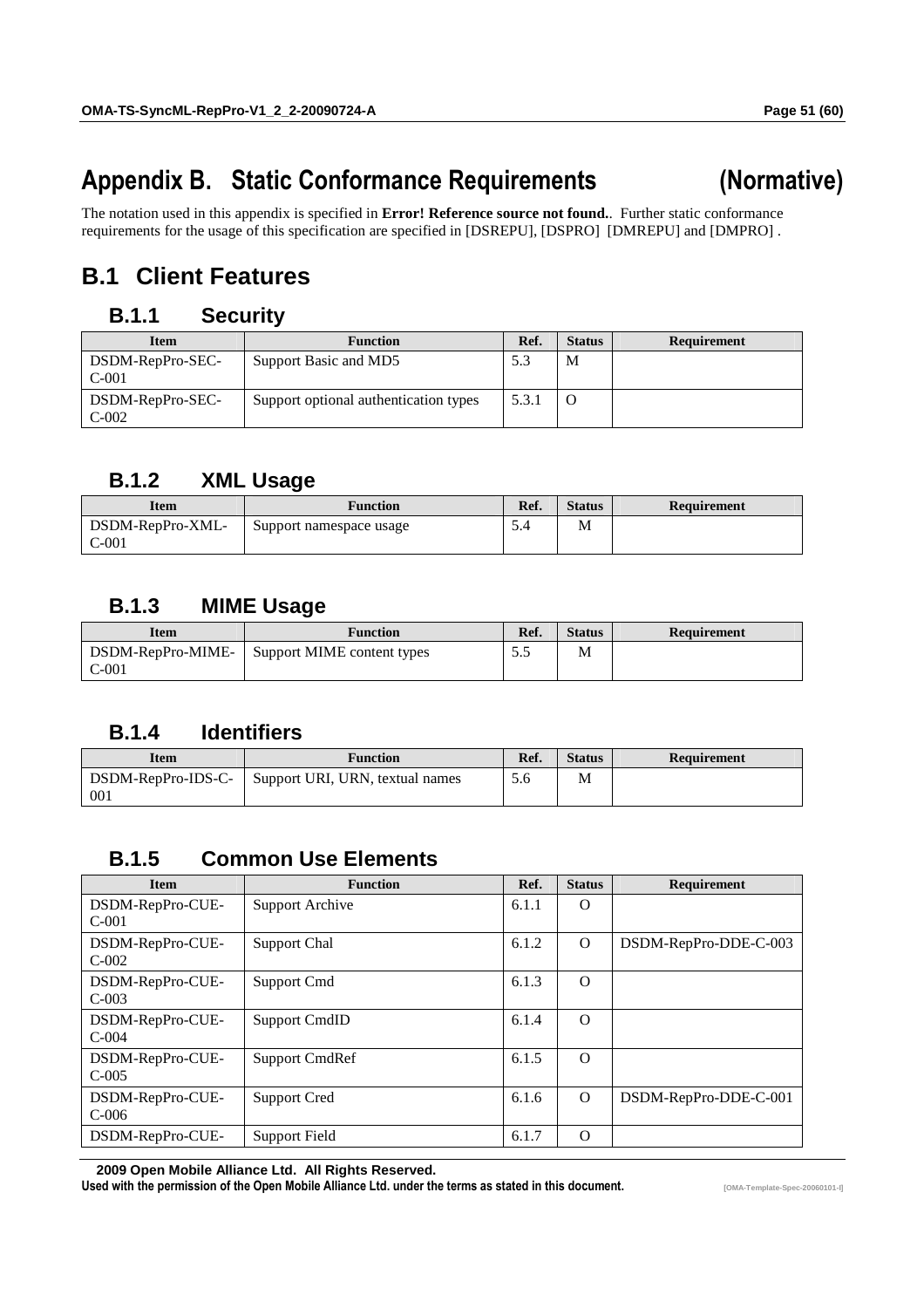| <b>Item</b>                 | <b>Function</b>                | Ref.   | <b>Status</b> | Requirement           |
|-----------------------------|--------------------------------|--------|---------------|-----------------------|
| $C-007$                     |                                |        |               |                       |
| DSDM-RepPro-CUE-<br>$C-008$ | <b>Support Filter</b>          | 6.1.8  | $\mathbf{O}$  | DSDM-RepPro-DDE-C-003 |
|                             |                                |        |               |                       |
| DSDM-RepPro-CUE-<br>$C-009$ | <b>Support Filter Type</b>     | 6.1.9  | $\Omega$      |                       |
| DSDM-RepPro-CUE-            | <b>Support Final</b>           | 6.1.10 | $\Omega$      |                       |
| $C-010$                     |                                |        |               |                       |
| DSDM-RepPro-CUE-<br>$C-011$ | <b>Support Lang</b>            | 6.1.11 | $\Omega$      |                       |
| DSDM-RepPro-CUE-            |                                | 6.1.12 | $\Omega$      |                       |
| $C-012$                     | <b>Support LocName</b>         |        |               |                       |
| DSDM-RepPro-CUE-<br>$C-013$ | <b>Support LocURI</b>          | 6.1.13 | $\mathbf{O}$  |                       |
| DSDM-RepPro-CUE-<br>$C-014$ | Support MoreData               | 6.1.14 | $\Omega$      |                       |
| DSDM-RepPro-CUE-<br>$C-015$ | <b>Support MsgID</b>           | 6.1.15 | $\mathbf{O}$  |                       |
| DSDM-RepPro-CUE-<br>$C-016$ | <b>Support NoResp</b>          | 6.1.17 | $\Omega$      |                       |
| DSDM-RepPro-CUE-<br>$C-017$ | <b>Support NoResults</b>       | 6.1.18 | $\mathbf{O}$  |                       |
| DSDM-RepPro-CUE-<br>$C-018$ | <b>Support NumberOfChanges</b> | 6.1.19 | $\Omega$      |                       |
| DSDM-RepPro-CUE-<br>$C-019$ | <b>Support Record</b>          | 6.1.20 | $\Omega$      |                       |
| DSDM-RepPro-CUE-<br>$C-020$ | <b>Support RespURI</b>         | 6.1.21 | $\Omega$      |                       |
| DSDM-RepPro-CUE-<br>$C-021$ | <b>Support SessionID</b>       | 6.1.22 | $\mathbf{O}$  |                       |
| DSDM-RepPro-CUE-<br>$C-022$ | Support SftDel                 | 6.1.23 | $\Omega$      |                       |
| DSDM-RepPro-CUE-<br>$C-023$ | <b>Support Source</b>          | 6.1.24 | $\mathbf{O}$  | DSDM-RepPro-CUE-C-013 |
| DSDM-RepPro-CUE-<br>$C-024$ | <b>Support SourceParent</b>    | 6.1.25 | $\Omega$      |                       |
| DSDM-RepPro-CUE-<br>$C-025$ | <b>Support SourceRef</b>       | 6.1.26 | $\circ$       |                       |
| DSDM-RepPro-CUE-<br>$C-026$ | <b>Support Target</b>          | 6.1.27 | $\mathbf{O}$  | DSDM-RepPro-CUE-C-013 |
| DSDM-RepPro-CUE-<br>$C-027$ | <b>Support TargetParent</b>    | 6.1.28 | $\mathbf{O}$  |                       |
| DSDM-RepPro-CUE-<br>$C-001$ | Support TargetRef              | 6.1.29 | $\mathbf{O}$  |                       |
| DSDM-RepPro-CUE-<br>$C-028$ | <b>Support VerDTD</b>          | 6.1.30 | $\mathbf M$   |                       |
| DSDM-RepPro-CUE-            | Support VerProto               | 6.1.31 | $\mathbf M$   |                       |

 **2009 Open Mobile Alliance Ltd. All Rights Reserved.** Used with the permission of the Open Mobile Alliance Ltd. under the terms as stated in this document.

C-029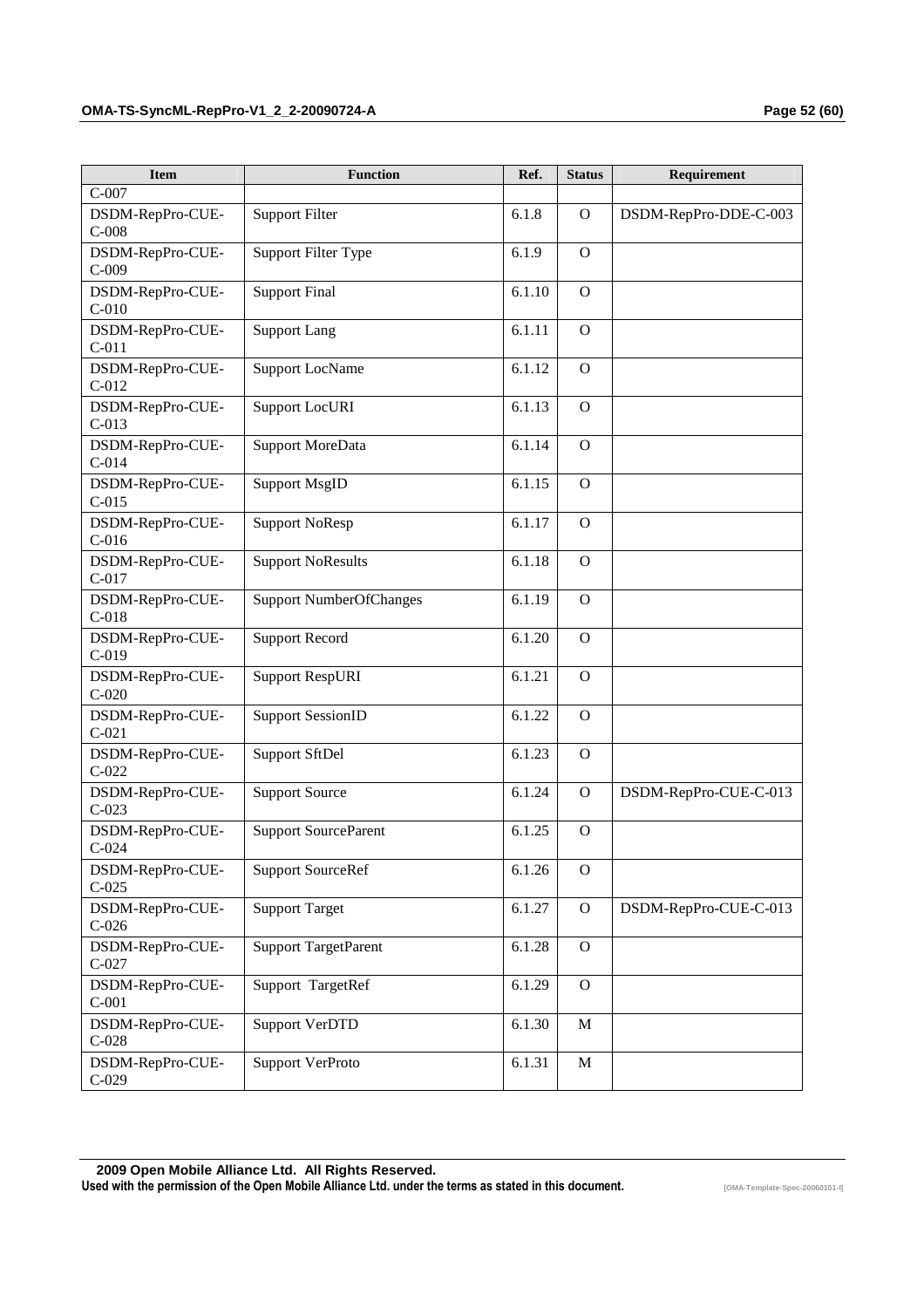| <b>Item</b>                 | <b>Function</b>         | Ref.  | <b>Status</b> | Requirement                                                                                                                                                                                                                                                                                                                                                                                                                                                 |
|-----------------------------|-------------------------|-------|---------------|-------------------------------------------------------------------------------------------------------------------------------------------------------------------------------------------------------------------------------------------------------------------------------------------------------------------------------------------------------------------------------------------------------------------------------------------------------------|
| DSDM-RepPro-MCE-<br>$C-001$ | <b>Support SyncML</b>   | 6.2.1 | M             | DSDM-RepPro-MCE-C-<br>002 AND DSDM-RepPro-<br>$MCE-C-003$                                                                                                                                                                                                                                                                                                                                                                                                   |
| DSDM-RepPro-MCE-<br>$C-002$ | Support SyncHdr         | 6.2.2 | M             | DSDM-RepPro-CUE-C-028<br>AND DSDM-RepPro-CUE-<br>C-029 AND DSDM-<br>RepPro-CUE-C-021 AND<br>DSDM-RepPro-CUE-C-015<br>AND DSDM-RepPro-CUE-<br>C-023 AND DSDM-<br>RepPro-CUE-C-026                                                                                                                                                                                                                                                                            |
| DSDM-RepPro-MCE-<br>$C-003$ | <b>Support SyncBody</b> | 6.2.3 | M             | DSDM-RepPro-PME-C-001<br>OR DSDM-RepPro-PCE-C-<br>001 OR DSDM-RepPro-<br>PCE-C-002 OR DSDM-<br>RepPro-PCE-C-003 OR<br>DSDM-RepPro-PCE-C-004<br>OR DSDM-RepPro-PCE-C-<br>005 OR DSDM-RepPro-<br>PCE-C-006 OR DSDM-<br>RepPro-PCE-C-007 OR<br>DSDM-RepPro-PCE-C-008<br>OR DSDM-RepPro-PCE-C-<br>011 OR DSDM-RepPro-<br>PCE-C-012 OR DSDM-<br>RepPro-PCE-C-013 OR<br>DSDM-RepPro-PCE-C-014<br>OR DSDM-RepPro-PCE-C-<br>015 OR DSDM-RepPro-<br><b>PCE-C-016</b> |

## **B.1.6 Message Container Elements**

## **B.1.7 Data Description Elements**

| <b>Item</b>                 | <b>Function</b>           | Ref.  | <b>Status</b> | Requirement |
|-----------------------------|---------------------------|-------|---------------|-------------|
| DSDM-RepPro-DDE-<br>$C-001$ | Support Data              | 6.3.1 | M             |             |
| DSDM-RepPro-DDE-<br>$C-002$ | Support Item              | 6.3.2 | M             |             |
| DSDM-RepPro-DDE-<br>$C-003$ | Support Meta              | 6.3.3 | M             |             |
| DSDM-RepPro-DDE-<br>$C-004$ | <b>Support Correlator</b> | 6.3.4 | $\Omega$      |             |

## **B.1.8 Protocol Management Elements**

| Item                        | Function              | Ref.  | <b>Status</b> | Requirement |
|-----------------------------|-----------------------|-------|---------------|-------------|
| DSDM-RepPro-PME-<br>$C-001$ | <b>Support Status</b> | 6.4.1 | М             |             |

 **2009 Open Mobile Alliance Ltd. All Rights Reserved.**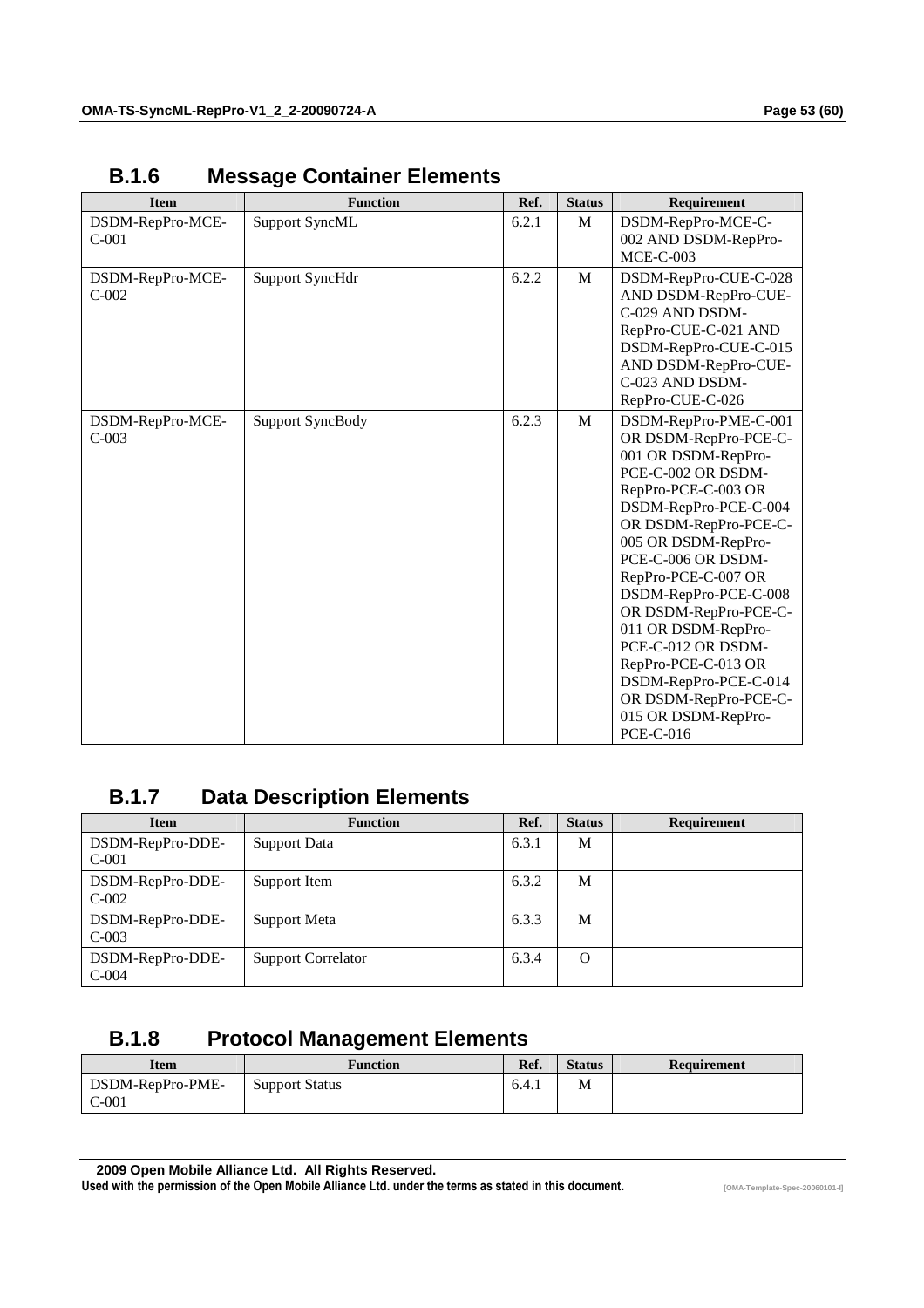| <b>Item</b>                 | <b>Function</b>        | Ref.   | <b>Status</b> | Requirement                                                                                                                                                                                                                                                                                                                                                                                          |
|-----------------------------|------------------------|--------|---------------|------------------------------------------------------------------------------------------------------------------------------------------------------------------------------------------------------------------------------------------------------------------------------------------------------------------------------------------------------------------------------------------------------|
| DSDM-RepPro-PCE-<br>$C-001$ | Support Add            | 6.5.1  | $\mathbf{O}$  | DSDM-RepPro-CUE-C-004<br>AND DSDM-RepPro-DDE-<br>$C-003$                                                                                                                                                                                                                                                                                                                                             |
| DSDM-RepPro-PCE-<br>$C-002$ | <b>Support Alert</b>   | 6.5.2  | $\mathbf{O}$  | DSDM-RepPro-CUE-C-004<br>AND DSDM-RepPro-DDE-<br>$C-003$                                                                                                                                                                                                                                                                                                                                             |
| DSDM-RepPro-PCE-<br>$C-003$ | Support Atomic         | 6.5.3  | $\mathcal{O}$ | DSDM-RepPro-CUE-C-004<br>AND (DSDM-RepPro-PCE-<br>C-001 OR DSDM-RepPro-<br>PCE-C-002 OR DSDM-<br>RepPro-PCE-C-003 OR<br>DSDM-RepPro-PCE-C-004<br>OR DSDM-RepPro-PCE-C-<br>005 OR DSDM-RepPro-<br>PCE-C-006 OR DSDM-<br>RepPro-PCE-C-007 OR<br>DSDM-RepPro-PCE-C-008<br><b>OR</b><br>DSDM-RepPro-PCE-C-010<br>OR DSDM-RepPro-PCE-C-<br>012 OR DSDM-RepPro-<br>PCE-C-015 OR DSDM-<br>RepPro-PCE-C-016) |
| DSDM-RepPro-PCE-<br>$C-004$ | <b>Support Copy</b>    | 6.5.4  | $\mathbf O$   | DSDM-RepPro-CUE-C-004<br>AND DSDM-RepPro-DDE-<br>$C-003$                                                                                                                                                                                                                                                                                                                                             |
| DSDM-RepPro-PCE-<br>$C-005$ | <b>Support Delete</b>  | 6.5.5  | $\mathbf{O}$  | DSDM-RepPro-CUE-C-004<br>AND DSDM-RepPro-DDE-<br>$C-003$                                                                                                                                                                                                                                                                                                                                             |
| DSDM-RepPro-PCE-<br>$C-006$ | <b>Support Exec</b>    | 6.5.6  | $\mathbf{O}$  | DSDM-RepPro-CUE-C-004<br>AND DSDM-RepPro-DDE-<br>$C-003$                                                                                                                                                                                                                                                                                                                                             |
| DSDM-RepPro-PCE-<br>$C-007$ | Support Get            | 6.5.7  | $\mathbf{O}$  | DSDM-RepPro-CUE-C-004<br>AND DSDM-RepPro-DDE-<br>$C-003$                                                                                                                                                                                                                                                                                                                                             |
| DSDM-RepPro-PCE-<br>$C-008$ | Support Map            | 6.5.8  | $\mathbf{O}$  | DSDM-RepPro-CUE-C-004<br>AND DSDM-RepPro-PCE-<br>$C-009$                                                                                                                                                                                                                                                                                                                                             |
| DSDM-RepPro-PCE-<br>$C-009$ | <b>Support MapItem</b> | 6.5.9  | $\mathbf{O}$  | DSDM-RepPro-CUE-C-026<br>AND DSDM-RepPro-CUE-<br>$C-023$                                                                                                                                                                                                                                                                                                                                             |
| DSDM-RepPro-PCE-<br>$C-010$ | <b>Support Move</b>    | 6.5.10 | $\mathbf{O}$  | DSDM-RepPro-CUE-C-004<br>AND DSDM-RepPro-DDE-<br>$C-003$                                                                                                                                                                                                                                                                                                                                             |
| DSDM-RepPro-PCE-<br>$C-011$ | <b>Support Put</b>     | 6.5.11 | $\mathbf O$   | DSDM-RepPro-CUE-C-004<br>AND DSDM-RepPro-DDE-<br>$C-003$                                                                                                                                                                                                                                                                                                                                             |
| DSDM-RepPro-PCE-<br>$C-012$ | <b>Support Replace</b> | 6.5.12 | $\mathbf{O}$  | DSDM-RepPro-CUE-C-004<br>AND DSDM-RepPro-DDE-<br>$C-003$                                                                                                                                                                                                                                                                                                                                             |

## **B.1.9 Protocol Command Elements**

 **2009 Open Mobile Alliance Ltd. All Rights Reserved.**

Used with the permission of the Open Mobile Alliance Ltd. under the terms as stated in this document. *IDMA-Template-Spec-20060101-I***]**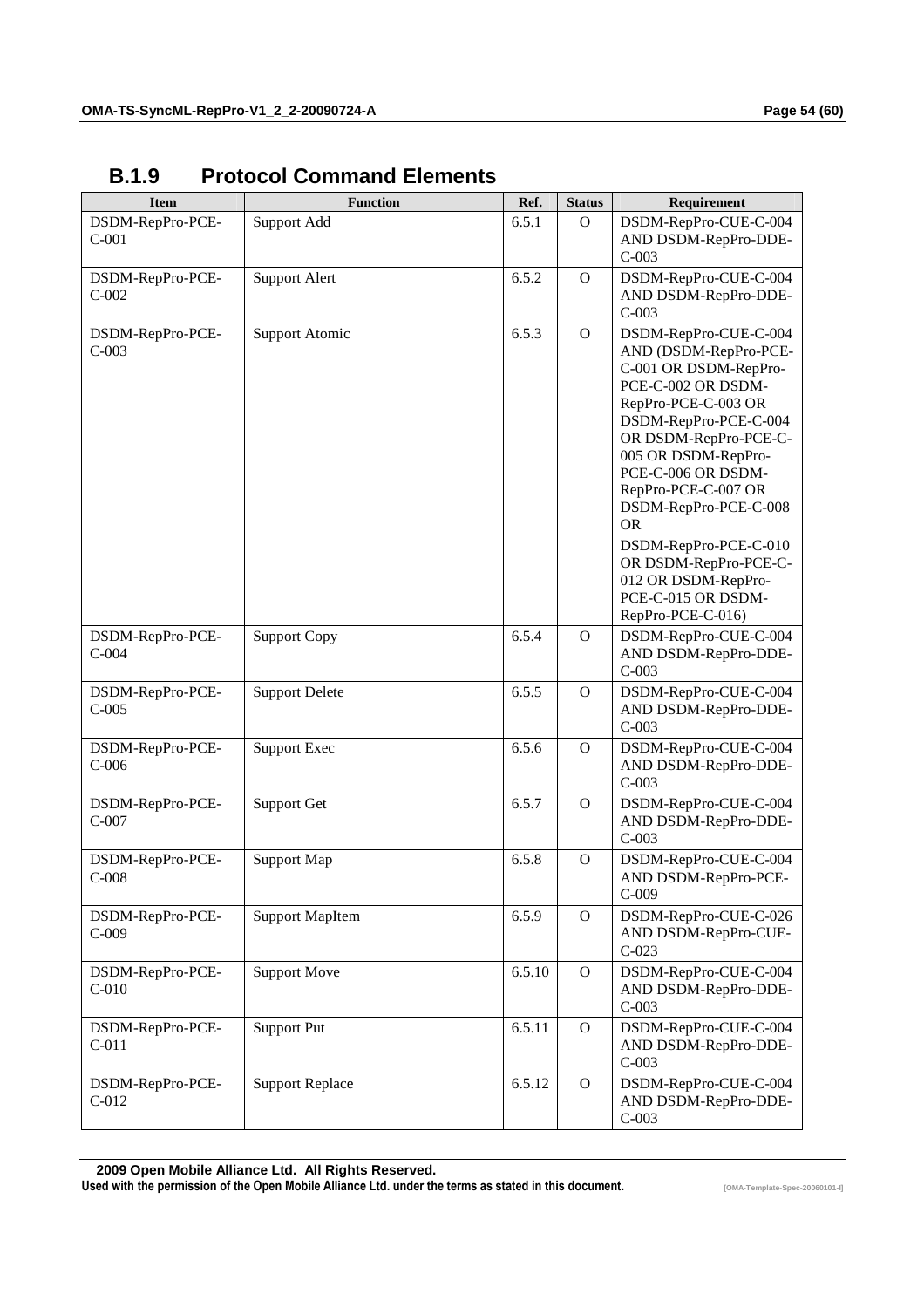| <b>Item</b>                 | <b>Function</b>         | Ref.   | <b>Status</b> | Requirement                                                                                                                                                                                                                                                                                                                                                             |
|-----------------------------|-------------------------|--------|---------------|-------------------------------------------------------------------------------------------------------------------------------------------------------------------------------------------------------------------------------------------------------------------------------------------------------------------------------------------------------------------------|
| DSDM-RepPro-PCE-<br>$C-013$ | <b>Support Results</b>  | 6.5.13 | $\mathbf{O}$  | DSDM-RepPro-CUE-C-004<br>AND DSDM-RepPro-DDE-<br>$C-003$                                                                                                                                                                                                                                                                                                                |
| DSDM-RepPro-PCE-<br>$C-014$ | <b>Support Search</b>   | 6.5.14 | $\mathbf O$   | DSDM-RepPro-CUE-C-004<br>AND DSDM-RepPro-CUE-<br>C-023 AND DSDM-<br>RepPro-DDE-C-003 AND<br>DSDM-RepPro-DDE-C-001                                                                                                                                                                                                                                                       |
| DSDM-RepPro-PCE-<br>$C-015$ | <b>Support Sequence</b> | 6.5.15 | $\mathbf{O}$  | DSDM-RepPro-CUE-C-004<br>AND (DSDM-RepPro-PCE-<br>C-001 OR DSDM-RepPro-<br>PCE-C-002 OR DSDM-<br>RepPro-PCE-C-003 OR<br>DSDM-RepPro-PCE-C-004<br>OR DSDM-RepPro-PCE-C-<br>005 OR DSDM-RepPro-<br>PCE-C-006 OR DSDM-<br>RepPro-PCE-C-007 OR<br>DSDM-RepPro-PCE-C-008<br><b>OR</b><br>DSDM-RepPro-PCE-C-010<br>OR DSDM-RepPro-PCE-C-<br>012 OR DSDM-RepPro-<br>PCE-C-016) |
| DSDM-RepPro-PCE-<br>$C-016$ | Support Sync            | 6.5.16 | $\mathbf{O}$  | DSDM-RepPro-CUE-C-004<br>AND (DSDM-RepPro-PCE-<br>C-001 OR DSDM-RepPro-<br><b>PCE-C-003 OR</b><br>DSDM-RepPro-PCE-C-004<br><b>OR</b><br>DSDM-RepPro-PCE-C-005<br>OR DSDM-RepPro-PCE-C-<br>010 OR<br>DSDM-RepPro-PCE-C-012<br>OR DSDM-RepPro-PCE-C-<br>015)                                                                                                              |

# **B.2 Server Features**

## **B.2.1 Security**

| <b>Item</b>               | <b>Function</b>                       | Ref.  | <b>Status</b> | Requirement |
|---------------------------|---------------------------------------|-------|---------------|-------------|
| DSDM-RepPro-SEC-S-<br>001 | Support Basic and MD5                 | 5.3   | M             |             |
| DSDM-RepPro-SEC-S-<br>002 | Support optional authentication types | 5.3.1 |               |             |

## **B.2.2 XML Usage**

| . .<br><b>Item</b> | tion<br>- -------- | $\sim$<br>. .<br>nei. | tatus<br>$-$ - - - - - - - $-$ | ыц<br>м<br>$- - -$<br>------ |
|--------------------|--------------------|-----------------------|--------------------------------|------------------------------|
|                    |                    |                       |                                |                              |

 **2009 Open Mobile Alliance Ltd. All Rights Reserved.**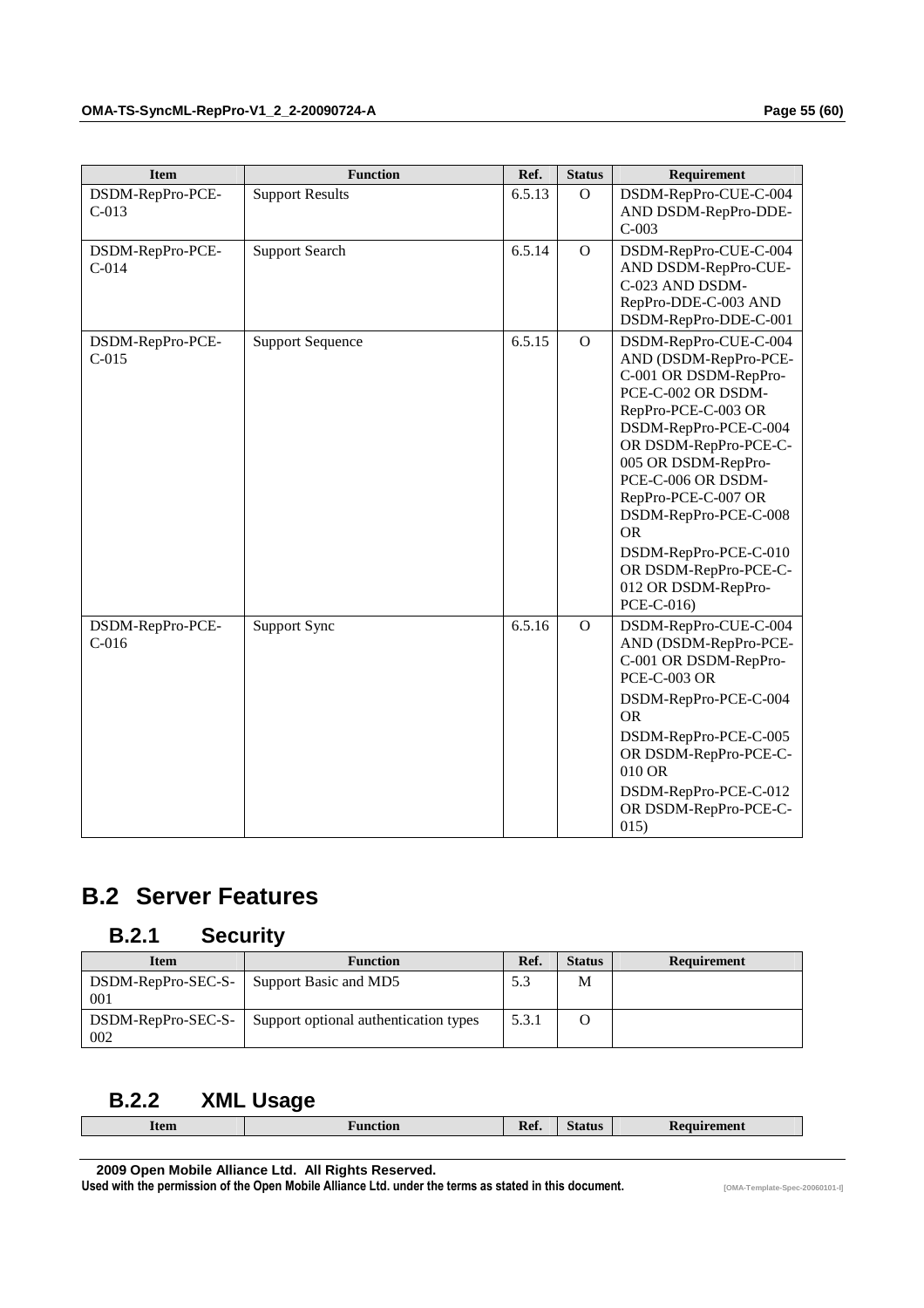| Item                      | <b>Function</b>         | Ref. | <b>Status</b> | Requirement |
|---------------------------|-------------------------|------|---------------|-------------|
| DSDM-RepPro-XML-<br>S-001 | Support namespace usage |      | M             |             |

## **B.2.3 MIME Usage**

| <b>Item</b>                  | <b>Function</b>            | Ref. | <b>Status</b> | Requirement |
|------------------------------|----------------------------|------|---------------|-------------|
| DSDM-RepPro-MIME-<br>$S-001$ | Support MIME content types | ت ر  | M             |             |

## **B.2.4 Identifiers**

| Ítem                      | Function                        | Ref. | <b>Status</b> | Requirement |
|---------------------------|---------------------------------|------|---------------|-------------|
| DSDM-RepPro-IDS-S-<br>001 | Support URI, URN, textual names | 5.6  | М             |             |

## **B.2.5 Common Use Elements**

| <b>Item</b>                 | <b>Function</b>        | Ref.   | <b>Status</b> | Requirement           |
|-----------------------------|------------------------|--------|---------------|-----------------------|
| DSDM-RepPro-CUE-<br>$S-001$ | <b>Support Archive</b> | 6.1.1  | $\Omega$      |                       |
| DSDM-RepPro-CUE-<br>S-002   | <b>Support Chal</b>    | 6.1.2  | $\Omega$      | DSDM-RepPro-DDE-S-003 |
| DSDM-RepPro-CUE-<br>$S-003$ | Support Cmd            | 6.1.3  | $\mathbf{O}$  |                       |
| DSDM-RepPro-CUE-<br>$S-004$ | <b>Support CmdID</b>   | 6.1.4  | $\Omega$      |                       |
| DSDM-RepPro-CUE-<br>$S-005$ | <b>Support CmdRef</b>  | 6.1.5  | $\Omega$      |                       |
| DSDM-RepPro-CUE-<br>$S-006$ | <b>Support Cred</b>    | 6.1.6  | $\mathbf{O}$  | DSDM-RepPro-DDE-S-001 |
| DSDM-RepPro-CUE-<br>S-007   | <b>Support Field</b>   | 6.1.7  | $\Omega$      |                       |
| DSDM-RepPro-CUE-<br>S-008   | <b>Support Filter</b>  | 6.1.8  | $\Omega$      | DSDM-RepPro-DDE-S-003 |
| DSDM-RepPro-CUE-<br>$S-009$ | Support Filter Type    | 6.1.9  | $\Omega$      |                       |
| DSDM-RepPro-CUE-<br>S-010   | <b>Support Final</b>   | 6.1.10 | $\Omega$      |                       |
| DSDM-RepPro-CUE-<br>$S-011$ | <b>Support Lang</b>    | 6.1.11 | $\mathbf{O}$  |                       |
| DSDM-RepPro-CUE-<br>S-012   | <b>Support LocName</b> | 6.1.12 | $\Omega$      |                       |
| DSDM-RepPro-CUE-<br>S-013   | <b>Support LocURI</b>  | 6.1.13 | $\Omega$      |                       |
| DSDM-RepPro-CUE-<br>S-014   | Support MoreData       | 6.1.14 | $\Omega$      |                       |
| DSDM-RepPro-CUE-<br>$S-015$ | <b>Support MsgID</b>   | 6.1.15 | $\Omega$      |                       |

 **2009 Open Mobile Alliance Ltd. All Rights Reserved.**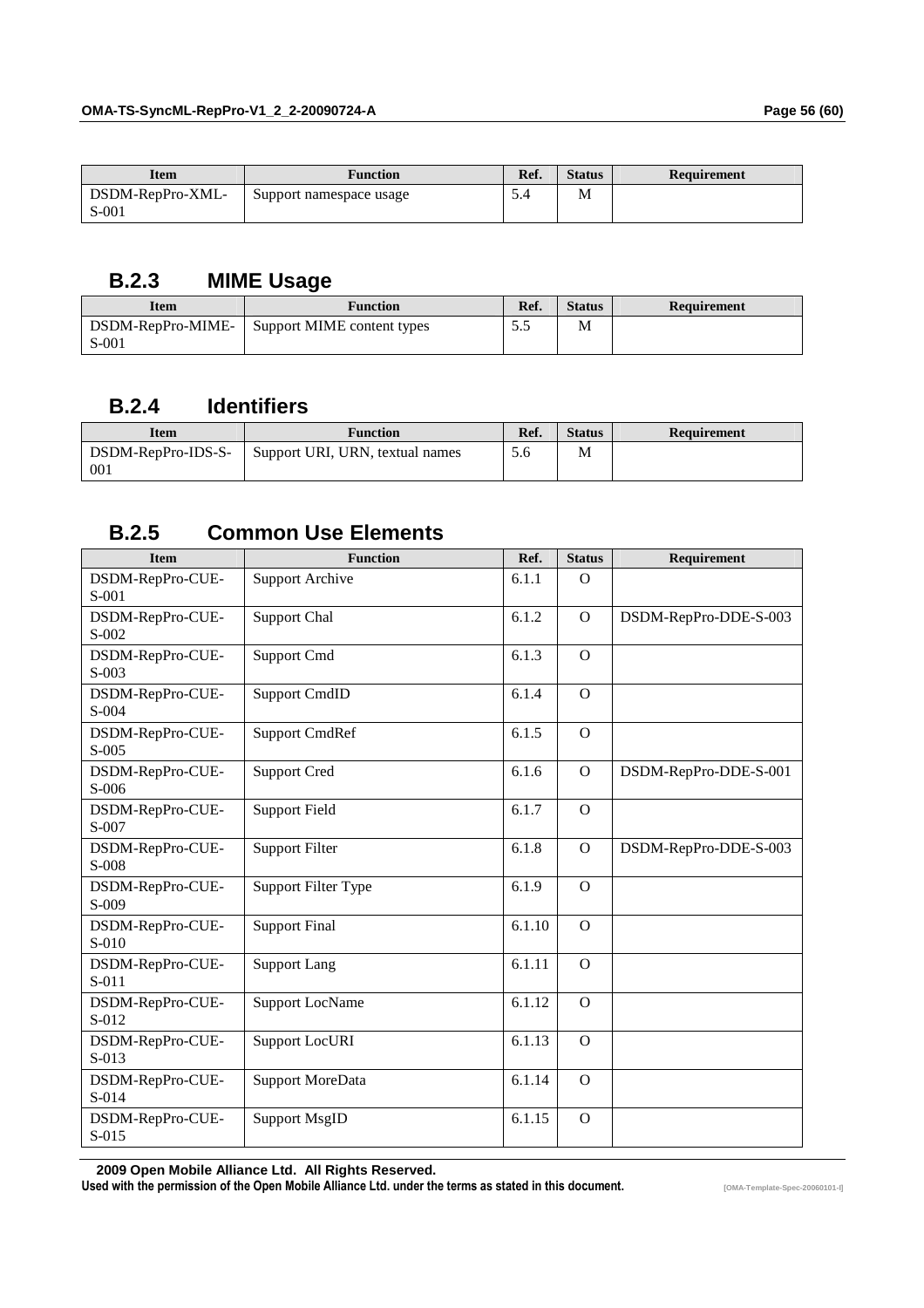| <b>Item</b>                 | <b>Function</b>                | Ref.   | <b>Status</b> | Requirement           |
|-----------------------------|--------------------------------|--------|---------------|-----------------------|
| DSDM-RepPro-CUE-<br>$S-016$ | <b>Support NoResp</b>          | 6.1.17 | $\Omega$      |                       |
| DSDM-RepPro-CUE-<br>S-017   | <b>Support NoResults</b>       | 6.1.18 | $\Omega$      |                       |
| DSDM-RepPro-CUE-<br>S-018   | <b>Support NumberOfChanges</b> | 6.1.19 | $\Omega$      |                       |
| DSDM-RepPro-CUE-<br>S-019   | <b>Support Record</b>          | 6.1.20 | $\Omega$      |                       |
| DSDM-RepPro-CUE-<br>$S-020$ | <b>Support RespURI</b>         | 6.1.21 | $\Omega$      |                       |
| DSDM-RepPro-CUE-<br>$S-021$ | <b>Support SessionID</b>       | 6.1.22 | $\Omega$      |                       |
| DSDM-RepPro-CUE-<br>S-022   | <b>Support SftDel</b>          | 6.1.23 | $\mathbf{O}$  |                       |
| DSDM-RepPro-CUE-<br>$S-023$ | <b>Support Source</b>          | 6.1.24 | $\mathbf{O}$  | DSDM-RepPro-CUE-S-013 |
| DSDM-RepPro-CUE-<br>S-024   | <b>Support SourceParent</b>    | 6.1.25 | $\mathbf{O}$  |                       |
| DSDM-RepPro-CUE-<br>S-025   | <b>Support SourceRef</b>       | 6.1.26 | $\mathbf{O}$  |                       |
| DSDM-RepPro-CUE-<br>S-026   | <b>Support Target</b>          | 6.1.27 | $\Omega$      | DSDM-RepPro-CUE-S-013 |
| DSDM-RepPro-CUE-<br>$S-027$ | <b>Support TargetParent</b>    | 6.1.28 | $\Omega$      |                       |
| DSDM-RepPro-CUE-<br>S-001   | <b>Support TargetRef</b>       | 6.1.29 | $\mathbf{O}$  |                       |
| DSDM-RepPro-CUE-<br>S-028   | <b>Support VerDTD</b>          | 6.1.30 | M             |                       |
| DSDM-RepPro-CUE-<br>S-029   | Support VerProto               | 6.1.31 | M             |                       |

# **B.2.6 Message Container Elements**

| <b>Item</b>                 | <b>Function</b>  | Ref.  | <b>Status</b> | Requirement                                                                                                                                                                      |
|-----------------------------|------------------|-------|---------------|----------------------------------------------------------------------------------------------------------------------------------------------------------------------------------|
| DSDM-RepPro-MCE-<br>$S-001$ | Support SyncML   | 6.2.1 | M             | DSDM-RepPro-MCE-S-002<br>AND DSDM-RepPro-MCE-<br>S-003                                                                                                                           |
| DSDM-RepPro-MCE-<br>$S-002$ | Support SyncHdr  | 6.2.2 | M             | DSDM-RepPro-CUE-S-028<br>AND DSDM-RepPro-CUE-<br>S-029 AND DSDM-<br>RepPro-CUE-S-021 AND<br>DSDM-RepPro-CUE-S-015<br>AND DSDM-RepPro-CUE-<br>S-023 AND DSDM-<br>RepPro-CUE-S-026 |
| DSDM-RepPro-MCE-<br>$S-003$ | Support SyncBody | 6.2.3 | M             | DSDM-RepPro-PME-S-001<br>OR DSDM-RepPro-PCE-S-<br>001 OR DSDM-RepPro-<br>PCE-S-002 OR DSDM-<br>RepPro-PCE-S-003 OR                                                               |

 **2009 Open Mobile Alliance Ltd. All Rights Reserved.**

Used with the permission of the Open Mobile Alliance Ltd. under the terms as stated in this document. *IDMA-Template-Spec-20060101-I***]**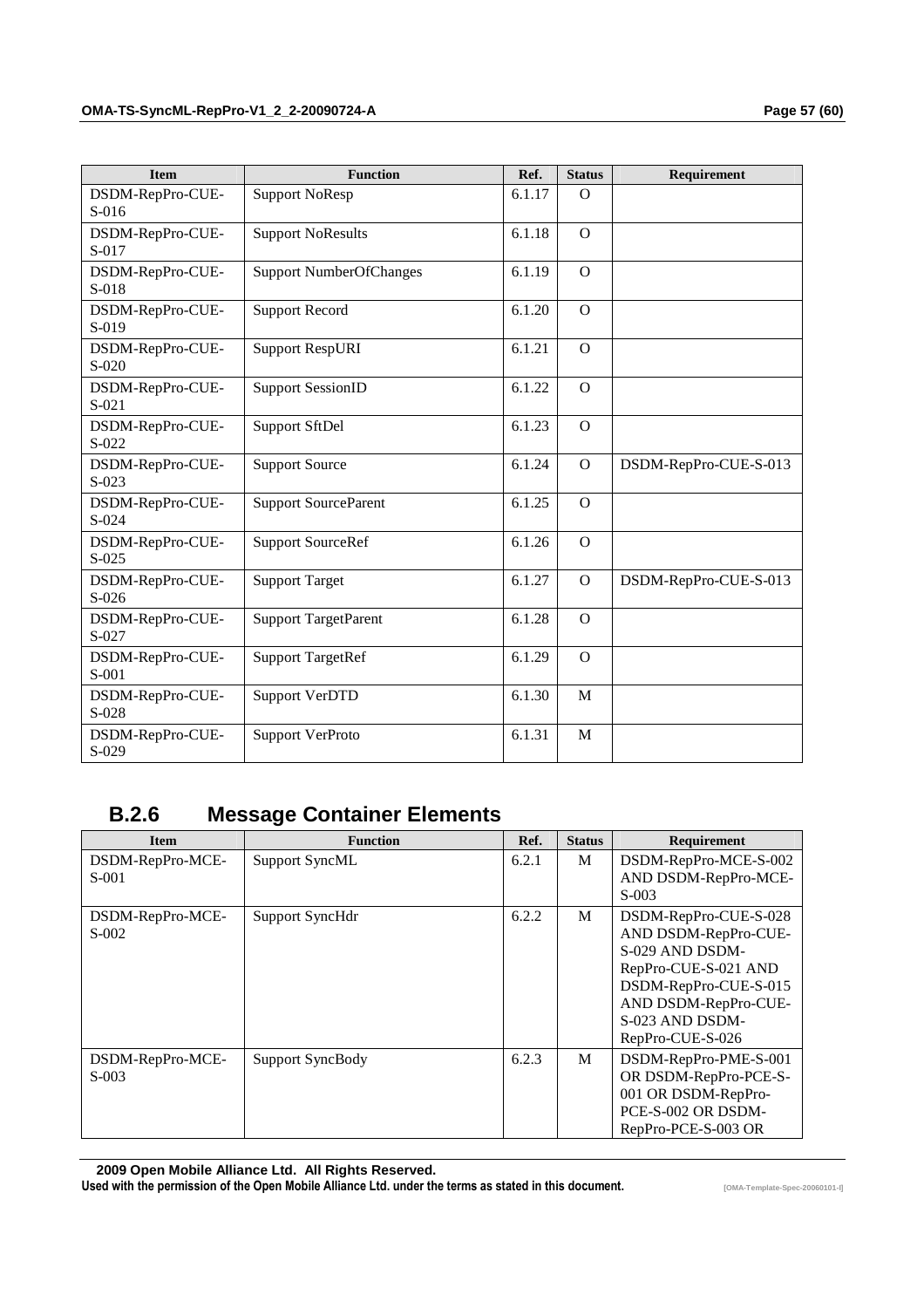| <b>Item</b> | <b>Function</b> | Ref. | <b>Status</b> | Requirement           |
|-------------|-----------------|------|---------------|-----------------------|
|             |                 |      |               | DSDM-RepPro-PCE-S-004 |
|             |                 |      |               | OR DSDM-RepPro-PCE-S- |
|             |                 |      |               | 005 OR DSDM-RepPro-   |
|             |                 |      |               | PCE-S-006 OR DSDM-    |
|             |                 |      |               | RepPro-PCE-S-007 OR   |
|             |                 |      |               | DSDM-RepPro-PCE-S-008 |
|             |                 |      |               | OR DSDM-RepPro-PCE-S- |
|             |                 |      |               | 011 OR DSDM-RepPro-   |
|             |                 |      |               | PCE-S-012 OR DSDM-    |
|             |                 |      |               | RepPro-PCE-S-013 OR   |
|             |                 |      |               | DSDM-RepPro-PCE-S-014 |
|             |                 |      |               | OR DSDM-RepPro-PCE-S- |
|             |                 |      |               | 015 OR DSDM-RepPro-   |
|             |                 |      |               | <b>PCE-S-016</b>      |

## **B.2.7 Data Description Elements**

| <b>Item</b>                 | <b>Function</b>           | Ref.  | <b>Status</b> | <b>Requirement</b> |
|-----------------------------|---------------------------|-------|---------------|--------------------|
| DSDM-RepPro-DDE-<br>$S-001$ | Support Data              | 6.3.1 | M             |                    |
| DSDM-RepPro-DDE-<br>$S-002$ | Support Item              | 6.3.2 | M             |                    |
| DSDM-RepPro-DDE-<br>$S-003$ | Support Meta              | 6.3.3 | M             |                    |
| DSDM-RepPro-DDE-<br>$S-003$ | <b>Support Correlator</b> | 6.3.4 | $\Omega$      |                    |

## **B.2.8 Protocol Management Elements**

| Item                        | Function              | Ref.  | <b>Status</b> | Requirement |
|-----------------------------|-----------------------|-------|---------------|-------------|
| DSDM-RepPro-PME-<br>$S-001$ | <b>Support Status</b> | 6.4.1 | M             |             |

## **B.2.9 Protocol Command Elements**

| <b>Item</b>               | <b>Function</b> | Ref.  | <b>Status</b> | Requirement                                                                                                                                                                        |
|---------------------------|-----------------|-------|---------------|------------------------------------------------------------------------------------------------------------------------------------------------------------------------------------|
| DSDM-RepPro-PCE-S-<br>001 | Support Add     | 6.5.1 | $\Omega$      | DSDM-RepPro-CUE-S-<br>004 AND DSDM-RepPro-                                                                                                                                         |
| DSDM-RepPro-PCE-S-<br>002 | Support Alert   | 6.5.2 | $\Omega$      | DDE-S-003<br>DSDM-RepPro-CUE-S-<br>004 AND DSDM-RepPro-<br>DDE-S-003                                                                                                               |
| DSDM-RepPro-PCE-S-<br>003 | Support Atomic  | 6.5.3 | $\Omega$      | DSDM-RepPro-CUE-S-<br>004 AND (DSDM-RepPro-<br>PCE-S-001 OR DSDM-<br>RepPro-PCE-S-002 OR<br>DSDM-RepPro-PCE-S-<br>003 OR DSDM-RepPro-<br>PCE-S-004 OR DSDM-<br>RepPro-PCE-S-005 OR |

 **2009 Open Mobile Alliance Ltd. All Rights Reserved.**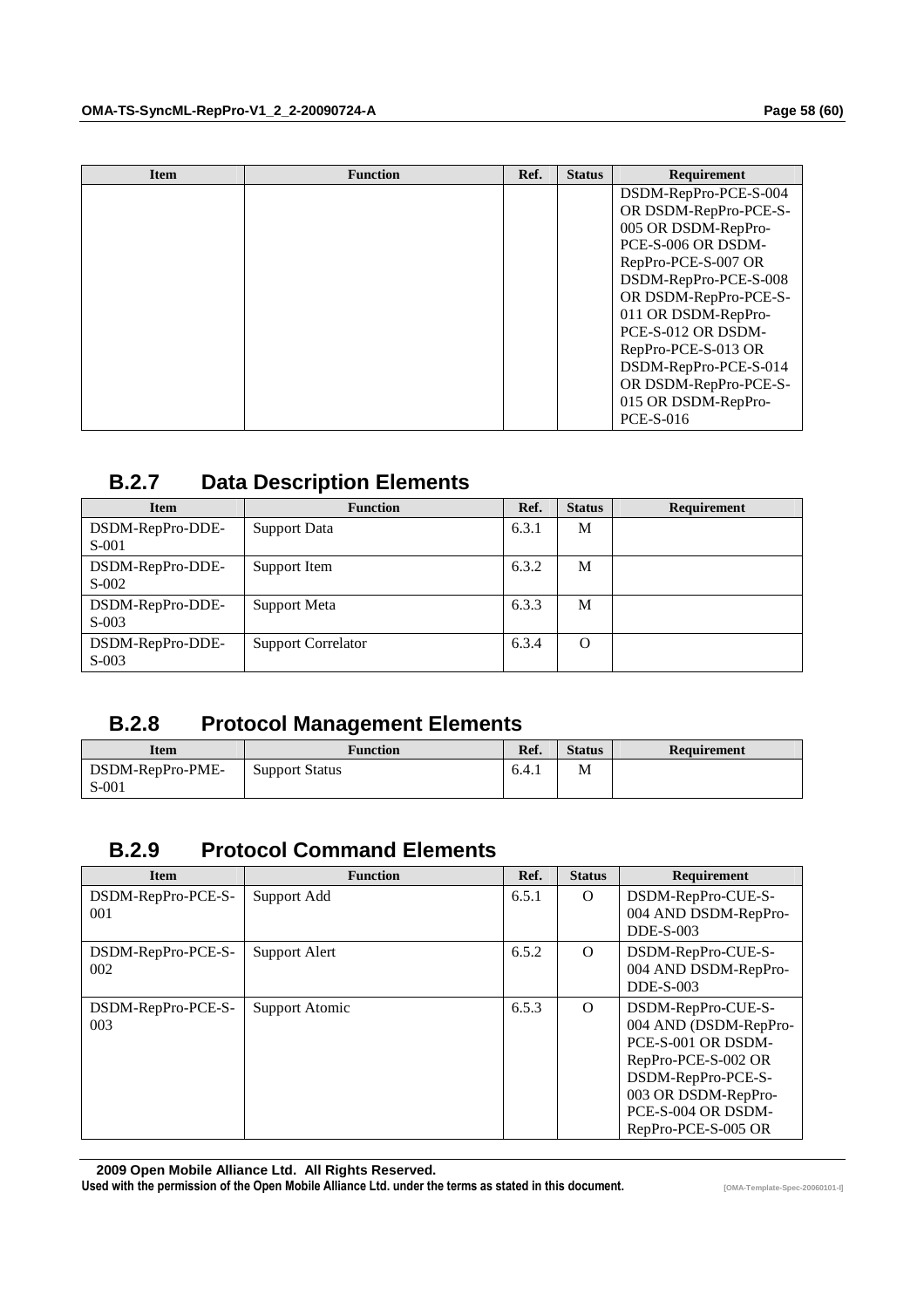| <b>Item</b>               | <b>Function</b>         | Ref.   | <b>Status</b> | Requirement                                |
|---------------------------|-------------------------|--------|---------------|--------------------------------------------|
|                           |                         |        |               | DSDM-RepPro-PCE-S-<br>006 OR DSDM-RepPro-  |
|                           |                         |        |               | PCE-S-007 OR DSDM-                         |
|                           |                         |        |               | RepPro-PCE-S-008 OR                        |
|                           |                         |        |               | DSDM-RepPro-PCE-S-                         |
|                           |                         |        |               | 010 OR DSDM-RepPro-                        |
|                           |                         |        |               | PCE-S-012 OR DSDM-<br>RepPro-PCE-S-015 OR  |
|                           |                         |        |               | DSDM-RepPro-PCE-S-                         |
|                           |                         |        |               | 016)                                       |
| DSDM-RepPro-PCE-S-        | <b>Support Copy</b>     | 6.5.4  | $\Omega$      | DSDM-RepPro-CUE-S-                         |
| 004                       |                         |        |               | 004 AND DSDM-RepPro-                       |
|                           |                         |        |               | $DDE-S-003$                                |
| DSDM-RepPro-PCE-S-        | <b>Support Delete</b>   | 6.5.5  | $\Omega$      | DSDM-RepPro-CUE-S-                         |
| 005                       |                         |        |               | 004 AND DSDM-RepPro-<br>$DDE-S-003$        |
| DSDM-RepPro-PCE-S-        | <b>Support Exec</b>     | 6.5.6  | $\Omega$      | DSDM-RepPro-CUE-S-                         |
| 006                       |                         |        |               | 004 AND DSDM-RepPro-                       |
|                           |                         |        |               | $DDE-S-003$                                |
| DSDM-RepPro-PCE-S-        | Support Get             | 6.5.7  | $\Omega$      | DSDM-RepPro-CUE-S-                         |
| 007                       |                         |        |               | 004 AND DSDM-RepPro-                       |
|                           |                         | 6.5.8  |               | $DDE-S-003$                                |
| DSDM-RepPro-PCE-S-<br>008 | Support Map             |        | $\mathbf{O}$  | DSDM-RepPro-CUE-S-<br>004 AND DSDM-RepPro- |
|                           |                         |        |               | <b>PCE-S-009</b>                           |
| DSDM-RepPro-PCE-S-        | <b>Support MapItem</b>  | 6.5.9  | $\mathbf{O}$  | DSDM-RepPro-CUE-S-                         |
| 009                       |                         |        |               | 026 AND DSDM-RepPro-                       |
|                           |                         |        |               | <b>CUE-S-023</b>                           |
| DSDM-RepPro-PCE-S-        | <b>Support Move</b>     | 6.5.10 | $\mathbf{O}$  | DSDM-RepPro-CUE-S-                         |
| 010                       |                         |        |               | 004 AND DSDM-RepPro-<br><b>DDE-S-003</b>   |
| DSDM-RepPro-PCE-S-        | <b>Support Put</b>      | 6.5.11 | $\mathbf{O}$  | DSDM-RepPro-CUE-S-                         |
| 011                       |                         |        |               | 004 AND DSDM-RepPro-                       |
|                           |                         |        |               | <b>DDE-S-003</b>                           |
| DSDM-RepPro-PCE-S-        | <b>Support Replace</b>  | 6.5.12 | $\Omega$      | DSDM-RepPro-CUE-S-                         |
| 012                       |                         |        |               | 004 AND DSDM-RepPro-<br><b>DDE-S-003</b>   |
| DSDM-RepPro-PCE-S-        | <b>Support Results</b>  | 6.5.13 | $\mathbf{O}$  | DSDM-RepPro-CUE-S-                         |
| 013                       |                         |        |               | 004 AND DSDM-RepPro-                       |
|                           |                         |        |               | <b>DDE-S-003</b>                           |
| DSDM-RepPro-PCE-S-        | <b>Support Search</b>   | 6.5.14 | $\mathbf{O}$  | DSDM-RepPro-CUE-S-                         |
| 014                       |                         |        |               | 004 AND DSDM-RepPro-                       |
|                           |                         |        |               | CUE-S-023 AND DSDM-                        |
|                           |                         |        |               | RepPro-DDE-S-003 AND<br>DSDM-RepPro-DDE-S- |
|                           |                         |        |               | 001                                        |
| DSDM-RepPro-PCE-S-        | <b>Support Sequence</b> | 6.5.15 | $\Omega$      | DSDM-RepPro-CUE-S-                         |
| 015                       |                         |        |               | 004 AND (DSDM-RepPro-                      |
|                           |                         |        |               | PCE-S-001 OR DSDM-                         |
|                           |                         |        |               | RepPro-PCE-S-002 OR<br>DSDM-RepPro-PCE-S-  |
|                           |                         |        |               | 003 OR DSDM-RepPro-                        |

 **2009 Open Mobile Alliance Ltd. All Rights Reserved.**

Used with the permission of the Open Mobile Alliance Ltd. under the terms as stated in this document. *IDMA-Template-Spec-20060101-I***]**